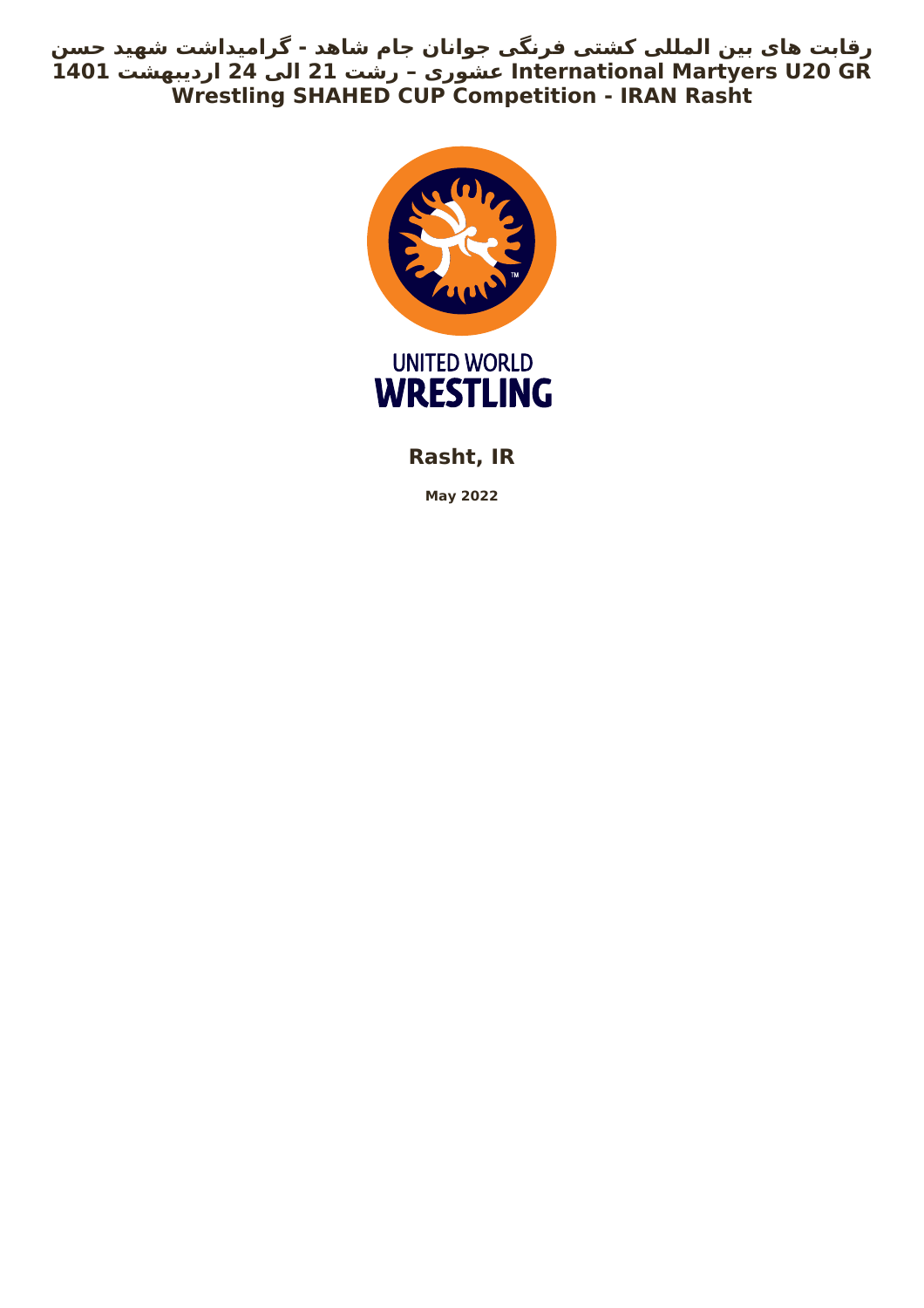# **Table of Contents**

| <b>Teams List</b>            | 3  |
|------------------------------|----|
| <b>Referee List</b>          | 4  |
| U20 Greco-Roman - Team List  | 5  |
| Number Of Entries By Team    | 6  |
| <b>Teams Ranking</b>         | 7  |
| U20 GR - 55 kg - Entry List  | 8  |
| Ranking                      | 10 |
| <b>Bracket</b>               | 11 |
| <b>Complete Results</b>      | 13 |
| U20 GR - 60 kg - Entry List  | 15 |
| Ranking                      | 16 |
| <b>Bracket</b>               | 17 |
| <b>Complete Results</b>      | 18 |
| U20 GR - 63 kg - Entry List  | 20 |
| Ranking                      | 21 |
| <b>Bracket</b>               | 22 |
| Complete Results             | 23 |
| U20 GR - 67 kg - Entry List  | 25 |
| Ranking                      | 26 |
| <b>Bracket</b>               | 27 |
| <b>Complete Results</b>      | 28 |
| U20 GR - 72 kg - Entry List  | 30 |
| Ranking                      | 31 |
| <b>Bracket</b>               | 32 |
| <b>Complete Results</b>      | 33 |
| U20 GR - 77 kg - Entry List  | 34 |
| Ranking                      | 36 |
| <b>Bracket</b>               | 37 |
| <b>Complete Results</b>      | 39 |
| U20 GR - 82 kg - Entry List  | 41 |
| Ranking                      | 42 |
| <b>Bracket</b>               | 43 |
| Complete Results             | 44 |
| U20 GR - 87 kg - Entry List  | 46 |
| Ranking                      | 48 |
| <b>Bracket</b>               | 49 |
| Complete Results             | 50 |
| U20 GR - 97 kg - Entry List  | 52 |
| Ranking                      | 53 |
| <b>Bracket</b>               | 54 |
| Complete Results             | 55 |
| U20 GR - 130 kg - Entry List | 56 |
| Ranking                      | 57 |
| <b>Bracket</b>               | 58 |
| Complete Results             | 59 |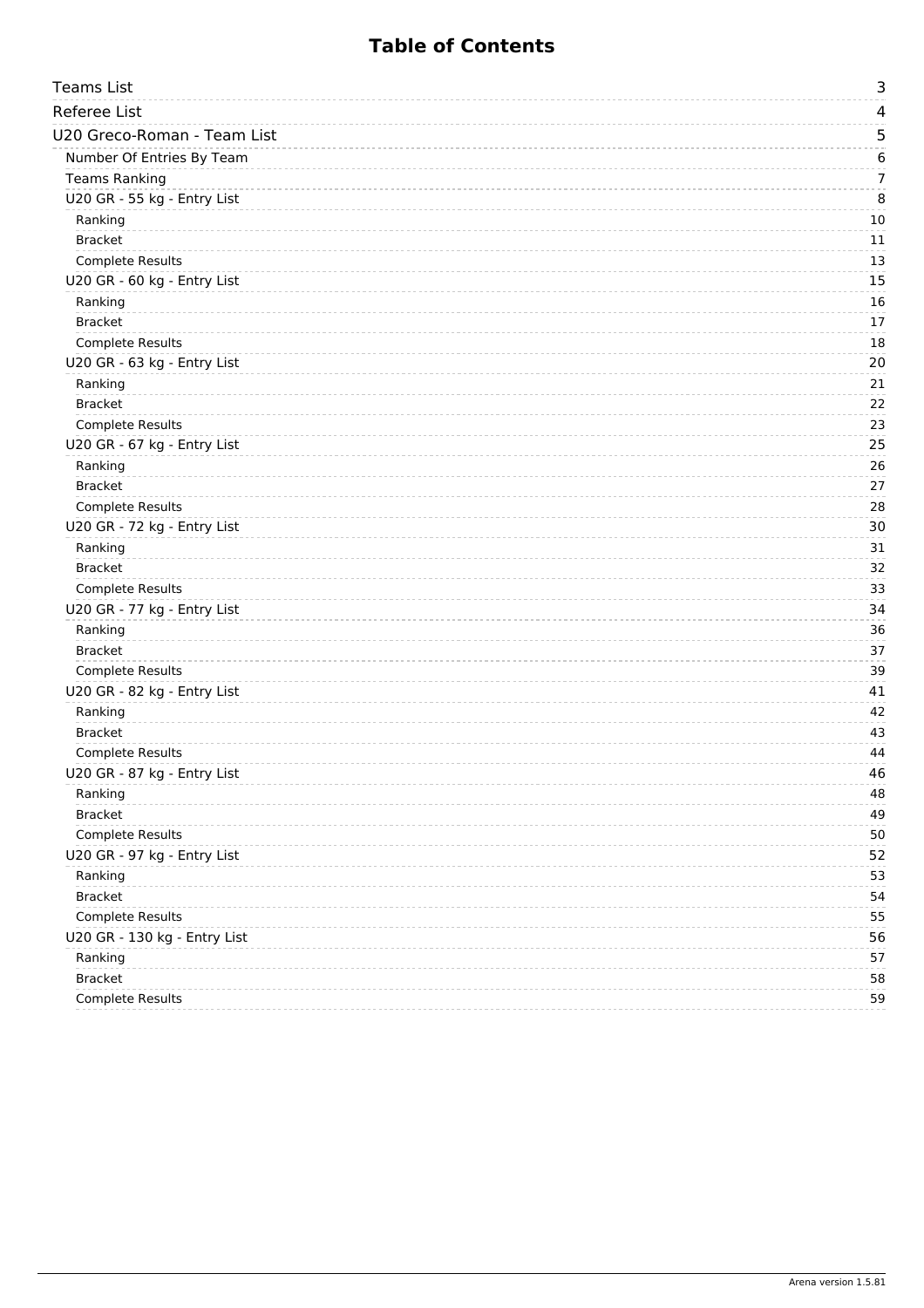

<span id="page-2-0"></span>

|                                                            | <b>TEAMS</b> |            |  |  |  |  |  |  |
|------------------------------------------------------------|--------------|------------|--|--|--|--|--|--|
|                                                            | ARMENIA      | <b>ARM</b> |  |  |  |  |  |  |
| $\overline{Q}$                                             | AZERBAIJAN   | <b>AZE</b> |  |  |  |  |  |  |
| $\frac{d\mathbf{r}}{d\mathbf{r}}$<br><u>urarararananno</u> | <b>IRAN</b>  | IR.        |  |  |  |  |  |  |

**Number of Teams 3**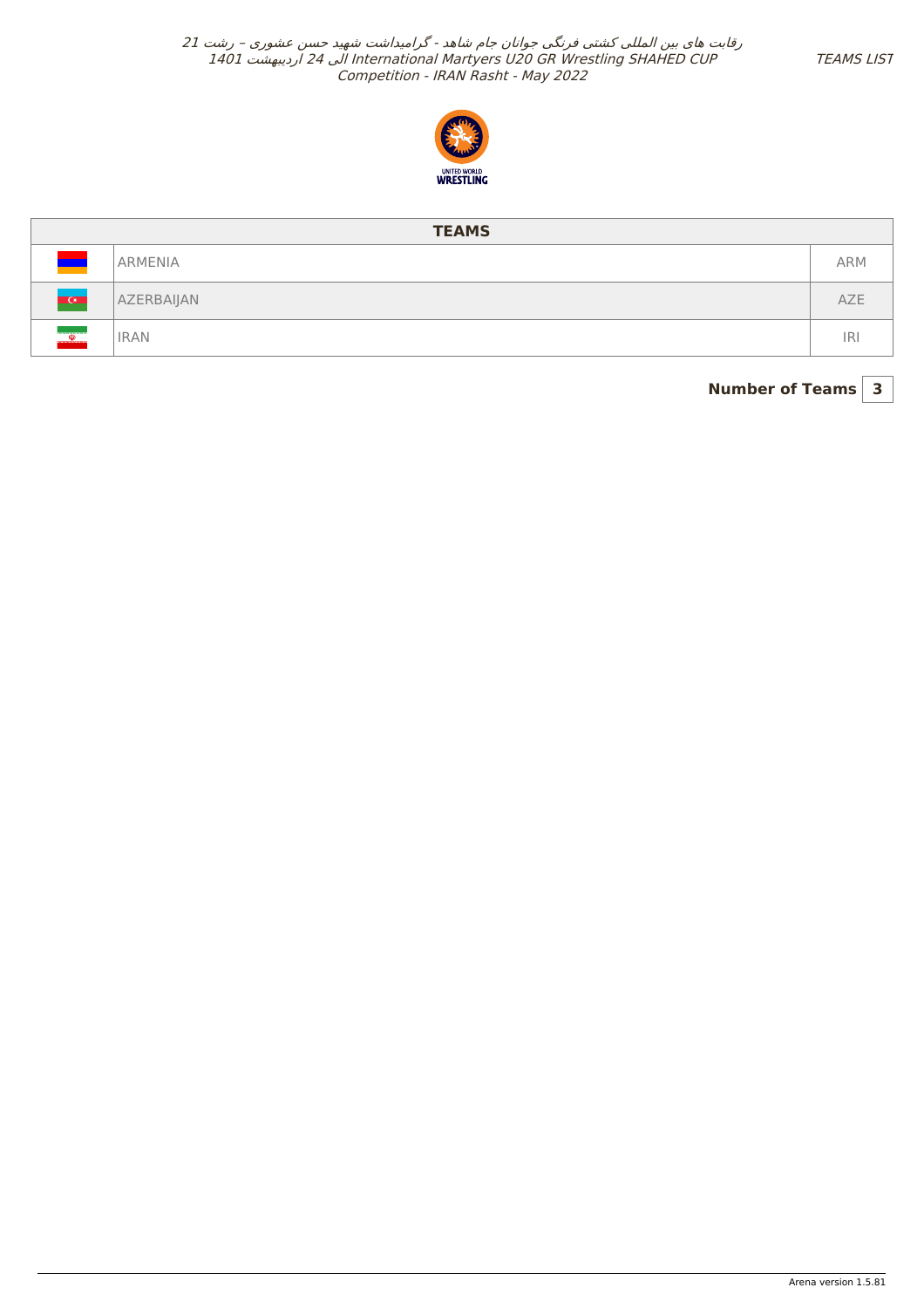REFEREE LIST

<span id="page-3-0"></span>رقابت های بین المللی کشتی فرنگی جوانان جام شاهد - گرامیداشت شهید حسن عشوری – رشت <sup>21</sup> 1401 اردیبهشت 24 الی International Martyers U20 GR Wrestling SHAHED CUP Competition - IRAN Rasht - May 2022



| $\blacksquare$<br>N<br>. | <b>Name</b> | <b>Name</b><br>----- | AVQ |
|--------------------------|-------------|----------------------|-----|
|                          |             |                      |     |

**Number of Referees 0**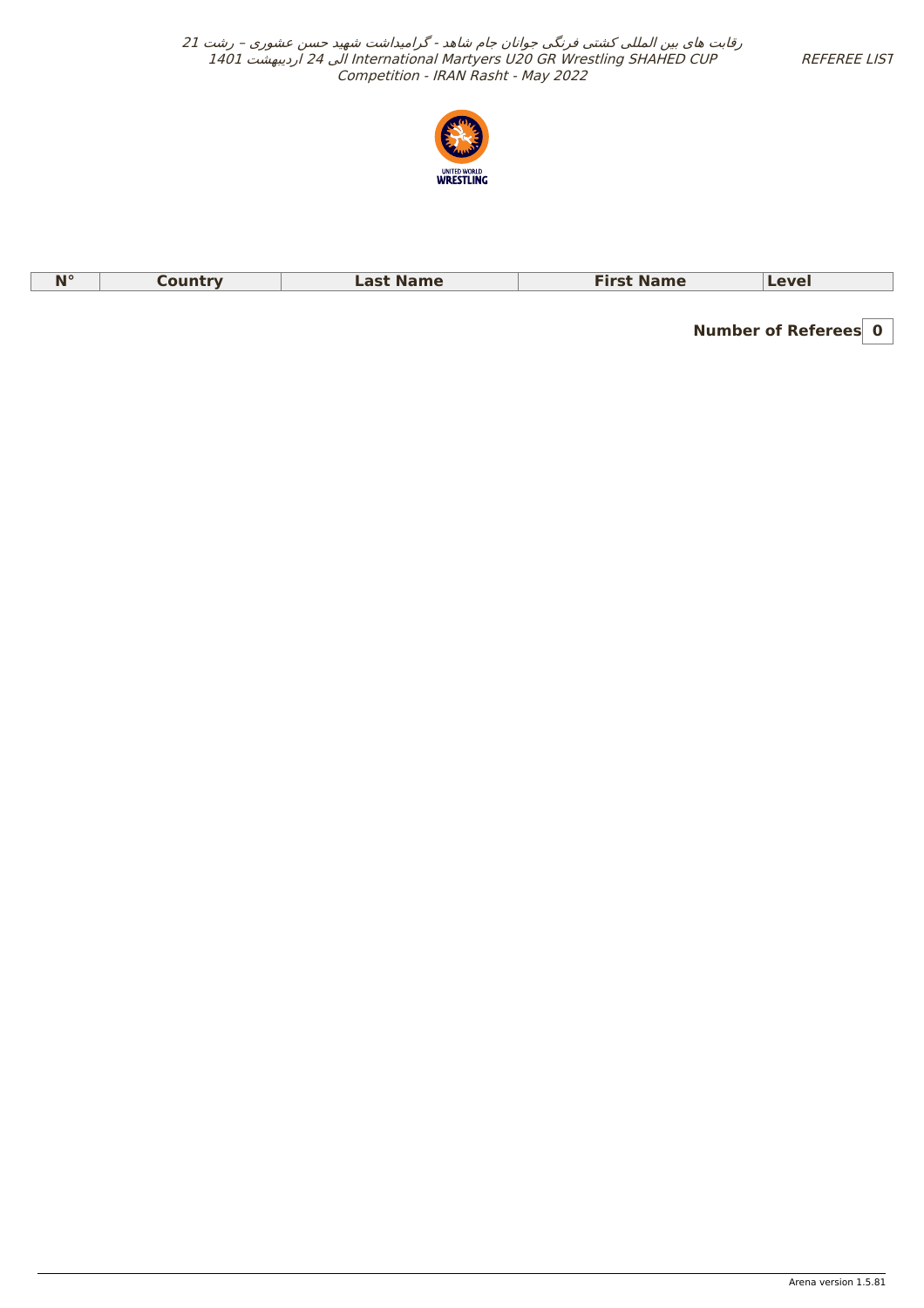

## **Greco-Roman Teams (after draw)**

<span id="page-4-0"></span>

| - 1           | <b>ARMENIA</b> | <b>ARM</b> |
|---------------|----------------|------------|
| <b>COLLE</b>  | AZERBAIJAN     | 42L        |
| $\frac{1}{2}$ | <b>IRAN</b>    | iri        |

**Number of Teams 3**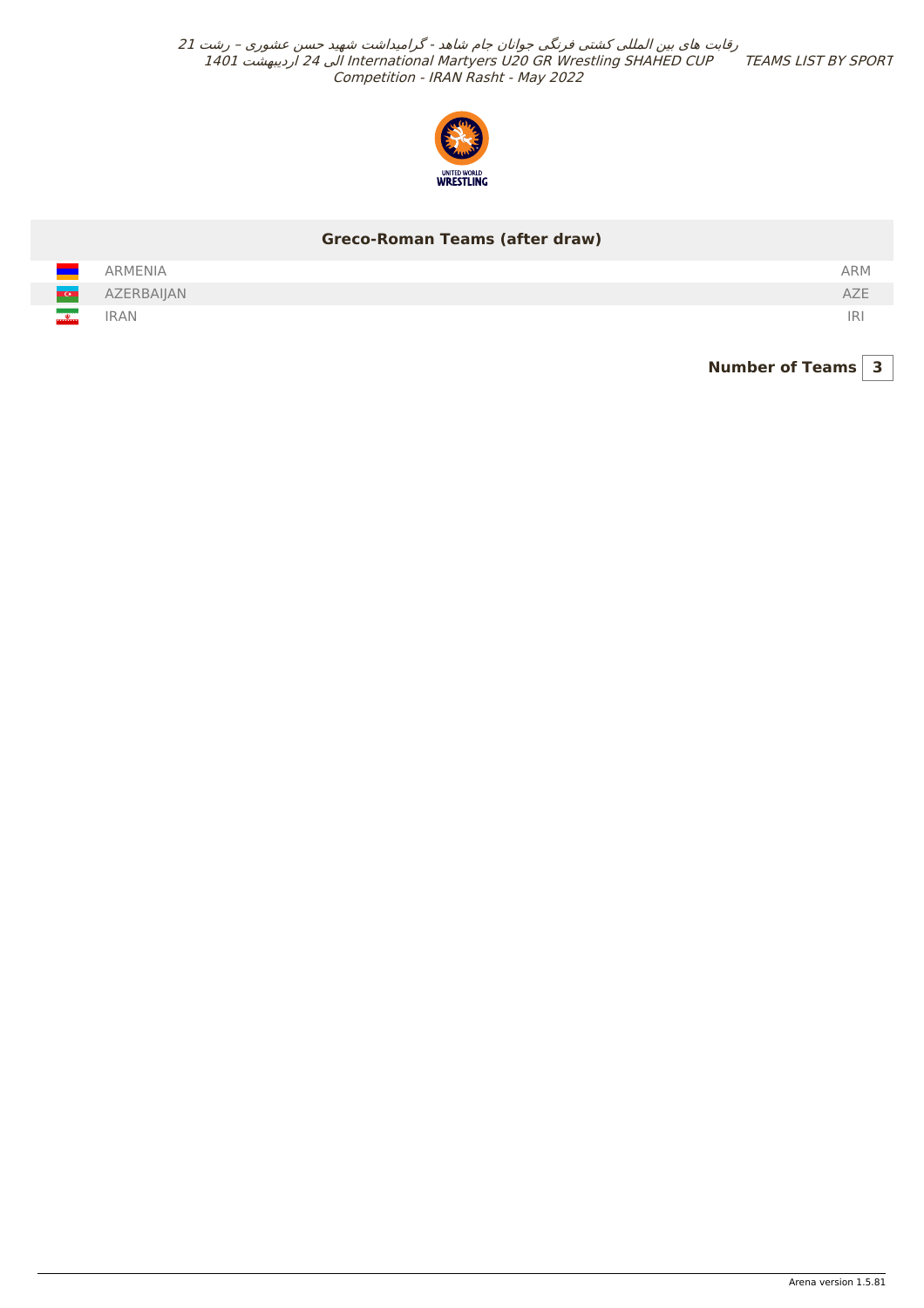NUMBER OF ENTRIES BY TEAM



## **Greco-Roman (after draw)**

<span id="page-5-0"></span>

| <b>Teams</b>              | 55 kg | 60 kg |    |    |    | │ 63 kg │ 67 kg │ 72 kg │ 77 kg │ 82 kg │ 87 kg │ |                |    |    | 97 kg   130 kg  TOTAL |     |
|---------------------------|-------|-------|----|----|----|---------------------------------------------------|----------------|----|----|-----------------------|-----|
| <b>ARM</b>                |       |       |    |    |    |                                                   |                |    |    |                       | 14  |
| <b>COM</b><br><b>AZE</b>  | 6     |       |    |    |    |                                                   | $\overline{4}$ |    |    |                       | 20  |
| <b>Line</b><br><b>IRI</b> |       | 10    |    | 14 |    |                                                   | 10             | 16 | 11 |                       | 119 |
| <b>TOTAL</b>              | 19    | 14    | 16 | 16 | 11 | 21                                                | 15             | 17 | 13 | 11                    | 153 |

# **Number of Teams 3**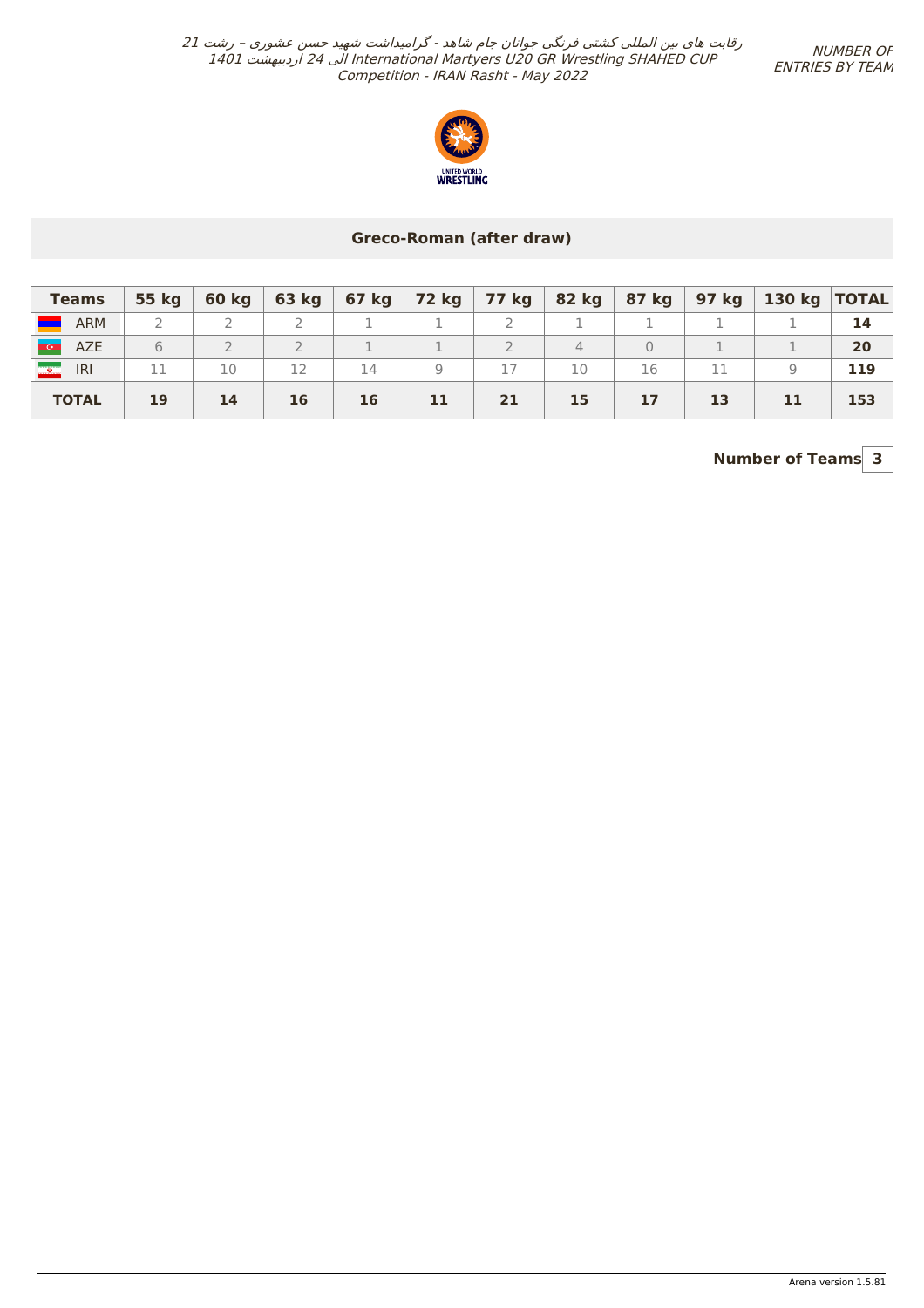

#### **U20 Greco-Roman Teams Ranking**

<span id="page-6-0"></span>

| Rank | <b>Team</b>    |    |        |    |    |    |    | 55 kg   60 kg   63 kg   67 kg   72 kg   77 kg   82 kg   87 kg   97 kg | 130<br>kg | <b>TOTAL</b> |
|------|----------------|----|--------|----|----|----|----|-----------------------------------------------------------------------|-----------|--------------|
|      | <b>IRAN</b>    | 20 |        |    |    | 25 | 20 |                                                                       |           |              |
|      | <b>ARMENIA</b> | つら | $\cap$ | 15 | 10 |    | 25 |                                                                       | 20        |              |
|      | AZERBAIJAN     |    |        |    |    |    |    |                                                                       |           |              |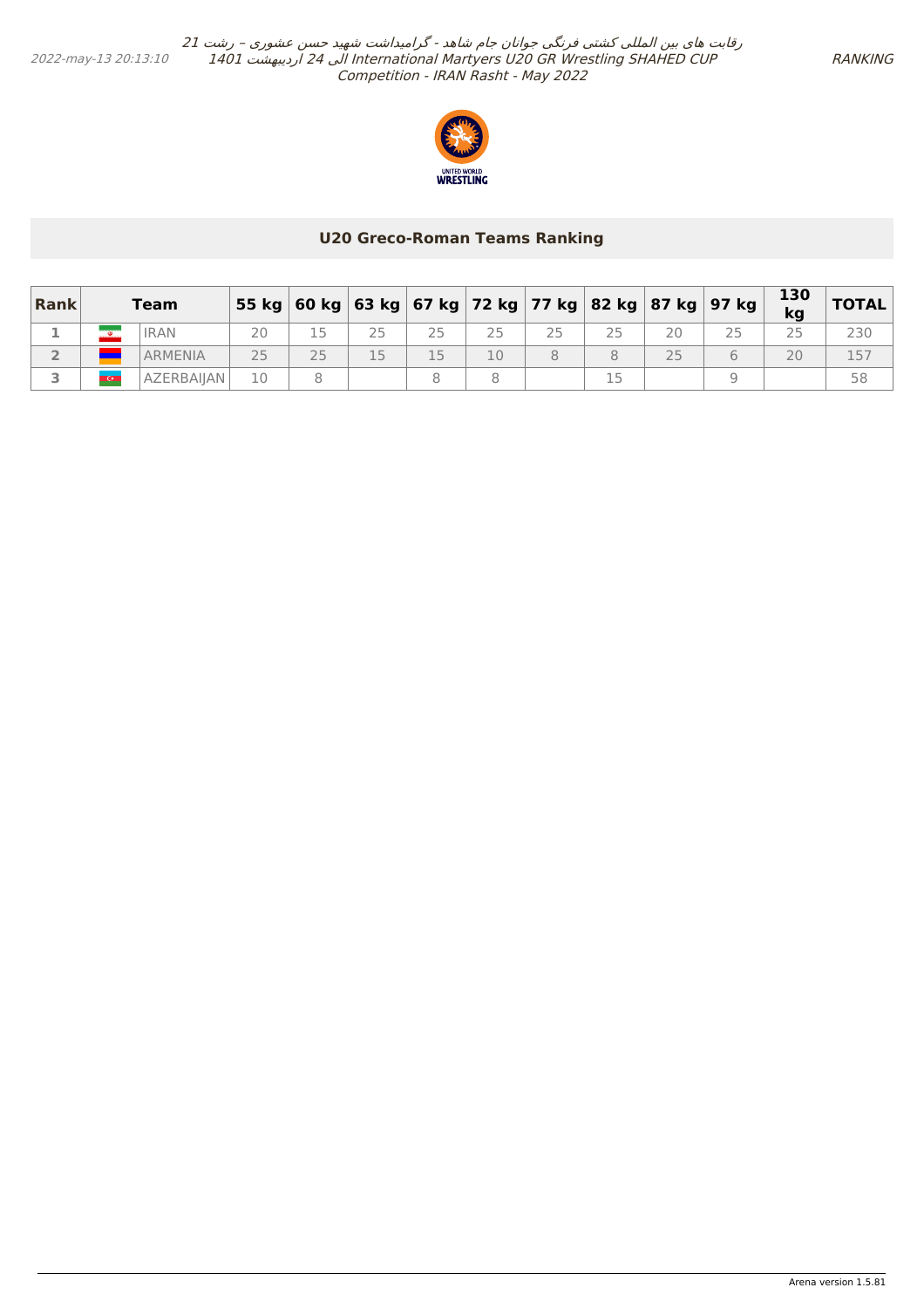<span id="page-7-0"></span>

| N | Country | <b>Last Name</b> | <b>First Name</b> | <b>Full Name</b> |                                                                 | <b>Short Name</b> | Athena Print ID | <b>Competition Number</b> | Level (Official UWW)                    |
|---|---------|------------------|-------------------|------------------|-----------------------------------------------------------------|-------------------|-----------------|---------------------------|-----------------------------------------|
|   | , 5,    |                  |                   | U                | $\sim$ $\sim$<br>$\sim$ $\pm$                                   |                   |                 |                           | 6XSHUYLVRU                              |
|   | , 5,    | $\bullet$        |                   |                  | $\cdots$ k                                                      | $\bf k$           |                 |                           | $-XU \setminus$                         |
|   | , 5,    |                  |                   | U                |                                                                 |                   |                 |                           | $+$ (\$' 2) 6 (& 5 (7\$5, \$7)          |
|   | , 5,    |                  |                   | 8                | $\cdots$ u                                                      | u                 |                 |                           | & D W H J R U \,                        |
|   | , 5,    |                  |                   |                  | $\cdots$ $\cdots$                                               |                   |                 |                           | & D W H J R U \,                        |
|   | , 5,    |                  |                   |                  | $\cdots$ $\cdots$ M                                             | M                 |                 |                           | & D W H J R U \,                        |
|   | , 5,    |                  |                   |                  | $\sim$ , $\sim$ , $\sim$ , $\sim$ , $\sim$                      | $\epsilon$        |                 |                           | & D W H J R U \,                        |
|   | , 5,    |                  |                   | $=$              | $\cdots$ $\cdots$ #                                             |                   |                 |                           | &DWHJRUV,                               |
|   | , 5,    |                  |                   | k                | $\cdot$ $\cdot$ $\cdot$ $\cdot$ $\cdot$                         |                   |                 |                           | &DWHJRUV,                               |
|   | , 5,    |                  |                   | K                | $\cdots$ $u$                                                    | u                 |                 |                           | &DWHJRUV,                               |
|   | , 5,    | $\cdot$ $\cdot$  |                   | k                | $\cdot \cdot \cdot v \cdot$<br>$\cdots$                         |                   |                 |                           | & D W H J R U \,                        |
|   | , 5,    |                  |                   | 8                | $\mathcal{F} \subset \mathcal{F}$ . The $\mathcal{F}$           |                   |                 |                           | $&DWHJRUV$ ,,,                          |
|   | , 5,    |                  |                   |                  |                                                                 |                   |                 |                           | $&DWHJRU\\,$ ,                          |
|   | , 5,    |                  |                   |                  | $\cdot$ $\cdot$ $\cdot$                                         |                   |                 |                           | $&DWHJRUV$ ,,,                          |
|   | , 5,    |                  |                   | $\mathbf{U}$     | $\cdots$                                                        |                   |                 |                           | $&DWHJRU\\,$ ,,                         |
|   | , 5,    |                  |                   |                  | $\cdot \cdot \cdot$ O $\cdot$                                   | $\Omega$          |                 |                           | $&DWHJRU\\,$ ,                          |
|   | , 5,    |                  |                   |                  | .                                                               |                   |                 |                           | $&DWHJRUV,$ ,                           |
|   | , 5,    | $\cdot$ $\cdot$  |                   | $\Omega$         | $\cdots$ 7                                                      |                   |                 |                           | $u'$ " $y$ O $^{\circ}$ $u \setminus k$ |
|   | , 5,    |                  |                   |                  | $\cdot$ $\cdot$ $\cdot$ $\cdot$ $\cdot$ $\cdot$ $\cdot$ $\cdot$ |                   |                 |                           | $u^*$ " $y$ O $u \setminus k$           |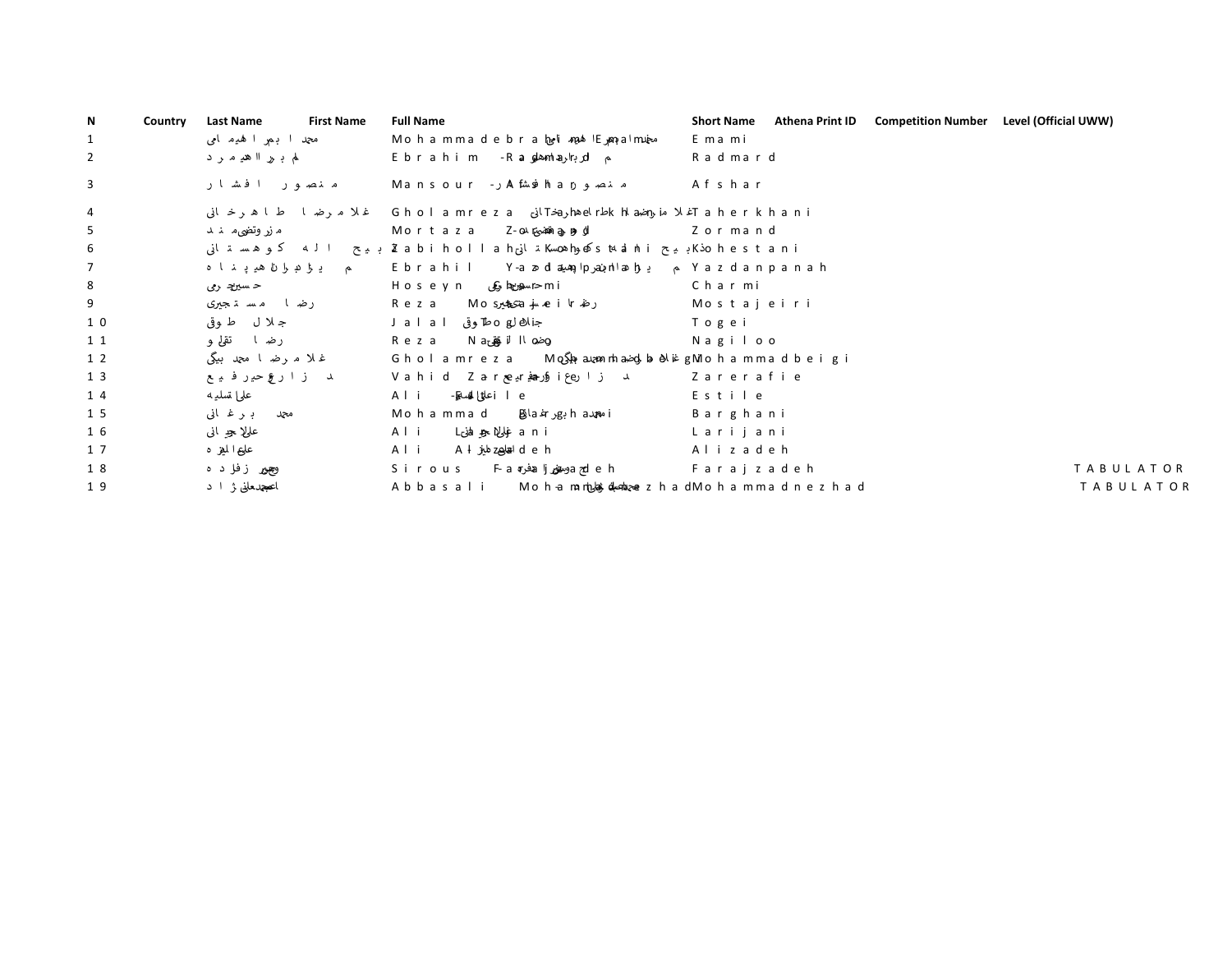# رقابت های بین المللي کشتي فرنگي جوانان جام شاهد - گرامیداشت شهید حسن \_ **GR 20U Martyers International عشوری – رشت 21 الی 24 اردیبهشت 1401 Wrestling SHAHED CUP Competition - IRAN Rasht - Rasht, IR - May 2022 U20 GR - 55 kg**

| <b>Draw</b><br>$n^{\circ}$ | <b>Team</b> | עם ככ - חט טבט<br><b>Name</b>                        | <b>Weight I</b>               | Weight<br>Ш  | <b>Medical</b><br><b>Control</b> | *Athlete<br><b>Signature</b> |
|----------------------------|-------------|------------------------------------------------------|-------------------------------|--------------|----------------------------------|------------------------------|
| 6                          | ARM         | Homeros Arakelyan هومرس آراكليان (*)                 |                               | X            |                                  |                              |
| 10                         | ARM         | Karapet Manvelyan كاراپت مانوليان (*)                |                               | X            |                                  |                              |
| $\mathbf{3}$               | AZE         | Parviz Dadashov پرویز داداش اوف (*)                  |                               | X            |                                  |                              |
| 5                          | AZE         | Rahim Hasanov رحيم حسن اوف (*)                       |                               | X            |                                  |                              |
| 8                          | AZE         | Esamaddin Isgandarov عصمت الدين اسكندروف (*)         |                               | X            |                                  |                              |
| 11                         | AZE         | Vugar Hashimov واگار هاشیم اوف (*)                   |                               | X            |                                  |                              |
| 13                         | AZE         | Ahmad Karimov احمد كريم اوف (*)                      |                               | X            |                                  |                              |
| 20                         | AZE         | Said Khalilov سعيد خليل اوف (*)                      |                               | X            |                                  |                              |
| <b>TS 1</b>                | IRI         | (*) Mohammad Mahdi Gholampour - محمد مهدى<br>غلامپور |                               | X            |                                  |                              |
| TS <sub>2</sub>            | IRI         | (*) Ali Nouraie -على نورايي                          |                               | X            |                                  |                              |
| $\mathbf{1}$               | IRI         | (*) Mahdi Kamali -مهدى كمالي                         |                               | X            |                                  |                              |
| $\overline{2}$             | IRI         | Saleh seifkhani صالح سيف خاني (*)                    |                               | X            |                                  |                              |
| 4                          | IRI         | ابولفضل جهانگیری - Abolfazl Jahangiri (*)            |                               | $\mathsf X$  |                                  |                              |
| $\overline{7}$             | IRI         | X) Kianoush Shamshiri - كيانوش شمشيرى (*)            |                               | $\mathsf{X}$ |                                  |                              |
| $\overline{9}$             | IRI         | (*) Amirhossen Barzenouni (*)                        |                               | X            |                                  |                              |
| 14                         | IRI         | *) Abolfazl Shahraki -سوالفضل شهركي                  |                               | X            |                                  |                              |
| 18                         | IRI         | (*) Mahdi Ahmadi - مهدى احدى                         |                               | X            |                                  |                              |
| 19                         | IRI         | Yones Pourmohammad یونس پورمحمد (*)                  |                               | X            |                                  |                              |
| 21                         | IRI         | طارق عبدشاهي - Tarogh Abdeshahi (*)                  |                               | X            |                                  |                              |
|                            |             |                                                      | <b>Number of participants</b> |              |                                  | 19                           |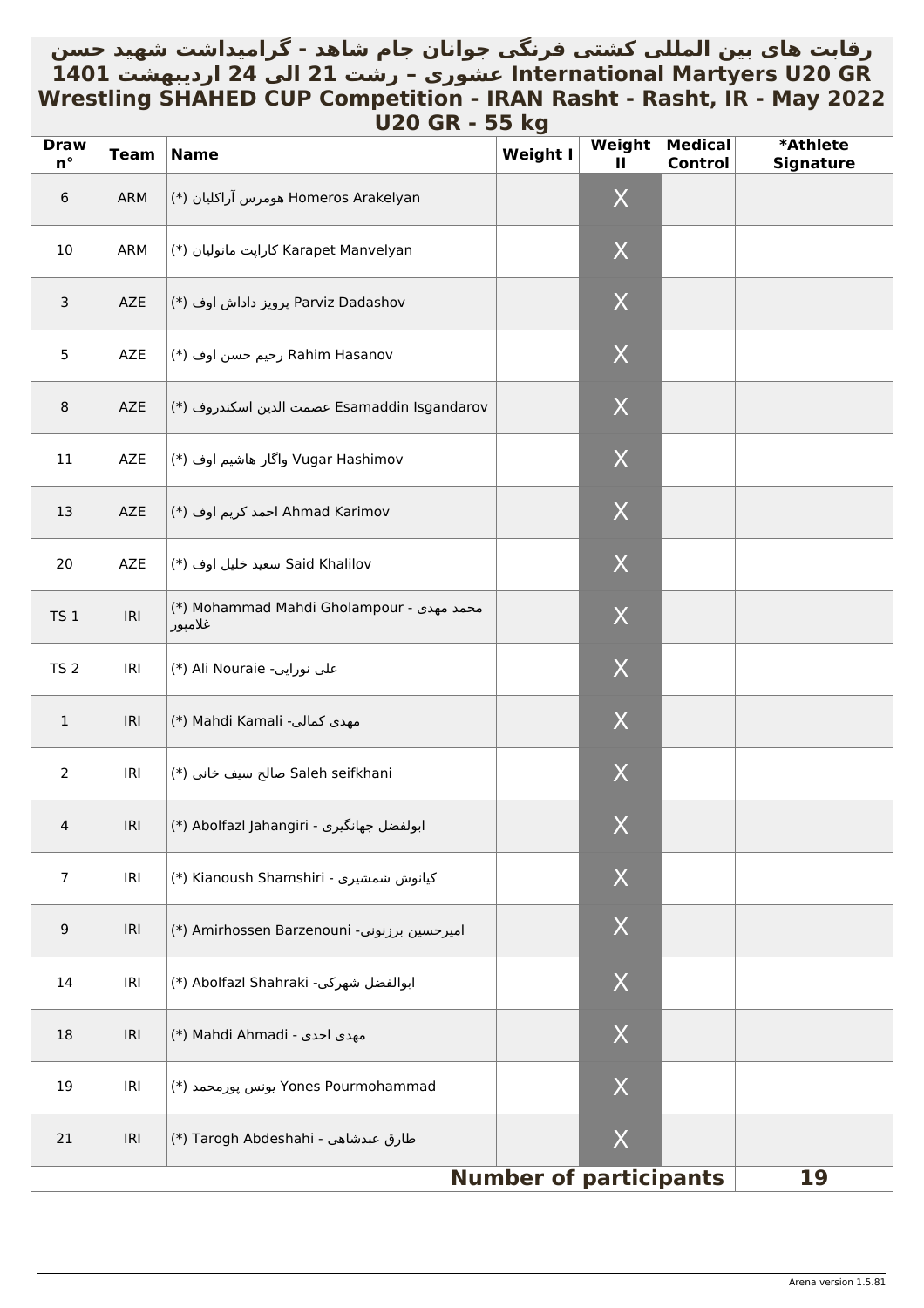<span id="page-9-0"></span>

| <b>Signatures</b>                                                                           |  |  |  |  |  |  |  |  |
|---------------------------------------------------------------------------------------------|--|--|--|--|--|--|--|--|
| <b>Weigh-in Supervisor</b><br><b>Technical Delegate</b><br><b>Referees</b><br><b>Doctor</b> |  |  |  |  |  |  |  |  |
|                                                                                             |  |  |  |  |  |  |  |  |
|                                                                                             |  |  |  |  |  |  |  |  |
|                                                                                             |  |  |  |  |  |  |  |  |
|                                                                                             |  |  |  |  |  |  |  |  |

**\*By signing this form, I accept that I am bound by and undertake to comply with the UWW Constitution, its Regulations and directives**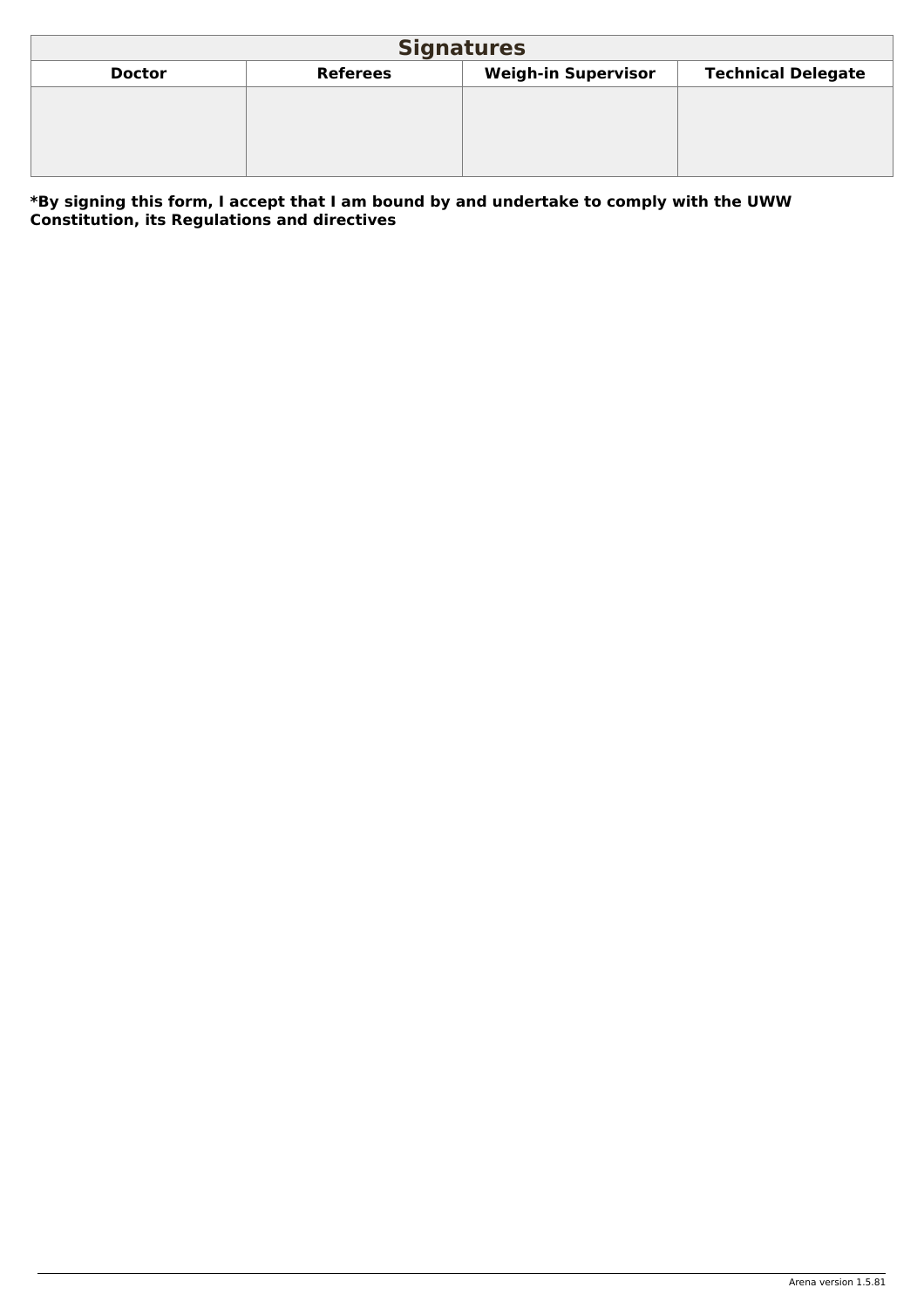

# <span id="page-10-0"></span>**Greco-Roman - U20 - 55 kg**

|                | <b>Rank Team</b> | <b>Wrestler</b>                                  | CP             | <b>VT</b>      | <b>ST</b>      | <b>TP</b>      | <b>TP Gvn</b>  | <b>Team</b><br><b>Rank Pts</b> |
|----------------|------------------|--------------------------------------------------|----------------|----------------|----------------|----------------|----------------|--------------------------------|
| $\mathbf{1}$   | <b>ARM</b>       | Homeros Arakelyan هومرس آراكليان                 | 16             | $\mathbf{1}$   | $\overline{2}$ | 31             | 12             | 25                             |
| $\overline{2}$ | IRI              | Mahdi Ahmadi - مهدي احدى                         | 11             | $\bigcap$      | $\mathbf{1}$   | 23             | 12             | 20                             |
| 3              | <b>IRI</b>       | Ali Nouraie -على نورايي                          | 13             | $\Omega$       | 1              | 21             | 12             |                                |
| 3              | IRI              | Mahdi Kamali -مهدى كمالي                         | 14             | $\mathbf{1}$   | $\mathbf 1$    | 21             | 16             |                                |
| 5              | <b>AZE</b>       | Rahim Hasanov رحيم حسن اوف                       | 5              | $\mathbf{1}$   | $\Omega$       | 9              | 17             | 10                             |
| 5              | <b>ARM</b>       | Karapet Manvelyan كارايت مانوليان                | $\mathcal{G}$  | $\mathbf{0}$   | 1              | 27             | 15             |                                |
| $\overline{7}$ | <b>AZE</b>       | Parviz Dadashov يرويز داداش اوف                  | 6              | $\mathbf{0}$   | $\Omega$       | 15             | 13             |                                |
| 8              | <b>IRI</b>       | Abolfazl Shahraki -ابوالفضل شهركي                | 5              | $\bigcap$      | 1              | 14             | 11             |                                |
| $\overline{9}$ | AZE              | Vugar Hashimov واگار هاشیم اوف                   | 5              | $\bigcap$      | $\Omega$       | $\Omega$       | $\overline{9}$ |                                |
| 10             | IRI              | Yones Pourmohammad يونس پورمحمد                  | 5              | $\bigcap$      | $\Omega$       | $\Omega$       | 17             |                                |
| 11             | <b>IRI</b>       | Kianoush Shamshiri - كيانوش شمشيرى               | 4              | $\mathbf{0}$   | $\mathbf{1}$   | 22             | 16             |                                |
| 12             | IRI              | Abolfazl Jahangiri - ابولفضل جهانگيري            | $\mathbf{1}$   | $\bigcap$      | $\Omega$       | 3              | $\overline{9}$ | $\overline{\phantom{a}}$       |
| 13             | IRI              | Amirhossen Barzenouni -امیرحسین برزنونی          | $\mathbf{1}$   | $\overline{0}$ | $\Omega$       | $\overline{2}$ | 11             |                                |
| 14             | R                | Mohammad Mahdi Gholampour - محمد مهدى<br>غلاميور | $\Omega$       | $\bigcap$      | $\Omega$       | 5              | 6              |                                |
| 15             | IRI              | Saleh seifkhani صالح سيف خاني                    | $\overline{0}$ | $\bigcap$      | $\Omega$       | $\Omega$       | 6              |                                |
| 16             | AZE              | Esamaddin Isgandarov عصمت الدين اسكندروف         | $\circ$        | $\bigcap$      | $\Omega$       | $\Omega$       | 11             | $\overline{\phantom{a}}$       |
| <b>DSQ</b>     | AZE              | Ahmad Karimov احمد كريم اوف                      | $\Omega$       | $\Omega$       | $\Omega$       | $\Omega$       | $\Omega$       | $\mathbf{0}$                   |
| <b>DSQ</b>     | AZE              | Said Khalilov سعيد خليل اوف                      | $\overline{0}$ | $\bigcap$      | $\Omega$       | $\Omega$       | $\bigcap$      | $\Omega$                       |
| <b>DSQ</b>     | IRI              | طارق عبدشاهي - Tarogh Abdeshahi                  | $\Omega$       | $\bigcap$      | $\Omega$       | $\overline{0}$ | $\bigcap$      | $\mathbf 0$                    |

| <b>CP</b>     | Classification Points                                     |
|---------------|-----------------------------------------------------------|
| <b>VT</b>     | Victories by fall, default/forfeit/disqualification (5-0) |
| <b>ST</b>     | Victories by superiority (4-0 / 4-1)                      |
| <b>TP</b>     | <b>Technical Points obtained</b>                          |
| <b>TP Gvn</b> | Technical Points given                                    |
| <b>DSO</b>    | Disqualified athlete                                      |

#### **From the 7th place, wrestlers of each category will be ranked depending on their classification points, retirement or forfeit, injury or disqualification.**

In case of a ranking tie, they will be ranked by analyzing the following criteria successively, across the all competition:

- The most victories by "Fall"
- The most match won by superiority
- The most technical points scored
- The fewest technical points given
- The lowest draw number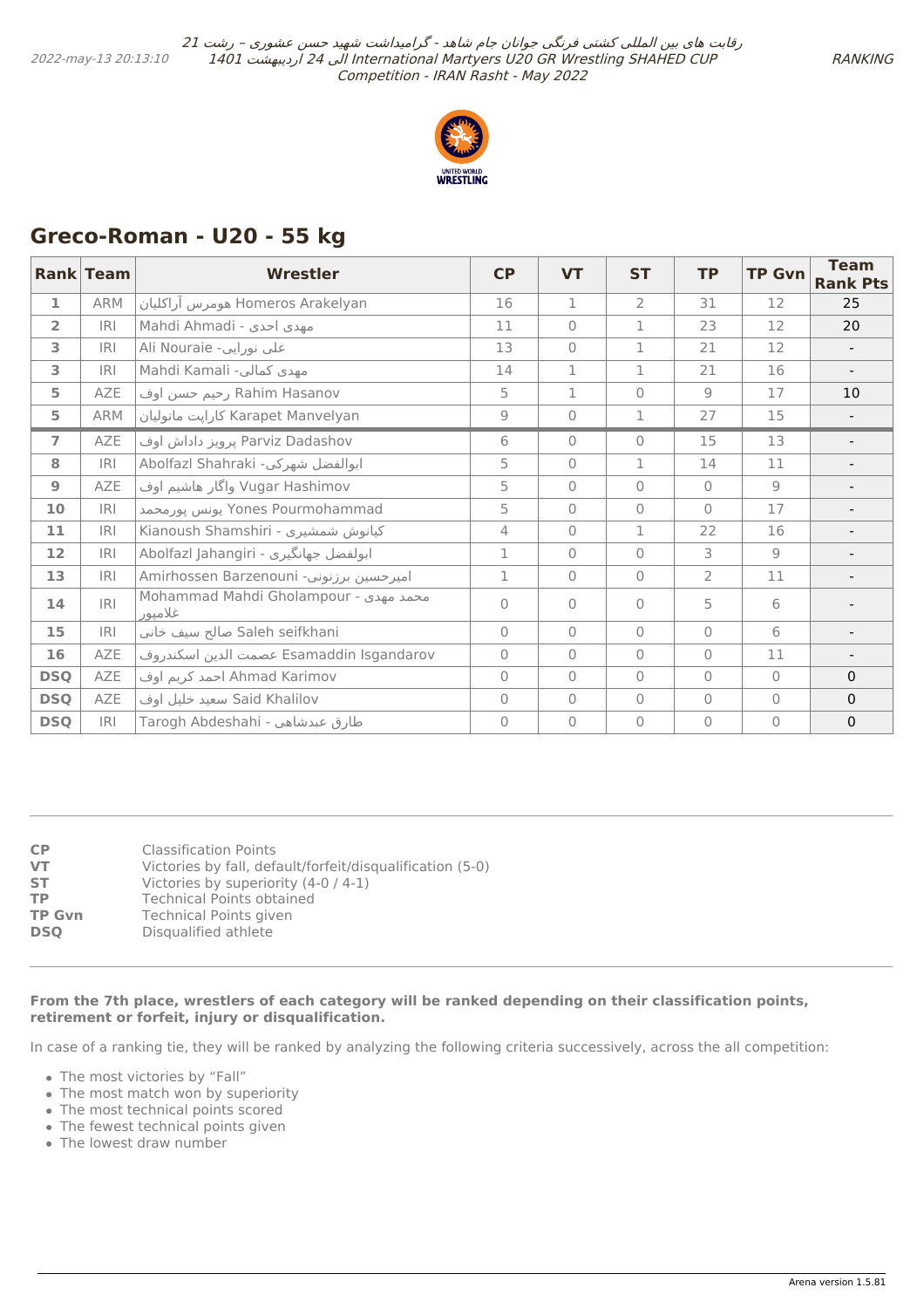2022-may-13 20:13:10

رقابت های بین المللی کشتی فرنگی جوانان جام شاهد - گرامیداشت شهید حسن عشوری – رشت <sup>21</sup> 1401 اردیبهشت 24 الی International Martyers U20 GR Wrestling SHAHED CUP Competition - IRAN Rasht - May 2022

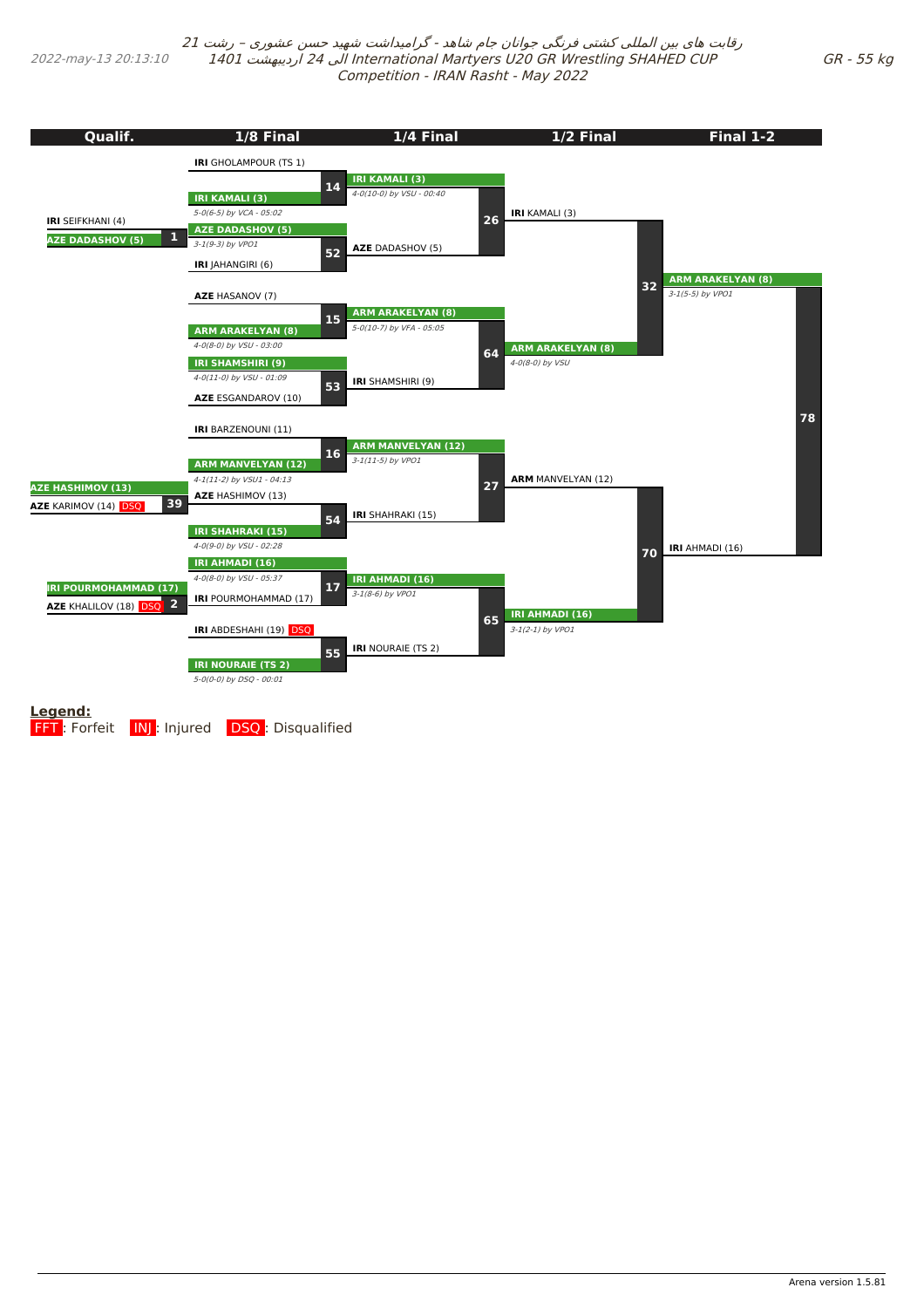<span id="page-12-0"></span>

| <b>Repechage</b>             | Final 3-5                       |
|------------------------------|---------------------------------|
|                              |                                 |
|                              |                                 |
|                              |                                 |
| <b>AZE HASANOV (7)</b>       |                                 |
| 5-0(6-4) by VFA              | <b>AZE</b> HASANOV (7)<br>75    |
| <b>IRI</b> SHAMSHIRI (9)     | 77                              |
|                              | <b>IRI KAMALI (3)</b>           |
|                              | 5-0(5-3) by VFA - 05:30         |
|                              |                                 |
|                              |                                 |
|                              |                                 |
| <b>Repechage</b>             | Final 3-5                       |
|                              |                                 |
|                              |                                 |
|                              |                                 |
| <b>IRI</b> POURMOHAMMAD (17) |                                 |
|                              |                                 |
|                              | <b>IRI NOURAIE (TS 2)</b><br>76 |
| <b>IRI NOURAIE (TS 2)</b>    | 3-1(6-4) by VPO1<br>87          |
| 4-0(9-0) by VSU              | <b>ARM MANVELYAN (12)</b>       |

**ARM** MANVELYAN (12)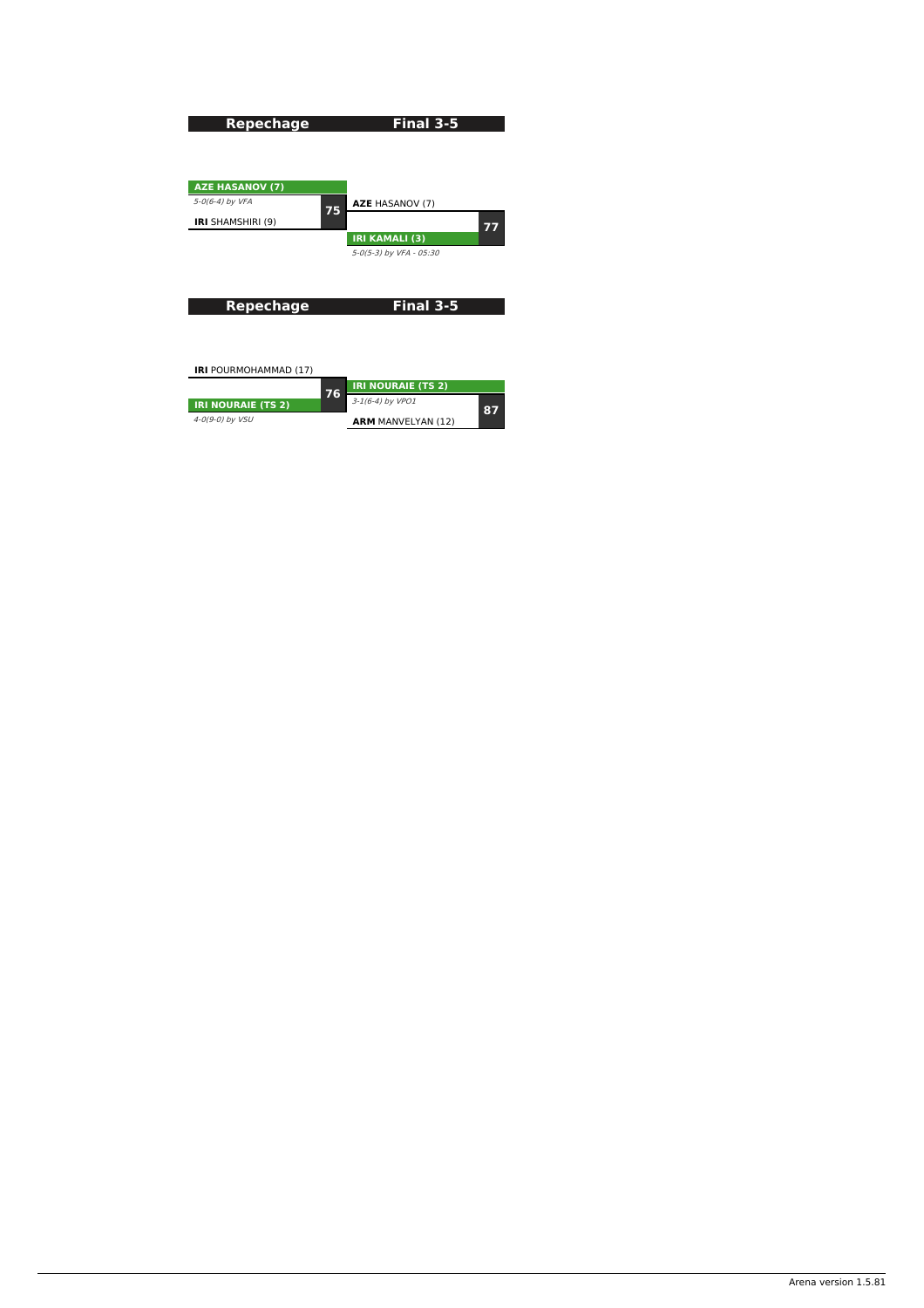COMPLETE RESULTS



## **Greco-Roman - U20 - 55 kg - Results**

## **Qualif. - GR - 55 kg**

|    | Match Wrestler                        |  | TP CP Victory | <b>Time</b>      |   | $ CP TP $ Wrestler                        |
|----|---------------------------------------|--|---------------|------------------|---|-------------------------------------------|
| 39 | Vugar Hashimov واگار هاشیم اوف - AZE  |  | DSO I         | Not<br>specified |   | Ahmad احمد کريم اوف - AZE<br>Karimov      |
|    | IRI - صالح سيف خاني - Saleh seifkhani |  | <b>VPO</b>    | 06'00            | 6 | AZE - پرویز داداش اوف<br> Parviz Dadashov |
|    | اRI - یونس پورمحمد Yones Pourmohammad |  | DSO           | 00'01            |   | Said سعيد خليل اوف - AZE<br>Khalilov      |

## **1/8 Final - GR - 55 kg**

|    | Match   Wrestler                                       |               |                |            |       |                |                         | TP CP Victory Time CP TP Wrestler                 |
|----|--------------------------------------------------------|---------------|----------------|------------|-------|----------------|-------------------------|---------------------------------------------------|
| 52 | Parviz Dadashov پرویز داداش اوف - AZE                  | 9             | 3              | VPO1       | 06'00 |                | $\overline{\mathbf{3}}$ | IRI - Abolfazl Jahangiri - ابولفضل<br>جهانگیر ی   |
| 53 | IRI - Kianoush Shamshiri - كيانوش<br>شمشتر ی           | 11            | 4              | <b>VSU</b> | 01'09 | $\Omega$       | $\bigcap$               | Esamaddin عصمت الدين اسكندروف - AZE<br>Isgandarov |
| 14 | IRI - Mohammad Mahdi Gholampour - محمد<br>مهدي غلاميور | 5             | $\bigcap$      | <b>VCA</b> | 05'02 | 5.             |                         | 6 <b> IRI - Mahdi Kamali -مهدي كمالي</b>          |
| 54 | Vugar Hashimov واگار هاشیم اوف - AZE                   | $\Omega$      | $\overline{0}$ | <b>VSU</b> | 02'28 | $\overline{4}$ | Q                       | IRI - Abolfazl Shahraki -ابوالغضل<br>شهرکت        |
| 15 | Rahim Hasanov رحيم حسن اوف - AZE                       | $\Omega$      | $\bigcap$      | <b>VSU</b> | 03'00 | $\overline{4}$ | 8                       | Homeros هومرس آراكليان - ARM<br><b>Arakelyan</b>  |
| 55 | IRI - Tarogh Abdeshahi - طارق عبدشاهي                  | $\Omega$      | $\mathbf{0}$   | <b>DSO</b> | 00'01 | 5.             | $\overline{0}$          | IRI - Ali Nouraie - علي نورايي                    |
| 16 | IRI - Amirhossen Barzenouni - امیرحسین برزنونی         | $\mathcal{P}$ | $\mathbf{1}$   | VSU1       | 04'13 | 4 <sup>1</sup> | 11                      | Karapet كارايت مانوليان - ARM<br><b>Manvelyan</b> |
| 17 | <b>IRI - Mahdi Ahmadi - مهدى احدى</b>                  | 8             | $\overline{4}$ | <b>VSU</b> | 05'37 | $\Omega$       | $\Omega$                | Yones یونس پورمحمد - IRI<br>Pourmohammad          |

## **1/4 Final - GR - 55 kg**

|    | Match Wrestler                          |    |   |            |       |  | TP CP Victory Time CP TP Wrestler              |
|----|-----------------------------------------|----|---|------------|-------|--|------------------------------------------------|
| 64 | ARM - هومرس آراكليان - ARM              | 10 | 5 | <b>VFA</b> | 05'05 |  | كيانوش - IRI - Kianoush Shamshiri  <br>شمشیر ی |
| 65 | IRI - Mahdi Ahmadi - مهدي أحدى          | 8  |   | VPO1       | 06'00 |  | على نورايي- IRI - Ali Nouraie ا                |
| 26 | IRI - Mahdi Kamali -مهدي كمالي          | 10 | 4 | VSU        | 00'40 |  | _Parviz پرویز داداش اوف - AZE <br>Dadashov     |
| 27 | Karapet Manvelyan كارايت مانوليان - ARM |    |   | VPO1       | 06'00 |  | IRI - Abolfazl Shahraki -ابوالفضل<br>شهر کی    |

## **1/2 Final - GR - 55 kg**

|    | Match Wrestler                          |  | TP CP Victory    |                         |   | Time $ CP TP Wrestler$                                  |
|----|-----------------------------------------|--|------------------|-------------------------|---|---------------------------------------------------------|
| 32 | IRI - Mahdi Kamali -مهدي كمالي          |  | VSU              | <b>Not</b><br>specified | 4 | $\mid 8 \mid$ ARM - هومرس آراکلیان<br>Homeros Arakelyan |
| 70 | ARM - کارایت مانولیان Karapet Manvelyan |  | VPO <sub>1</sub> | Not<br>specified        |   | <b>IRI - Mahdi Ahmadi -</b><br>امهدي احدي               |

## **Repechage - GR - 55 kg**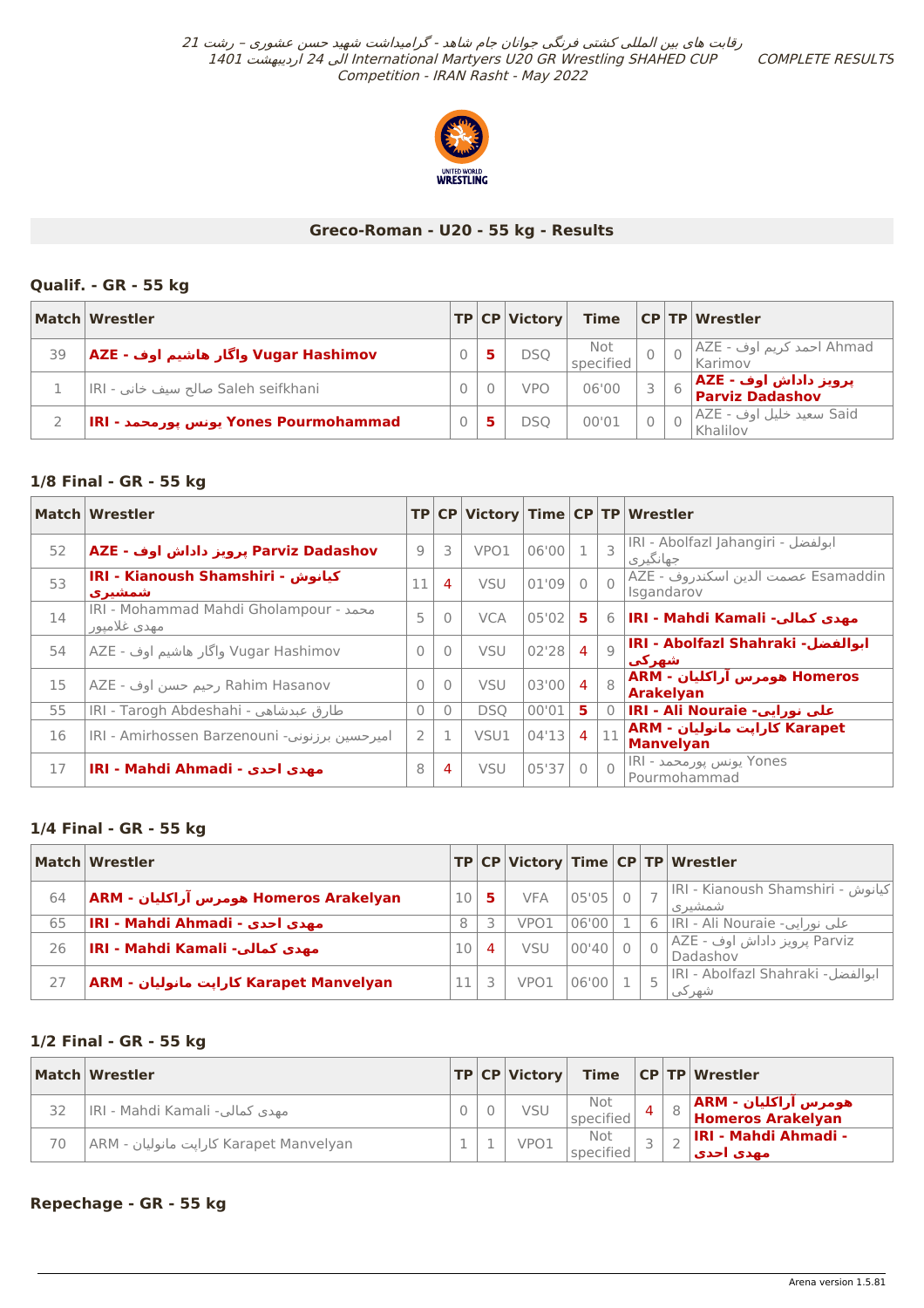<span id="page-14-0"></span>

|    | Match Wrestler                        |  | TP CP Victory |                  |  | Time $ CP TP $ Wrestler                       |
|----|---------------------------------------|--|---------------|------------------|--|-----------------------------------------------|
| 75 | AZE - رحيم حسن اوف - AZE              |  | <b>VFA</b>    | Not<br>specified |  | IRI - Kianoush Shamshiri -<br>کیانویژر شمشیری |
| 76 | IRI - یونس پورمحمد Yones Pourmohammad |  | VSU           | Not<br>specified |  | IRI - Ali Nouraie -على<br>نورايي              |

# **Final 3-5 - GR - 55 kg**

|    | Match Wrestler                   |  |                  |             |  | TP CP Victory Time CP TP Wrestler                                |
|----|----------------------------------|--|------------------|-------------|--|------------------------------------------------------------------|
|    | Rahim Hasanov رحيم حسن اوف - AZE |  | <b>VFA</b>       | $ 05'30 $ 5 |  | $\frac{1}{\pi}$  IRI - Mahdi Ka <mark>mali -مهدی</mark><br>كمالي |
| 87 | IRI - Ali Nouraie -علي نورايي    |  | VPO <sub>1</sub> | 06'00       |  | Karapet كاراپت مانوليان - ARM <br>Manvelvan                      |

# **Final 1-2 - GR - 55 kg**

|    | Match Wrestler                          |  |      |  | $ TP CP $ Victory   Time $ CP TP $ Wrestler      |
|----|-----------------------------------------|--|------|--|--------------------------------------------------|
| 78 | Momeros Arakelyan هومرس آراكليان - ARM∣ |  | VPO1 |  | 106'00   1   5  IRI - Mahdi Ahmadi - مهدي احدى - |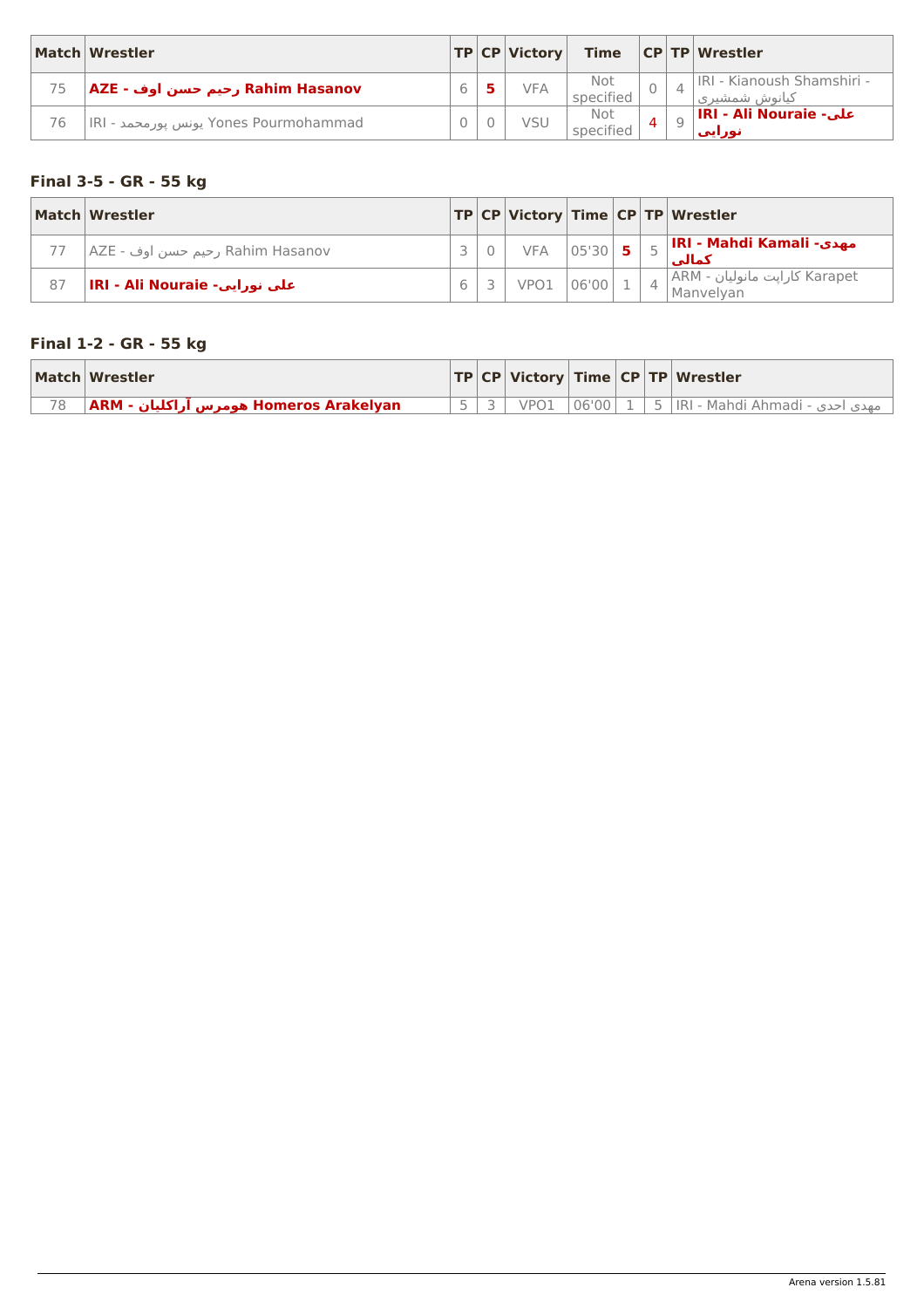# <span id="page-15-0"></span>رقابت های بین المللي کشتي فرنگي جوانان جام شاهد - گرامیداشت شهید حسن \_ **GR 20U Martyers International عشوری – رشت 21 الی 24 اردیبهشت 1401 Wrestling SHAHED CUP Competition - IRAN Rasht - Rasht, IR - May 2022 U20 GR - 60 kg**

| <b>Draw</b><br>$n^{\circ}$ | <b>Team</b> | <b>Name</b>                              | פיי פט<br>Weight I            | Weight<br>Ш      | <b>Medical</b><br><b>Control</b> | *Athlete<br><b>Signature</b> |
|----------------------------|-------------|------------------------------------------|-------------------------------|------------------|----------------------------------|------------------------------|
| $\overline{7}$             | ARM         | Ashot Manukyan آشوت مانوكيان (*)         |                               | $\mathsf{X}$     |                                  |                              |
| 14                         | ARM         | (*) سورن آقاجانيان (*) Suren Aghajanyan  |                               | X                |                                  |                              |
| 18                         | AZE         | Rahman Karimov رحمان كريم اوف (*)        |                               | X                |                                  |                              |
| 19                         | AZE         | Tamerlan Baghirov تامرلان باقيروف (*)    |                               | X                |                                  |                              |
| TS <sub>1</sub>            | IRI         | (*) Sajjad Abbaspour سجاد عباسپور-       |                               | X                |                                  |                              |
| 3                          | IRI         | (*) Alireza Heidaryan (*)                |                               | $\sf X$          |                                  |                              |
| 5                          | IRI         | (*) Edreis Sharifi -ادریس شریفی          |                               | X                |                                  |                              |
| $\sqrt{6}$                 | IRI         | Mehdi Alipour مهدی علی پور (*)           |                               | X                |                                  |                              |
| $\bf 8$                    | IRI         | Abolfazl Pourhashem ابوالفضل پورهاشم (*) |                               | $\sf X$          |                                  |                              |
| 10                         | IRI         | (*) Sajad Shahriza (*)                   |                               | $\sf X$          |                                  |                              |
| 12                         | IRI         | (*) Erfan Jerkani - عرفان جركني          |                               | $\mathsf{X}$     |                                  |                              |
| 16                         | IRI         | (*) Mohammad Ashiri -محمد عشيري          |                               | $\mathsf{X}$     |                                  |                              |
| 20                         | IRI         | (*) Mohammad Jangholi -محمد جانقلي       |                               | X                |                                  |                              |
| 21                         | IRI         | (*) Abolfazl Ahmadi -ابوالفضل احمدی      |                               | $\boldsymbol{X}$ |                                  |                              |
|                            |             |                                          | <b>Number of participants</b> |                  |                                  | 14                           |

| <b>Signatures</b> |                 |                            |                           |  |  |  |  |  |  |  |
|-------------------|-----------------|----------------------------|---------------------------|--|--|--|--|--|--|--|
| <b>Doctor</b>     | <b>Referees</b> | <b>Weigh-in Supervisor</b> | <b>Technical Delegate</b> |  |  |  |  |  |  |  |
|                   |                 |                            |                           |  |  |  |  |  |  |  |
|                   |                 |                            |                           |  |  |  |  |  |  |  |
|                   |                 |                            |                           |  |  |  |  |  |  |  |

## **\*By signing this form, I accept that I am bound by and undertake to comply with the UWW Constitution, its Regulations and directives**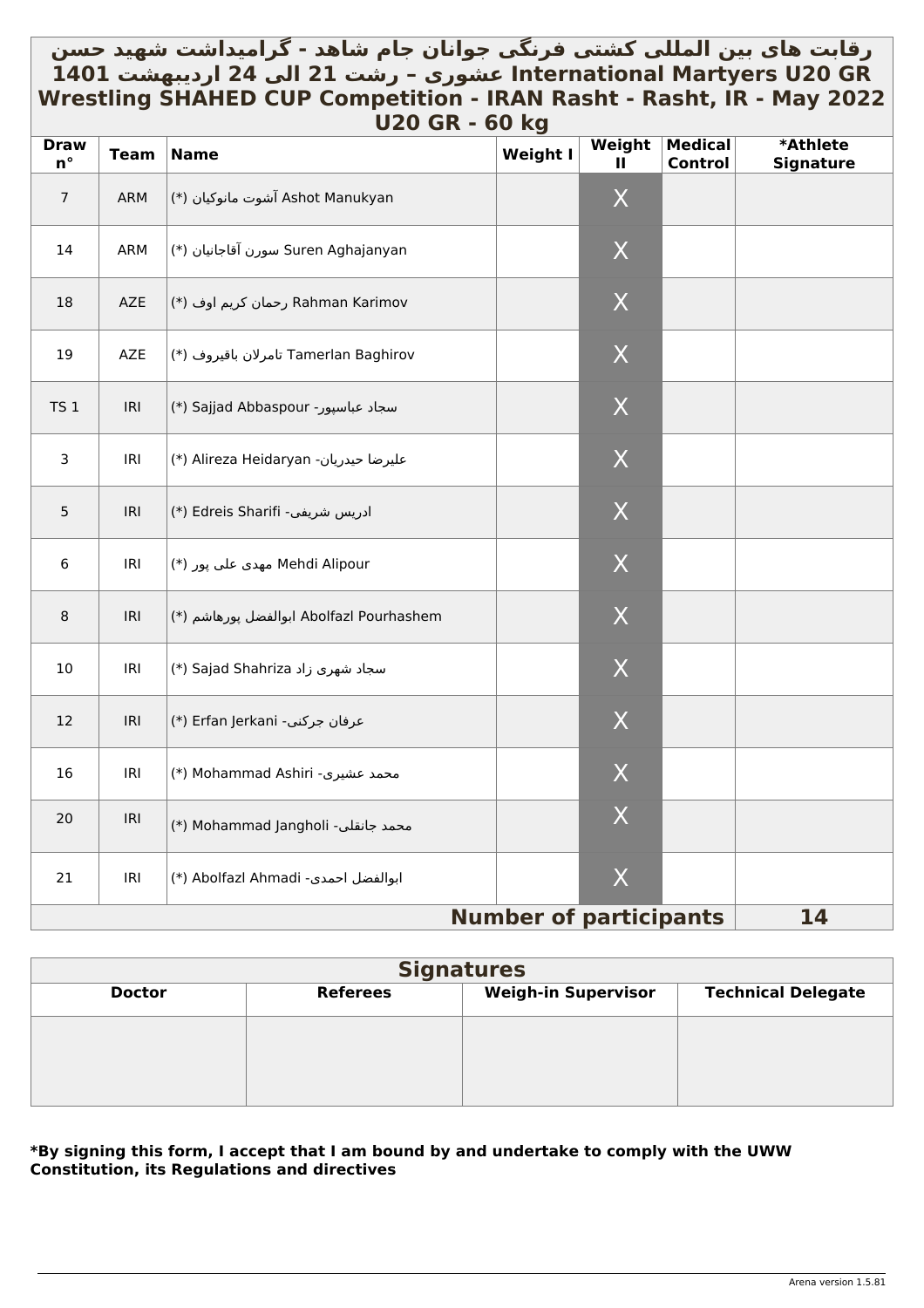

# <span id="page-16-0"></span>**Greco-Roman - U20 - 60 kg**

| <b>Rank</b>    | <b>Team</b> | <b>Wrestler</b>                      | <b>CP</b>      | <b>VT</b>      | <b>ST</b>    | <b>TP</b>    | <b>TP Gvn</b>  | <b>Team</b><br><b>Rank Pts</b> |
|----------------|-------------|--------------------------------------|----------------|----------------|--------------|--------------|----------------|--------------------------------|
| 1              | <b>ARM</b>  | سورن آقاجانيان Suren Aghajanyan      | 13             | $\Omega$       |              | 38           | 16             | 25                             |
| $\overline{2}$ | <b>ARM</b>  | Ashot Manukyan آشوت مانوكيان         | 13             | $\mathbf{1}$   | 1            | 32           | 17             |                                |
| 3              | IRI         | Mehdi Alipour مهدي على يور           | 11             | $\overline{2}$ | $\Omega$     | 26           | 24             | 15                             |
| 3              | IRI         | Mohammad Jangholi -محمد جانقلي       | 14             | $\bigcap$      | $\Omega$     | 15           | 19             |                                |
| 5              | <b>IRI</b>  | ادریس شریفی- Edreis Sharifi          | 8              | $\overline{0}$ | $\Omega$     | 18           | 22             |                                |
| 5              | IRI         | عرفان جركني- Erfan Jerkani           | 6              | $\overline{0}$ |              | 20           | 16             |                                |
| $\overline{7}$ | <b>AZE</b>  | Rahman Karimov رحمان كريم اوف        | 5              | 1              | $\Omega$     | 8            | 21             | 8                              |
| 8              | IRI         | Sajad Shahriza سجاد شهری زاد         | 3              | $\overline{0}$ | $\Omega$     | 3            | 20             |                                |
| 9              | <b>IRI</b>  | Alireza Heidaryan - عليرضا حيدريان   | 1              | $\bigcap$      | $\Omega$     | 9            | 10             |                                |
| 10             | <b>IRI</b>  | Abolfazl Pourhashem ابوالفضل يورهاشم | $\mathbf{1}$   | $\overline{0}$ | $\Omega$     | $\mathbf{1}$ | 1              |                                |
| 11             | IRI         | Mohammad Ashiri -محمد عشیری          | $\Omega$       | $\overline{0}$ | $\mathbf{0}$ | 4            | 8              |                                |
| <b>DSQ</b>     | IRI         | Sajjad Abbaspour -سجاد عباسيور       | $\Omega$       | $\bigcap$      | $\Omega$     | $\Omega$     | $\bigcap$      | $\mathbf{0}$                   |
| <b>DSQ</b>     | AZE         | Tamerlan Baghirov تامر لان باقيروف   | $\mathbf{0}$   | $\overline{0}$ | $\Omega$     | $\Omega$     | $\overline{0}$ | $\mathbf{0}$                   |
| <b>DSQ</b>     | IRI         | Abolfazl Ahmadi -ابوالفضل احمدی      | $\overline{0}$ | $\overline{0}$ | $\Omega$     | $\Omega$     | $\mathbf{0}$   | $\mathbf{0}$                   |

| <b>CP</b>     | Classification Points                                     |
|---------------|-----------------------------------------------------------|
| <b>VT</b>     | Victories by fall, default/forfeit/disqualification (5-0) |
| <b>ST</b>     | Victories by superiority (4-0 / 4-1)                      |
| <b>TP</b>     | <b>Technical Points obtained</b>                          |
| <b>TP Gvn</b> | Technical Points given                                    |
| <b>DSO</b>    | Disqualified athlete                                      |

### **From the 7th place, wrestlers of each category will be ranked depending on their classification points, retirement or forfeit, injury or disqualification.**

In case of a ranking tie, they will be ranked by analyzing the following criteria successively, across the all competition:

- The most victories by "Fall"
- The most match won by superiority
- The most technical points scored
- The fewest technical points given
- The lowest draw number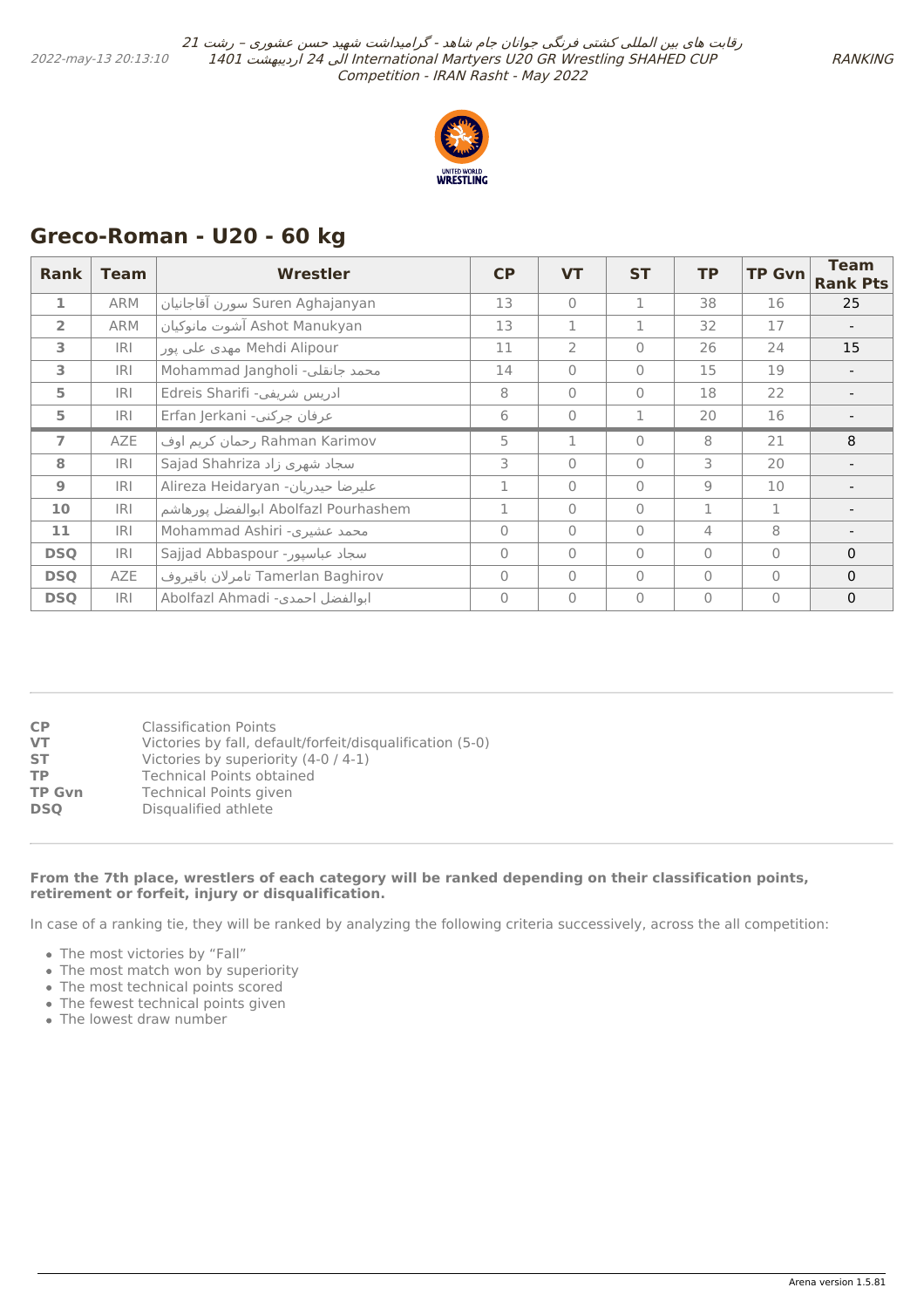<span id="page-17-0"></span>**134 Qualif. IRI** HEIDARYAN (2) **IRI SHARIFI (3) 98 IRI** ALIPOUR (4) **ARM MANUKYAN (5) 99 IRI** POURHASHEM (6) **IRI SHAHRIZA (7) 100 IRI** JERKANI (8) **ARM AGHAJANYAN (9) 101 IRI** ASHIRI (10) **102(رحمان کریم ا . (11 AZE AZE** BAGHIROV (12) DSQ **IRI JANGHOLI (13) 103 1/4 Final IRI** ABBASPOUR (TS 1) DSQ **IRI SHARIFI (3)** 5-0(0-0) by DSQ **131 ARM MANUKYAN (5)** 4-0(9-0) by VSU - 01:31 **IRI** SHAHRIZA (7) **132 ARM AGHAJANYAN (9)** 4-0(8-0) by VSU - 01:13 (رحمان کریم ا . (11 **AZE 133 IRI JANGHOLI (13)** 5-0(0-0) by DSQ - 00:02 **IRI** AHMADI (14) DSQ **1/2 Final IRI** SHARIFI (3) **ARM MANUKYAN (5)** 5-0(5-1) by VFA - 03:19 **151 ARM AGHAJANYAN (9)** 3-1(14-7) by VPO1 **IRI** JANGHOLI (13) **152 Final 1-2 ARM** MANUKYAN (5) **ARM AGHAJANYAN (9)** 3-1(8-3) by VPO1 **176**

**Legend:**

**FFT**: Forfeit **INJ**: Injured **DSQ**: Disqualified

**Repechage**

**Final 3-5**



| <b>Repechage</b>        |     | Final 3-5              |  |
|-------------------------|-----|------------------------|--|
| <b>IRI JERKANI (8)</b>  |     |                        |  |
| 4-0(9-0) by VSU - 02:43 | 164 | <b>IRI</b> JERKANI (8) |  |
| (رحمان کريم ا . (AZE 11 |     |                        |  |

|                          | 175 |
|--------------------------|-----|
| <b>IRI JANGHOLI (13)</b> |     |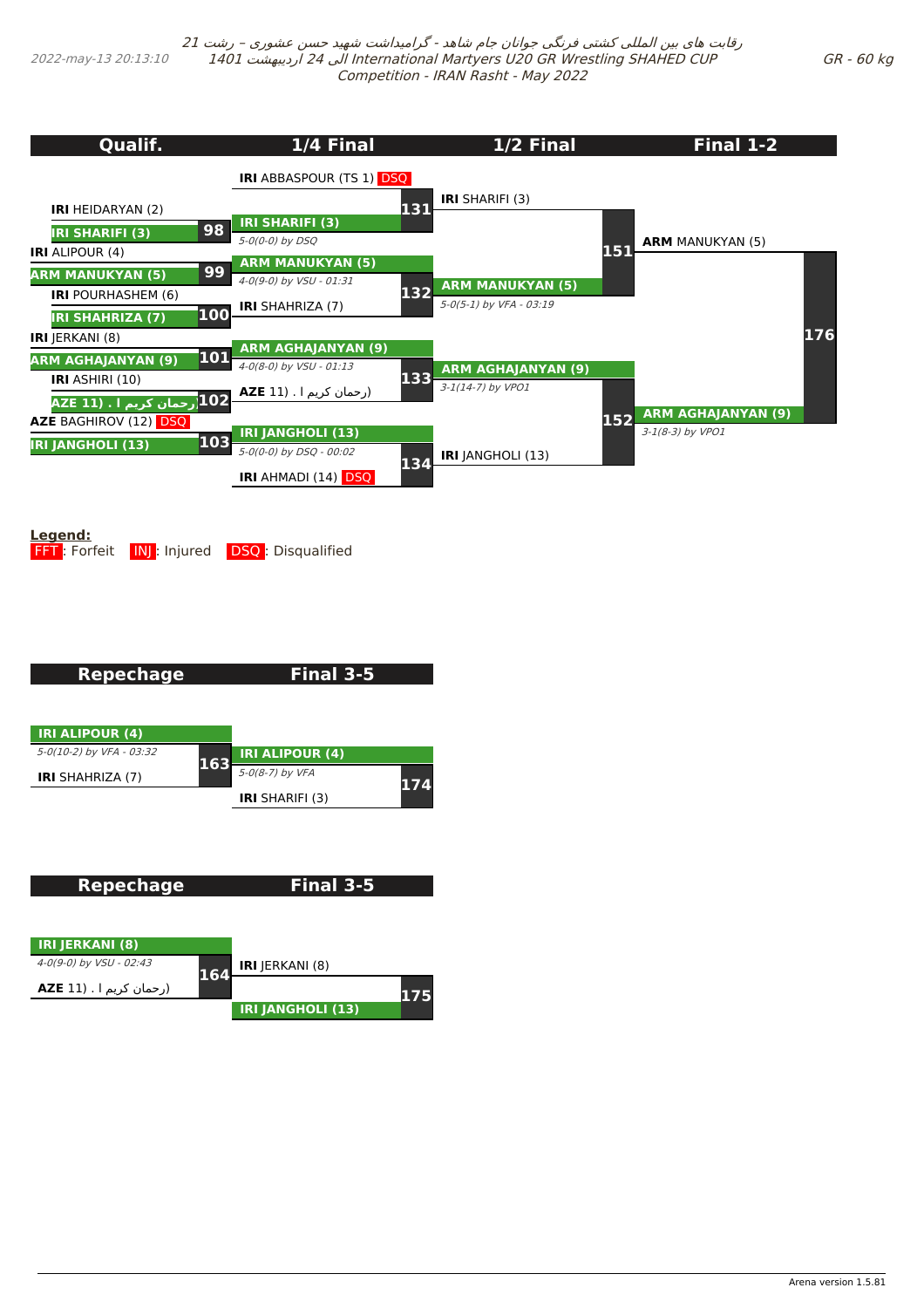COMPLETE RESULTS



## **Greco-Roman - U20 - 60 kg - Results**

## **Qualif. - GR - 60 kg**

|     | Match Wrestler                             |          |          | TP CP Victory | <b>Time</b>      |   |           | CP TP Wrestler                                         |
|-----|--------------------------------------------|----------|----------|---------------|------------------|---|-----------|--------------------------------------------------------|
| 99  | Mehdi Alipour مهدی علي یور - IRI           | 8        |          | VPO1          | 06'00            |   | 15        | آشوت مانوکیان - ARM<br>Ashot Manukyan                  |
| 101 | عرفان جركني- IRI - Erfan Jerkani           | 6        |          | VPO1          | 06'00            | 3 | 8         | سورن آقاجانيان - ARM <br>Suren Aghajanyan              |
| 103 | Tamerlan Baghirov تامرلان باقيروف - AZE    | $\Omega$ | $\Omega$ | <b>DSQ</b>    | Not<br>specified | 5 | $\bigcap$ | <b>IRI - Mohammad Jangholi</b><br>محمد حانقلي-         |
| 98  | عليرضا حيدريان- IRI - Alireza Heidaryan    | 9        |          | VPO1          | 06'00            | 3 |           | $\mid_{10}\mid$ IRI - Edreis Sharifi -ادریس<br>اشر بغی |
| 100 | Abolfazl Pourhashem ابوالفضل يورهاشم - IRI |          |          | VPO1          | 06'00            | 3 |           | <b>IRI - Sajad Shahriza سجاد</b><br>_شهر <u>ی</u> زاد∣ |
| 102 | محمد عشیری- IRI - Mohammad Ashiri          | 4        | $\Omega$ | <b>VFA</b>    | Not<br>specified | 5 | 8         | AZE - رحمان کریم اوف<br> Rahman Karimov                |

## **1/4 Final - GR - 60 kg**

|     | Match Wrestler                       |   |   | TP CP Victory | <b>Time</b>      |                | <b>CP TP Wrestler</b>                          |
|-----|--------------------------------------|---|---|---------------|------------------|----------------|------------------------------------------------|
| 131 | سجاد عباسیور- IRI - Sajjad Abbaspour |   |   | <b>DSO</b>    | Not<br>specified | 5              | <b>IRI - Edreis Sharifi -</b><br>ادریس شریفت ِ |
| 133 | ARM - سورن آقاجانیان - ARM           | 8 | 4 | VSU           | 01'13            | $\circ$        | رحمان کریم اوف - AZE<br>  Rahman Karimov       |
| 134 | IRI - Mohammad Jangholi -محمد جانقلي |   | 5 | DSO           | 00'02            | $\overline{0}$ | IRI - Abolfazl Ahmadi -<br>ابوالفضل احمدي      |
| 132 | Ashot Manukyan آشوت مانوكيان - ARM   | 9 | 4 | VSU           | 01'31            | $\overline{0}$ | MI - Sajad Shahriza سجاد<br>شهری زاد           |

## **1/2 Final - GR - 60 kg**

|     | <b>Match Wrestler</b>             |    |               |  | TP CP Victory Time CP TP Wrestler         |
|-----|-----------------------------------|----|---------------|--|-------------------------------------------|
| 151 | ادریس شریفي- IRI - Edreis Sharifi |    | $VFA$ 03'19 5 |  | َ Ashot آشوت مانوکیان - ARM∣<br>Manukyan  |
| 152 | ARM - سورن آقاجانیان (ARM - ARM   | 14 | VPO1 06'00    |  | IRI - Mohammad Jangholi -محمد<br>حانقلہ ، |

## **Repechage - GR - 60 kg**

|     | Match Wrestler                      |  |     |         |  | TP   CP   Victory   Time   CP   TP   Wrestler |
|-----|-------------------------------------|--|-----|---------|--|-----------------------------------------------|
| 163 | Mehdi Alipour مهدي علي يور - IRI    |  |     |         |  |                                               |
| 164 | ∣ عرفان جرکني- IRI - Erfan Jerkani∣ |  | VSU | 02'43 0 |  | Rahman رحمان كريم اوف - AZE <br>  Karimov     |

## **Final 3-5 - GR - 60 kg**

|     | Match Wrestler                   |  | TP CP Victory    |                  |  | Time $ CP TP Wrestler$                             |
|-----|----------------------------------|--|------------------|------------------|--|----------------------------------------------------|
| 174 | Mehdi Alipour مهدي علي يور - IRI |  | <b>VFA</b>       | Not<br>specified |  | ادریس- IRI - Edreis Sharifi <del>-</del><br>شر یعی |
| 175 | عرفان جرکني- IRI - Erfan Jerkani |  | VPO <sub>1</sub> | 06'00            |  | <b>IRI - Mohammad Jangholi</b><br>  محمد جانقلي-⊫  |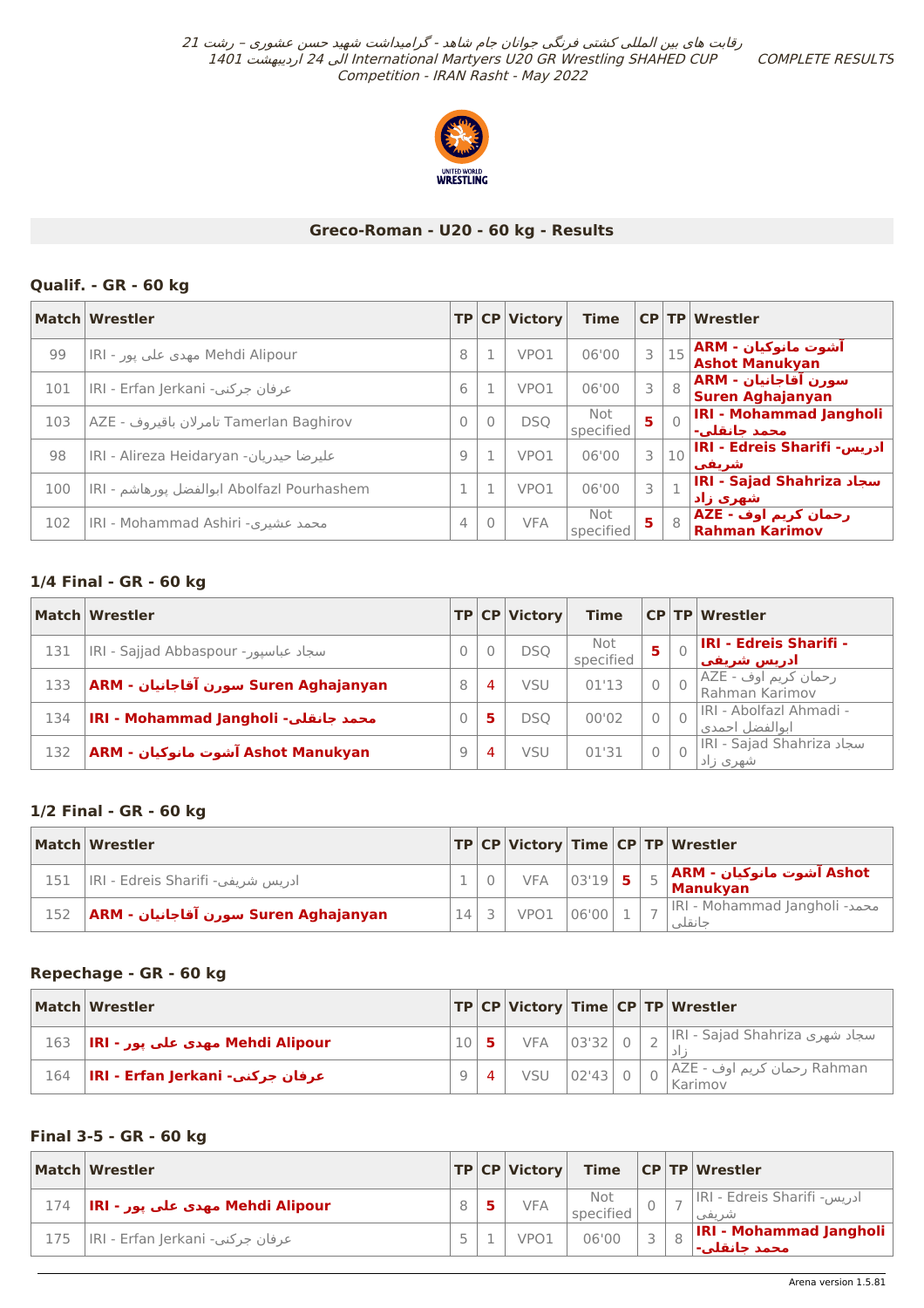# <span id="page-19-0"></span>**Final 1-2 - GR - 60 kg**

| Match Wrestler                         |  |      |                  |  | $ TP CP Victory $ Time $ CP TP Wrestler $ |
|----------------------------------------|--|------|------------------|--|-------------------------------------------|
| ـ Ashot Manukyan آشوت مانوكيان - ARM ا |  | VPO1 | Not<br>specified |  | سورن آقاجانیان - ARM<br>Suren Aghajanyan  |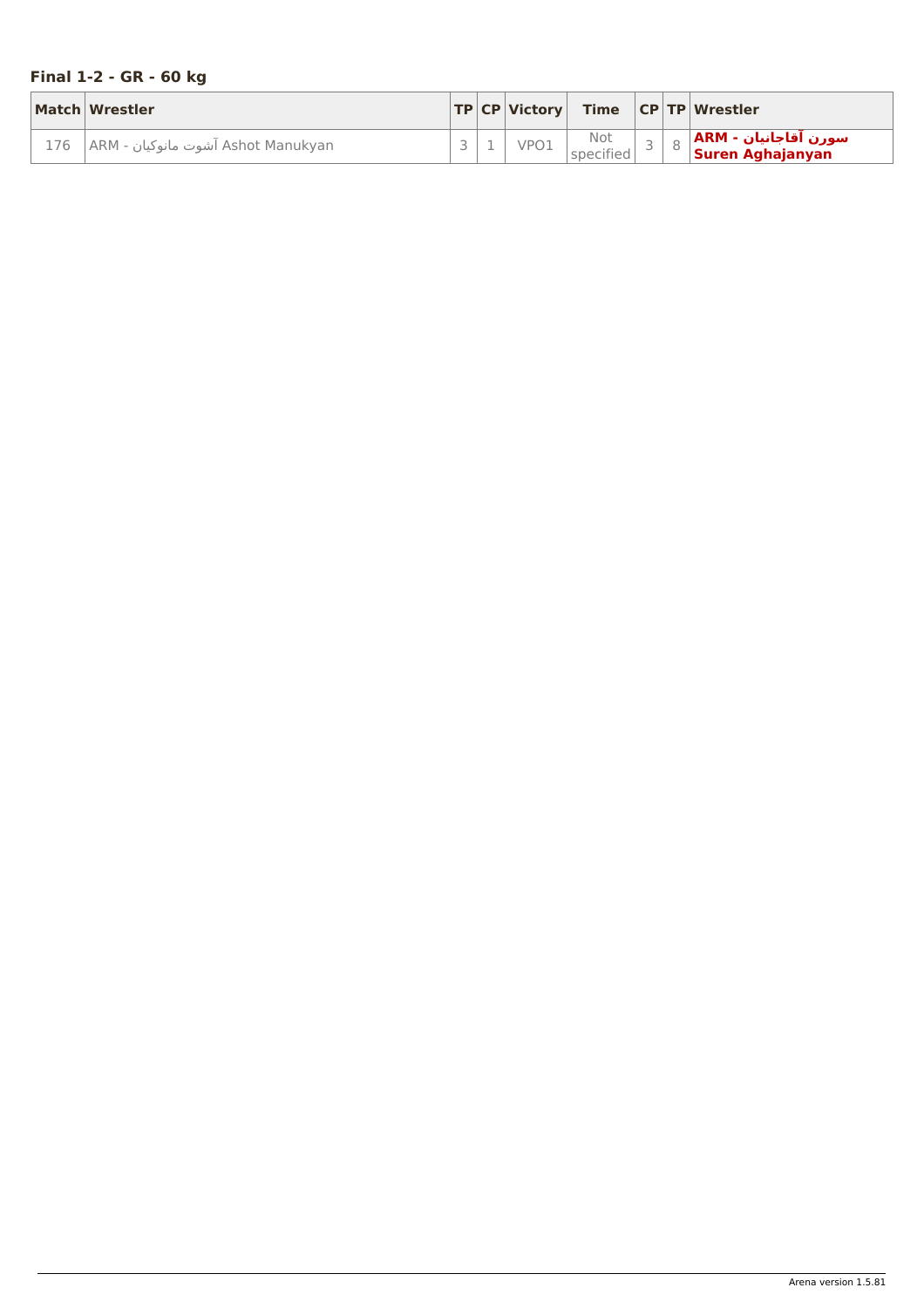# <span id="page-20-0"></span>رقابت های بین المللي کشتي فرنگي جوانان جام شاهد - گرامیداشت شهید حسن \_ **GR 20U Martyers International عشوری – رشت 21 الی 24 اردیبهشت 1401 Wrestling SHAHED CUP Competition - IRAN Rasht - Rasht, IR - May 2022 U20 GR - 63 kg**

| <b>Draw</b><br>$n^{\circ}$ | <b>Team</b> | <b>Name</b>                                             | פיי כט<br><b>Weight I</b>     | Weight<br>Ш | <b>Medical</b><br><b>Control</b> | *Athlete<br><b>Signature</b> |
|----------------------------|-------------|---------------------------------------------------------|-------------------------------|-------------|----------------------------------|------------------------------|
| $\overline{4}$             | ARM         | Varuzhan Antonyan وارژان آناتونیان (*)                  |                               | X           |                                  |                              |
| $\overline{7}$             | ARM         | (*) روبن ميرانيان (*)                                   |                               | X           |                                  |                              |
| $\overline{5}$             | AZE         | Alim Balashli آليم بالاشلي (*)                          |                               | X           |                                  |                              |
| 8                          | AZE         | Shamil Sultanaliyev شاميل سلطانعلى اوف (*)              |                               | X           |                                  |                              |
| TS <sub>1</sub>            | IRI         | (*) Omid Ahmadi -اميد احمدى)                            |                               | X           |                                  |                              |
| TS <sub>2</sub>            | IRI         | (*) Reza Gheytasi -رضا قيطاسي                           |                               | X           |                                  |                              |
| $\mathbf{1}$               | IRI         | (*) Alireza Ghenaati - عليرضا قناعتي                    |                               | X           |                                  |                              |
| $\overline{2}$             | IRI         | عليرضا اسفتدياري- Alireza Esfandyari (*)                |                               | X           |                                  |                              |
| 3                          | IRI         | (*) Mohammad Hossein Keyhanfard -محمد حسين<br>کیهان فرد |                               | X           |                                  |                              |
| $\,6\,$                    | IRI         | (*) Sajjad Salehi Argne (*) اسجاد صالحی ارگنه           |                               | X           |                                  |                              |
| 9                          | IRI         | Sina Eyni سينا عيني (*)                                 |                               | X           |                                  |                              |
| 10                         | IRI         | (*) Alireza Mohammadi -عليرضا محمدي                     |                               | X           |                                  |                              |
| 14                         | IRI         | ا فربد سیرتی مقدم Farbod Siratimogadam                  |                               | $\mathsf X$ |                                  |                              |
| 15                         | IRI         | عليرضا چناری- Alireza Chenari (*)                       |                               | X           |                                  |                              |
| 19                         | IRI         | على اصغرسام- Ali Asghar Sam (*)                         |                               | X           |                                  |                              |
| 21                         | IRI         | Amirhossein Mirzapour امیرحسین میرزاپور (*)             |                               | X           |                                  |                              |
|                            |             |                                                         | <b>Number of participants</b> |             |                                  | 16                           |

| <b>Signatures</b> |                 |                            |                           |  |  |  |  |  |
|-------------------|-----------------|----------------------------|---------------------------|--|--|--|--|--|
| <b>Doctor</b>     | <b>Referees</b> | <b>Weigh-in Supervisor</b> | <b>Technical Delegate</b> |  |  |  |  |  |
|                   |                 |                            |                           |  |  |  |  |  |
|                   |                 |                            |                           |  |  |  |  |  |
|                   |                 |                            |                           |  |  |  |  |  |
|                   |                 |                            |                           |  |  |  |  |  |

## **\*By signing this form, I accept that I am bound by and undertake to comply with the UWW Constitution, its Regulations and directives**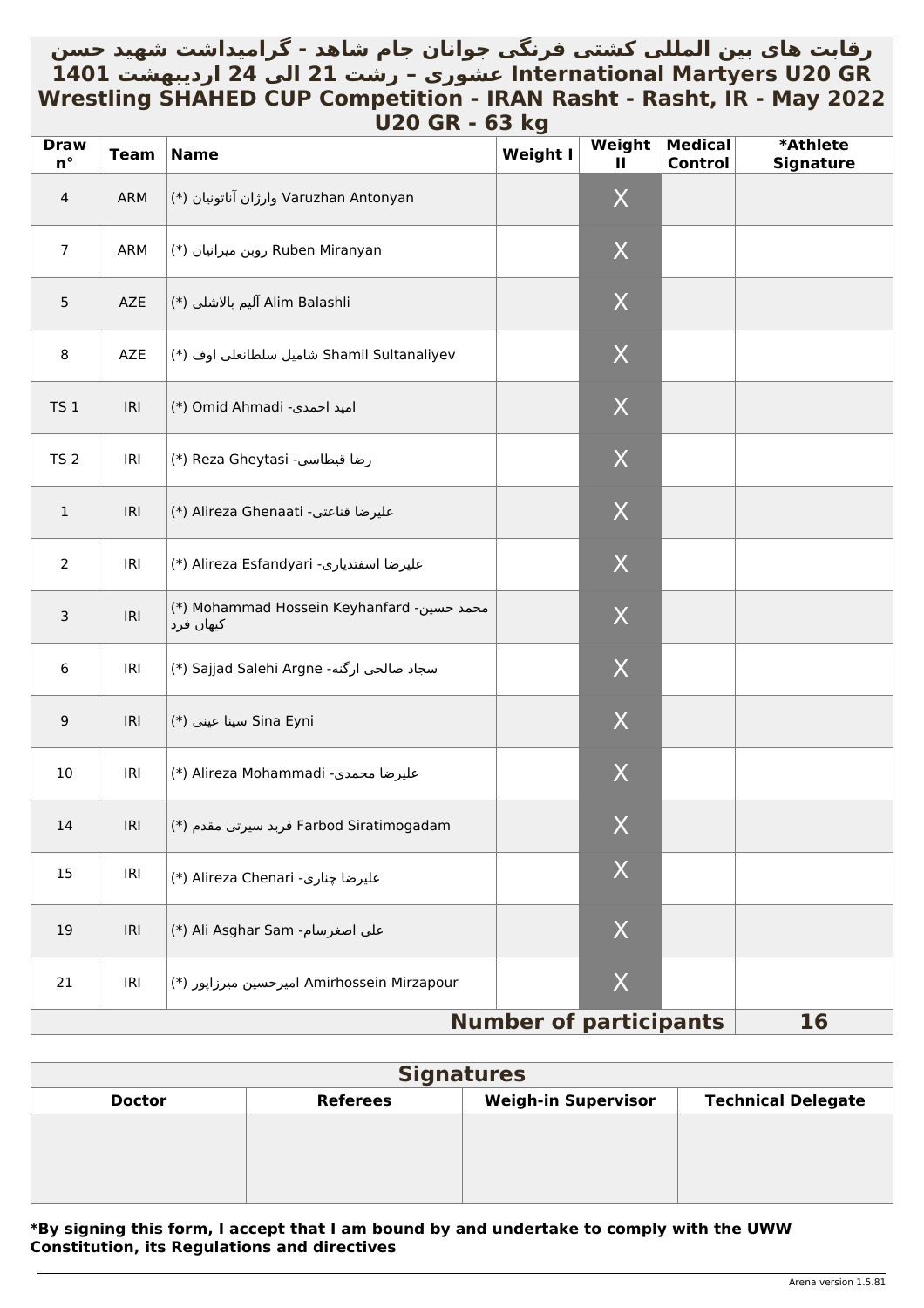

# <span id="page-21-0"></span>**Greco-Roman - U20 - 63 kg**

|                | Rank Team  | Wrestler                                            | <b>CP</b>    | <b>VT</b> | <b>ST</b> | <b>TP</b>    | <b>TP Gvn</b>  | <b>Team</b><br><b>Rank Pts</b> |
|----------------|------------|-----------------------------------------------------|--------------|-----------|-----------|--------------|----------------|--------------------------------|
| 1              | <b>IRI</b> | Ali Asghar Sam -مغرسام                              | 13           | $\bigcap$ | 1         | 26           | 9              | 25                             |
| $\overline{2}$ | <b>IRI</b> | Omid Ahmadi -امید احمدی                             | 10           | $\bigcap$ | $\Omega$  | 18           | 10             |                                |
| 3              | <b>IRI</b> | Reza Gheytasi -رضا قيطاسي                           | 13           | 1         | 1         | 31           | 12             |                                |
| 3              | <b>ARM</b> | Varuzhan Antonyan وارژان آناتونیان                  | 13           | $\bigcap$ | 1         | 14           | $\overline{Q}$ | 15                             |
| 5              | <b>IRI</b> | Alireza Ghenaati -عليرضا قناعتي-                    | 3            | $\bigcap$ | $\Omega$  | 9            | 19             |                                |
| 5              | IRI        | Farbod Siratimogadam فربد سيرتى مقدم                | 9            | $\bigcap$ | 1         | 16           | 13             |                                |
| $\overline{7}$ | ARM        | Ruben Miranyan روبن ميرانيان                        | 5            | $\Omega$  | 1         | 13           | 6              |                                |
| 8              | IRI        | Mohammad Hossein Keyhanfard -محمد حسین<br>كيهان فرد | 5            | $\bigcap$ | $\Omega$  | 13           | 15             |                                |
| $\overline{9}$ | IRI        | Sina Eyni سينا عيني                                 | 5            | $\bigcap$ | $\Omega$  | $\Omega$     | $\overline{9}$ |                                |
| 10             | IRI        | سجاد صالحي ارگنه- Sajjad Salehi Argne               | 1            | $\bigcap$ | $\Omega$  | 3            | 12             |                                |
| 11             | IRI        | Alireza Mohammadi -عليرضا محمدي                     | $\mathbf{1}$ | $\bigcap$ | $\Omega$  | $\mathbf{1}$ | $\overline{2}$ |                                |
| 12             | IRI        | Alireza Esfandyari -عليرضا اسفتدياري                | $\mathbf{1}$ | $\bigcap$ | $\Omega$  | $\mathbf 1$  | 3              |                                |
| 13             | <b>IRI</b> | Amirhossein Mirzapour امیرحسین میرزاپور             | $\Omega$     | $\bigcap$ | $\Omega$  | $\Omega$     | 8              |                                |
| 14             | IRI        | Alireza Chenari -عليرضا چناري                       | $\Omega$     | $\bigcap$ | $\Omega$  | $\Omega$     | 18             |                                |
| <b>DSQ</b>     | AZE        | آليم بالاشلي Alim Balashli                          | $\Omega$     | $\bigcap$ | $\Omega$  | $\Omega$     | $\Omega$       | $\Omega$                       |
| <b>DSQ</b>     | AZE        | Shamil Sultanaliyev شاميل سلطانعلي اوف              | $\Omega$     | $\bigcap$ | $\Omega$  | $\Omega$     | $\bigcap$      | $\mathbf 0$                    |

| <b>CP</b>     | <b>Classification Points</b>                              |
|---------------|-----------------------------------------------------------|
| VT            | Victories by fall, default/forfeit/disqualification (5-0) |
| <b>ST</b>     | Victories by superiority (4-0 / 4-1)                      |
| ТP            | <b>Technical Points obtained</b>                          |
| <b>TP Gvn</b> | <b>Technical Points given</b>                             |
| <b>DSO</b>    | Disqualified athlete                                      |
|               |                                                           |

#### **From the 7th place, wrestlers of each category will be ranked depending on their classification points, retirement or forfeit, injury or disqualification.**

In case of a ranking tie, they will be ranked by analyzing the following criteria successively, across the all competition:

- The most victories by "Fall"
- The most match won by superiority
- The most technical points scored
- The fewest technical points given
- The lowest draw number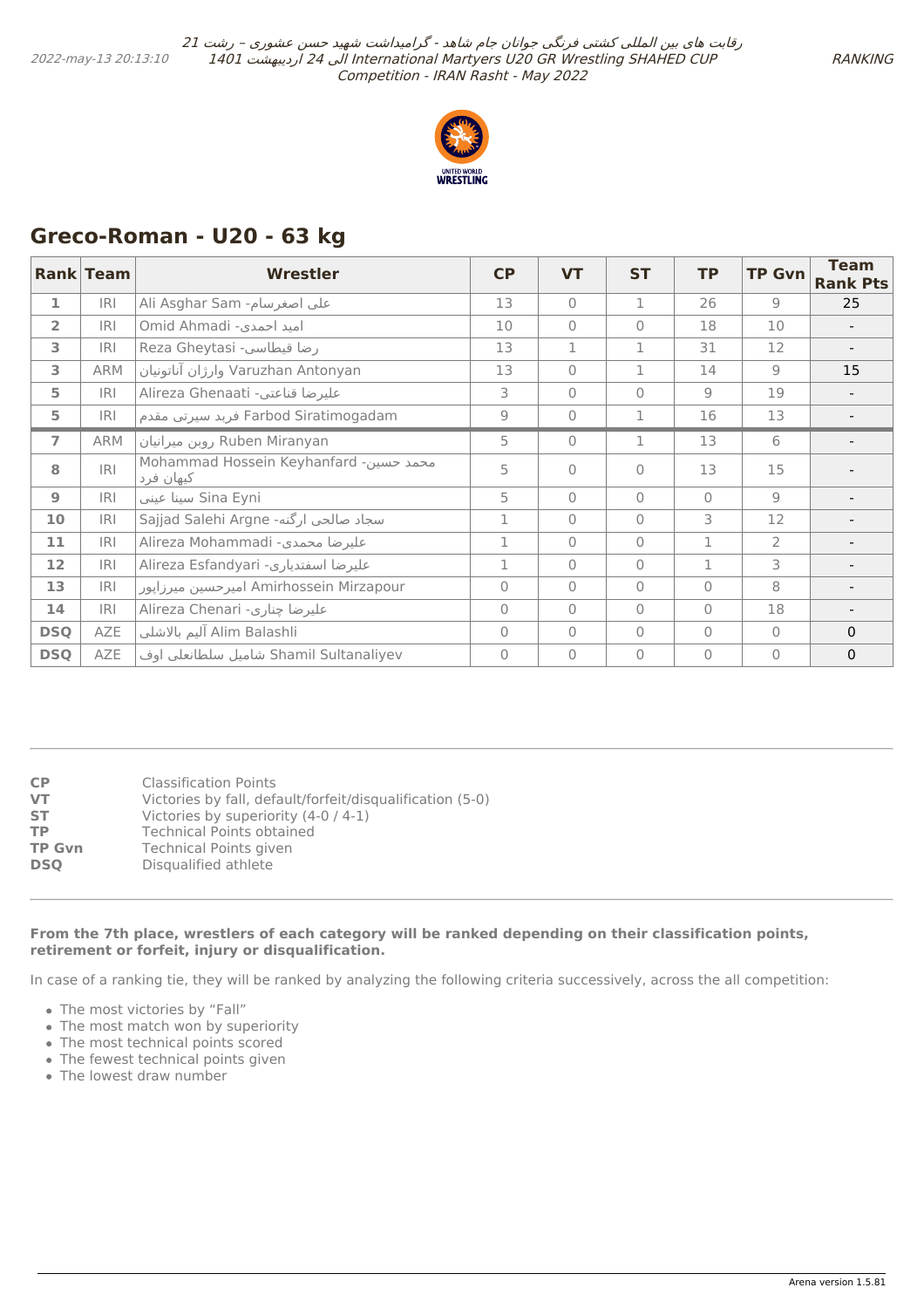<span id="page-22-0"></span>2022-may-13 20:13:10

رقابت های بین المللی کشتی فرنگی جوانان جام شاهد - گرامیداشت شهید حسن عشوری – رشت <sup>21</sup> 1401 اردیبهشت 24 الی International Martyers U20 GR Wrestling SHAHED CUP Competition - IRAN Rasht - May 2022

| 1/8 Final                                                                                    | 1/4 Final                                                                      | 1/2 Final                                      | <b>Final 1-2</b>                        |
|----------------------------------------------------------------------------------------------|--------------------------------------------------------------------------------|------------------------------------------------|-----------------------------------------|
| <b>IRI AHMADI (TS 1)</b><br><b>10</b><br><b>IRI</b> GHENAATI (3)                             | <b>IRI AHMADI (TS 1)</b>                                                       |                                                |                                         |
| <b>IRI</b> ESFANDYARI (4)<br>48<br><b>IRI KEYHANFARD (5)</b>                                 | 3-1(5-3) by VPO1<br>24<br><b>IRI</b> KEYHANFARD (5)                            | <b>IRI AHMADI (TS 1)</b><br>$3-1(8-2)$ by VPO1 | <b>IRI</b> AHMADI (TS 1)                |
| <b>ARM ANTONYAN (6)</b><br>11<br><b>AZE BALASHLI (7) DSQ</b>                                 | <b>ARM ANTONYAN (6)</b><br>3-1(3-1) by VPO1                                    | 31<br><b>ARM</b> ANTONYAN (6)                  |                                         |
| <b>IRI</b> ARGNE S. (8)<br>49<br><b>ARM MIRANYAN (9)</b><br><b>AZE SULTANALIYEV (10) DSQ</b> | 62<br><b>ARM MIRANYAN (9)</b>                                                  |                                                | 80                                      |
| 12<br><b>IRI EYNI (11)</b><br><b>IRI MOHAMMADI (12)</b>                                      | <b>IRI</b> EYNI (11)<br>25                                                     | <b>IRI</b> SIRATIMOGADA (13)                   |                                         |
| 50<br><b>IRI SIRATIMOGADA (13)</b><br><b>IRI</b> CHENARI (14)                                | <b>IRI SIRATIMOGADA (13)</b><br>4-0(9-0) by VSU - 01:57<br><b>IRI SAM (15)</b> | 69                                             | <b>IRI SAM (15)</b><br>3-1(5-2) by VPO1 |
| 13<br><b>IRI SAM (15)</b><br><b>IRI</b> MIRZAPOUR (16)<br>51                                 | 3-1(9-5) by VPO1<br>63<br><b>IRI</b> GHEYTASI (TS 2)                           | <b>IRI SAM (15)</b><br>3-1(4-2) by VPO1        |                                         |
| <b>IRI GHEYTASI (TS 2)</b><br>Legend:<br><b>FFT</b> : Forfeit<br>IN : Injured                | <b>DSQ</b> : Disqualified                                                      |                                                |                                         |

# **Repechage**

**Final 3-5**

**Final 3-5**



**Repechage**

**IRI** CHENARI (14)

|                            | <b>RF</b> | <b>IRI GHEYTASI (TS 2)</b>   |  |
|----------------------------|-----------|------------------------------|--|
| <b>IRI GHEYTASI (TS 2)</b> |           | 3-1(8-3) by VPO1             |  |
| 5-0(10-0) by VFA - 02:38   |           | <b>IRI</b> SIRATIMOGADA (13) |  |

GR - 63 kg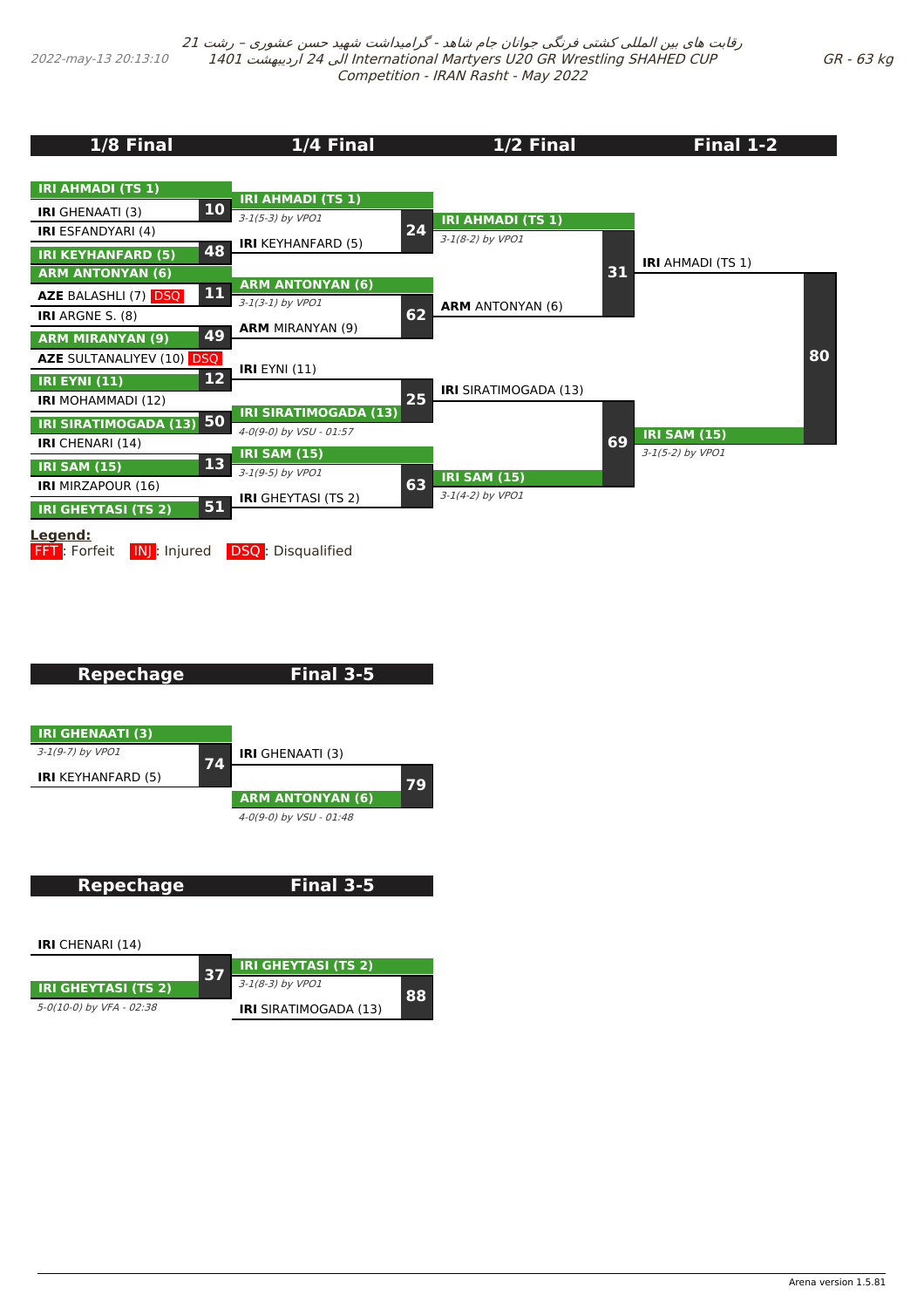COMPLETE RESULTS



## **Greco-Roman - U20 - 63 kg - Results**

## **1/8 Final - GR - 63 kg**

|    | Match   Wrestler                               |                |          |            |       |                |                | TP CP Victory Time CP TP Wrestler                                       |
|----|------------------------------------------------|----------------|----------|------------|-------|----------------|----------------|-------------------------------------------------------------------------|
| 48 | IRI - Alireza Esfandyari -عليرضا اسفتدياري     | $\mathbf{1}$   |          | VPO1       | 06'00 | -3             |                | <b>IRI - Mohammad Hossein</b><br>محمد حسین- Keyhanfard   3<br>کیهان فرد |
| 49 | IRI - Sajjad Salehi Argne -سجاد صالحي ارگنه-   | 3              |          | VSU1       | 04'10 | $\overline{4}$ | 12             | Ruben روبن میرانیان - ARM<br><b>Miranyan</b>                            |
| 10 | امید احمدی- IRI - Omid Ahmadi                  | 3              | 3        | <b>VPO</b> | 06'00 | $\Omega$       |                | عليرضا- IRI - Alireza Ghenaati و o<br>قناعتي                            |
| 50 | IRI - Alireza Mohammadi - عليرضا محمدي         |                |          | VPO1       | 06'00 | 3              | 2 <sup>1</sup> | Farbod فربد سیرتی مقدم - IRI<br><b>Siratimogadam</b>                    |
| 11 | Aruzhan Antonyan وارژان آناتونیان - ARM        | $\overline{0}$ | 5.       | <b>DSO</b> | 00'01 | $\Omega$       |                | Alim Balashli آليم بالاشلي - AZE                                        |
| 51 | Amirhossein Mirzapour امیر حسین میرزایور - IRI | $\bigcap$      | $\Omega$ | <b>VSU</b> | 03'33 | $\overline{4}$ | $\mathcal{R}$  | IRI - Reza Gheytasi -رضا<br>قبطاسي                                      |
| 12 | Shamil Sultanaliyev شاميل سلطانعلي اوف - AZE   | $\Omega$       | $\Omega$ | <b>DSO</b> | 00'04 | 5              |                | Sina Eyni سينا عيني - IRI                                               |
| 13 | علیرضا چناری- IRI - Alireza Chenari            | $\Omega$       | $\Omega$ | <b>VSU</b> | 03'47 | $\overline{4}$ | 8              | IRI - Ali Asghar Sam - على<br>اصغر سام                                  |

## **1/4 Final - GR - 63 kg**

|    | Match Wrestler                           |    |      |       |                |         | TP CP Victory Time CP TP Wrestler                           |
|----|------------------------------------------|----|------|-------|----------------|---------|-------------------------------------------------------------|
| 62 | ARM - وارژان آناتونیان Varuzhan Antonyan |    | VPO1 | 06'00 |                |         | Ruben روبن میرانیان - ARM <br>Miranyan                      |
| 63 | IRI - Ali Asghar Sam -مغرسام -           | 9. | VPO1 | 06'00 |                |         | رضا قيطاسي- IRI - Reza Gheytasi رضا قيطاسي-                 |
| 24 | <b>IRI - Omid Ahmadi -امید احمدی</b>     |    | VPO1 | 06'00 |                |         | IRI - Mohammad Hossein<br>  محمد حسین کیهان فرد- Keyhanfard |
| 25 | Sina Eyni سينا عيني - IRI                |    | VSU  | 01'57 | $\overline{4}$ | $\circ$ | ∣ Farbod فربد سیرتی مقدم - IRI<br><b>Siratimogadam</b>      |

## **1/2 Final - GR - 63 kg**

|    | Match Wrestler                                |  | TP CP Victory    | Time             |  | CP TP Wrestler                              |
|----|-----------------------------------------------|--|------------------|------------------|--|---------------------------------------------|
| 69 | ِ Farbod Siratimogadam فربد سیرتی مقدم - IIRI |  | VPO <sub>1</sub> | 06'00            |  | علی- IRI - Ali Asghar Sam <br>اصغر سام      |
| 31 | <b>IRI - Omid Ahmadi -امید احمدی</b>          |  | VPO1             | Not<br>specified |  | وارژان آناتونیان - ARM<br>Varuzhan Antonyan |

## **Repechage - GR - 63 kg**

|    | Match Wrestler                         |  |            |           |  | $ {\sf TP} {\sf CP} $ Victory $ {\sf Time} {\sf CP} {\sf TP} $ Wrestler              |
|----|----------------------------------------|--|------------|-----------|--|--------------------------------------------------------------------------------------|
| 74 | IRI - Alireza Ghenaati - عليرضا قناعتي |  | VPO1 06'00 |           |  | IRI - Mohammad Hossein<br>  محمد حسین کیهان فرد- Keyhanfard                          |
| 37 | عليرضا چناري- IRI - Alireza Chenari    |  | <b>VFA</b> | $02'38$ 5 |  | $\mathbf{R} = \begin{bmatrix} 10 \end{bmatrix}$ IRI - Reza Gheytasi - رضاً<br>قىطاسى |

## **Final 3-5 - GR - 63 kg**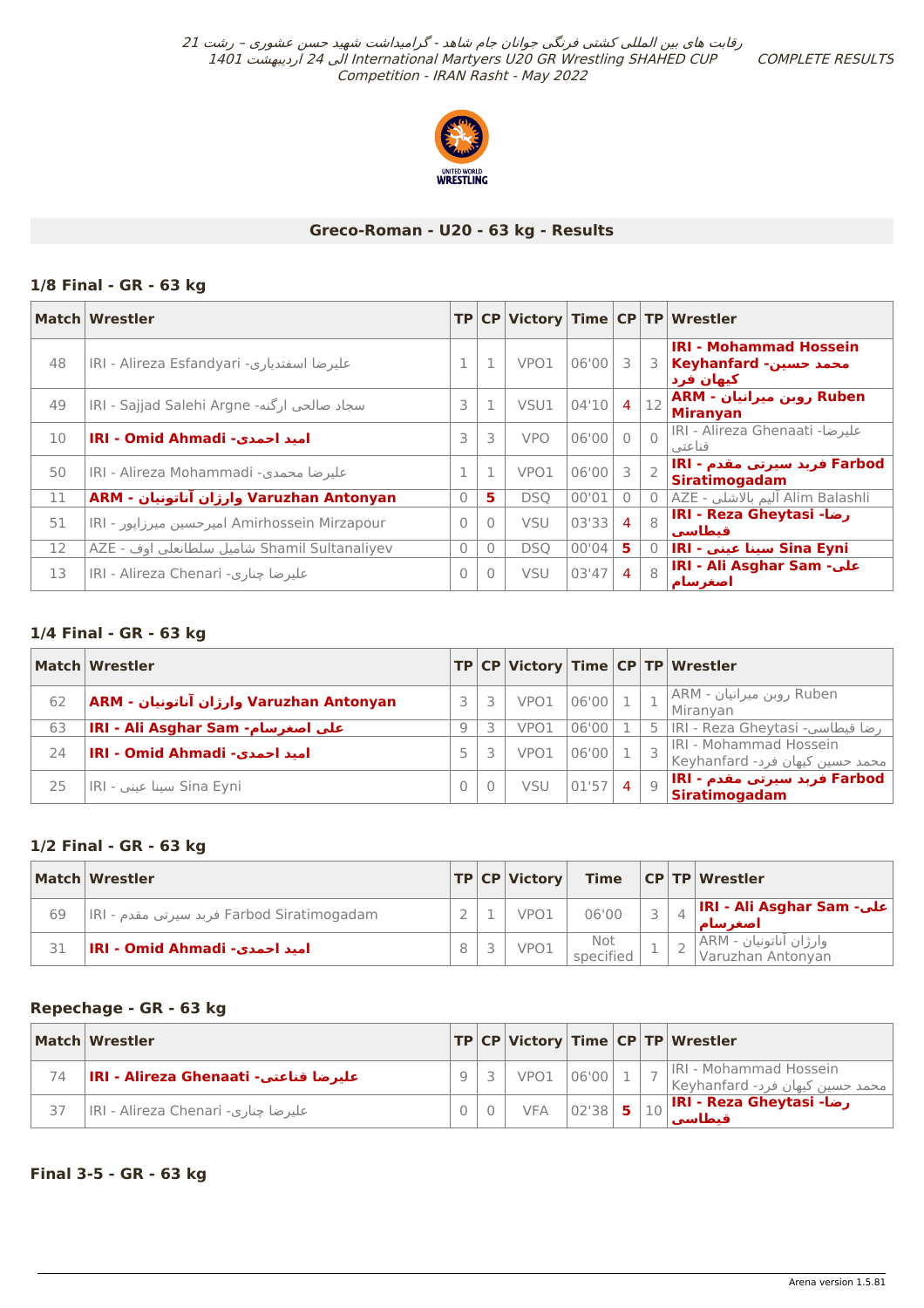<span id="page-24-0"></span>

|    | Match Wrestler                        |  |      |       |  | $ {\sf TP} {\sf CP} $ Victory $ {\sf Time} {\sf CP} {\sf TP} $ Wrestler |
|----|---------------------------------------|--|------|-------|--|-------------------------------------------------------------------------|
| 88 | IRI - Reza Gheytasi -رضا قيطاسي       |  | VPO1 | 06'00 |  | ِ Farbod فربد سیرتی مقدم - IRI <br>Siratimogadam                        |
| 79 | IRI - Alireza Ghenaati -عليرضا قناعتي |  | VSU  | 01'48 |  | وارژان آناتونیان - ARM<br>Varuzhan Antonyan                             |

# **Final 1-2 - GR - 63 kg**

|    | Match Wrestler                |  |      |       |  | TP CP Victory Time CP TP Wrestler     |
|----|-------------------------------|--|------|-------|--|---------------------------------------|
| 80 | امید احمدی- IRI - Omid Ahmadi |  | VPO1 | 06'00 |  | IRI - Ali Asghar Sam -على<br>اصغر سام |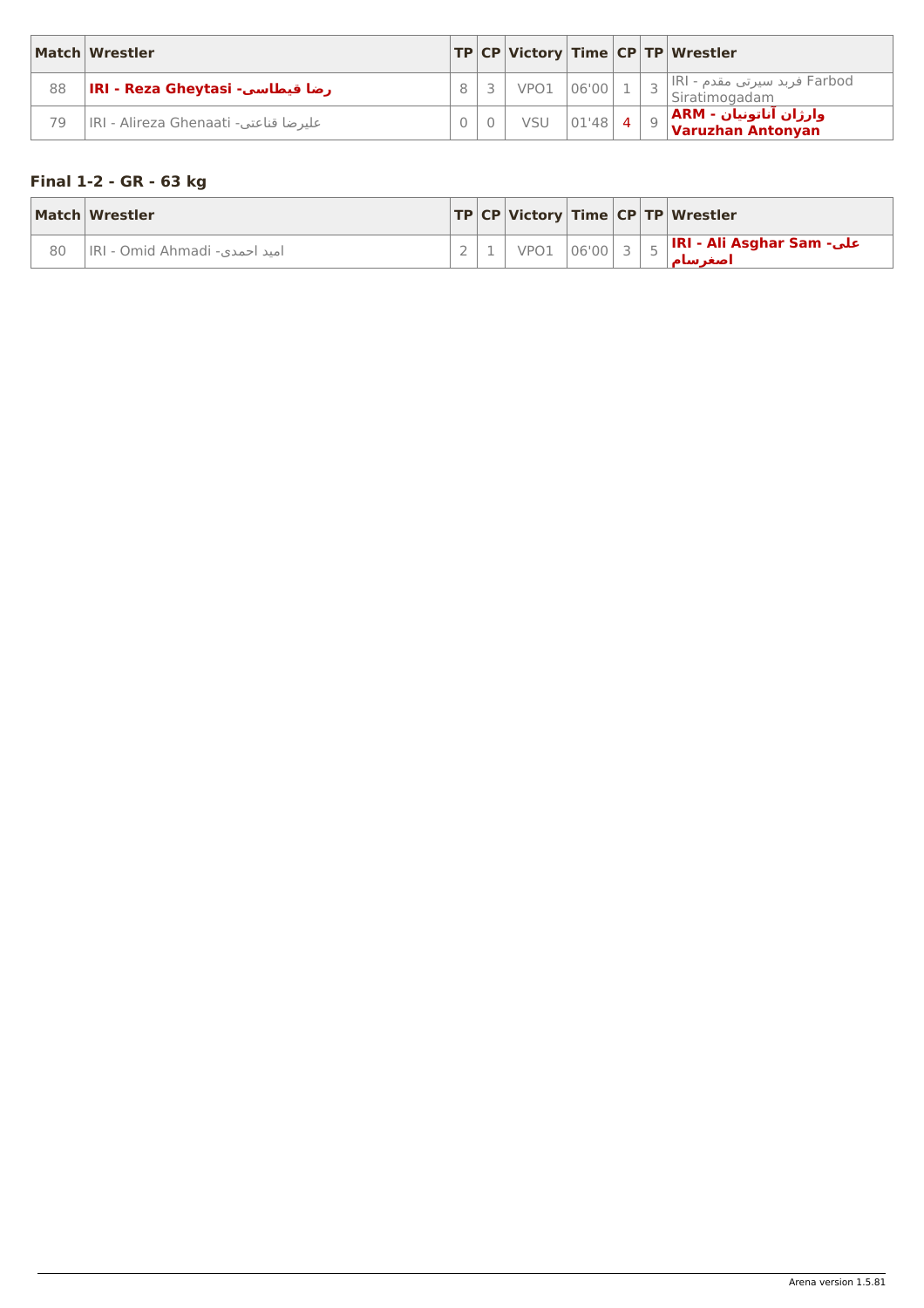# <span id="page-25-0"></span>رقابت های بین المللي کشتي فرنگي جوانان جام شاهد - گرامیداشت شهید حسن \_ **GR 20U Martyers International عشوری – رشت 21 الی 24 اردیبهشت 1401 Wrestling SHAHED CUP Competition - IRAN Rasht - Rasht, IR - May 2022 U20 GR - 67 kg**

| <b>Draw</b><br>$n^{\circ}$ | <b>Team</b> | <b>Name</b>                                     | $\sim$ $\sim$<br><b>Weight I</b> | Weight<br>Ш | <b>Medical</b><br><b>Control</b> | *Athlete<br><b>Signature</b> |
|----------------------------|-------------|-------------------------------------------------|----------------------------------|-------------|----------------------------------|------------------------------|
| 8                          | ARM         | Ashot Khachatryan آشوت خاچاتریان (*)            |                                  | X           |                                  |                              |
| 5                          | AZE         | Ravan Nuriyev روان نوری یف (*)                  |                                  | X           |                                  |                              |
| TS <sub>1</sub>            | IRI         | (*) Mohammad Eskandari -محمد اسكندرى            |                                  | X           |                                  |                              |
| TS <sub>2</sub>            | IRI         | عرفان ولى پور- Erfan Valipour (*)               |                                  | X           |                                  |                              |
| $\mathbf{1}$               | IRI         | (*) Hojat Rezaie -حجت رضايي                     |                                  | X           |                                  |                              |
| $\overline{2}$             | IRI         | مرتضى نصيرى- Morteza Nasiri (*)                 |                                  | X           |                                  |                              |
| 3                          | IRI         | (*) Ali Hossenabadi -حسين آبادي                 |                                  | X           |                                  |                              |
| 4                          | IRI         | (*) Mohammadreza Rezapour (*)                   |                                  | X           |                                  |                              |
| $\overline{7}$             | IRI         | Abolfazl Alizadeh ابوالفضل عليزاده (*)          |                                  | X           |                                  |                              |
| 9                          | IRI         | (*) على شهيديان (*) Ali Shahidiyan              |                                  | X           |                                  |                              |
| 12                         | IRI         | (*) Mohammad Amin Jebalifar - محمدامين جبالى فر |                                  | X           |                                  |                              |
| 16                         | IRI         | (*) Sina Rezaie -سينا رضايي                     |                                  | X           |                                  |                              |
| 17                         | IRI         | ابوالفضل مهمدی- Abolfazl Mohmedi (*)            |                                  | $\mathsf X$ |                                  |                              |
| 19                         | IRI         | (*) Amir Abbas Akbari (*)                       |                                  | X           |                                  |                              |
| 20                         | IRI         | علی شیرزاد- Ali Shirzad (*)                     |                                  | X           |                                  |                              |
| 21                         | IRI         | على چوبک زن- Ali Chobak Zan (*)                 |                                  | X           |                                  |                              |
|                            |             |                                                 | <b>Number of participants</b>    |             |                                  | 16                           |

| <b>Signatures</b> |                 |                            |                           |  |  |  |  |  |  |
|-------------------|-----------------|----------------------------|---------------------------|--|--|--|--|--|--|
| <b>Doctor</b>     | <b>Referees</b> | <b>Weigh-in Supervisor</b> | <b>Technical Delegate</b> |  |  |  |  |  |  |
|                   |                 |                            |                           |  |  |  |  |  |  |
|                   |                 |                            |                           |  |  |  |  |  |  |
|                   |                 |                            |                           |  |  |  |  |  |  |
|                   |                 |                            |                           |  |  |  |  |  |  |

## **\*By signing this form, I accept that I am bound by and undertake to comply with the UWW Constitution, its Regulations and directives**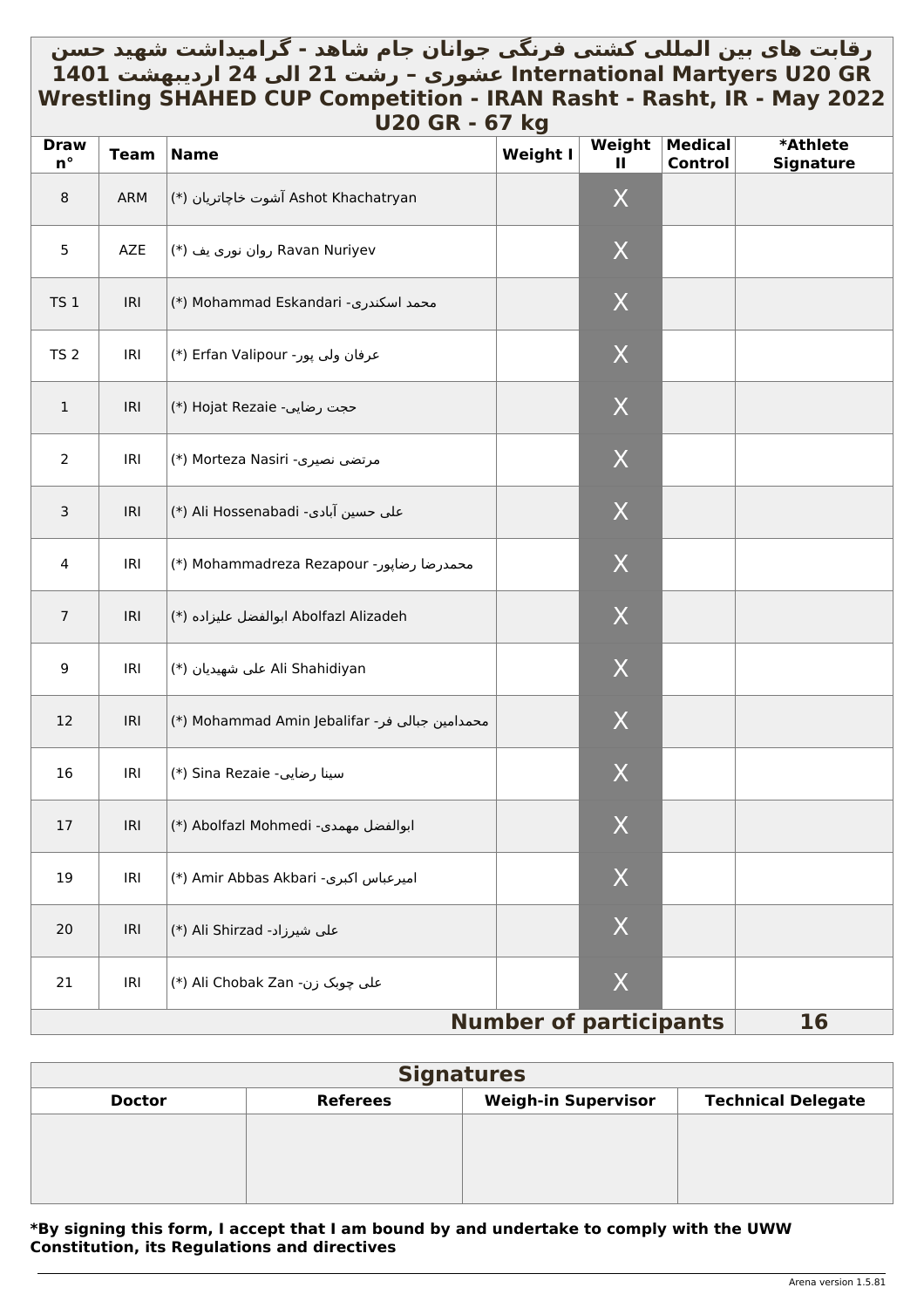

# <span id="page-26-0"></span>**Greco-Roman - U20 - 67 kg**

|                   | Rank Team  | <b>Wrestler</b>                            | <b>CP</b>      | <b>VT</b>      | <b>ST</b>    | <b>TP</b>      | <b>TP Gvn</b> | <b>Team</b><br><b>Rank Pts</b> |
|-------------------|------------|--------------------------------------------|----------------|----------------|--------------|----------------|---------------|--------------------------------|
| $\mathbf{1}$      | IRI        | Hojat Rezaie -رضایی                        | 13             | $\Omega$       | 1            | 21             | 7             | 25                             |
| $\overline{2}$    | IRI        | Mohammad Amin Jebalifar -محمدامین جبالی فر | 12             | $\Omega$       | 2            | 26             | 8             |                                |
| 3                 | IRI        | عرفان ولي پور- Erfan Valipour              | 14             | $\overline{2}$ | $\Omega$     | 27             | 17            |                                |
| 3                 | <b>ARM</b> | Ashot Khachatryan آشوت خاچاتریان           | 12             | $\mathbf{0}$   | 2            | 27             | 8             | 15                             |
| 5                 | IRI        | Mohammad Eskandari -محمد اسكندري           | 7              | $\mathbf{0}$   | 0            | 6              | 18            |                                |
| 5                 | IRI        | Abolfazl Mohmedi -ابوالفضل مهمدى           | $\overline{7}$ | $\mathbf{0}$   | $\mathbf{0}$ | 21             | 25            |                                |
| $\overline{ }$    | AZE        | Ravan Nuriyev روان نوری یف                 | 6              | $\mathbf{1}$   | $\Omega$     | $\overline{4}$ | 11            | 8                              |
| 8                 | IRI        | علي شيرزاد- Ali Shirzad                    | 5              | $\mathbf{1}$   | $\Omega$     | 10             | 8             |                                |
| 9                 | IRI        | Ali Shahidiyan على شهيديان                 | $\overline{2}$ | $\bigcap$      | $\Omega$     | 8              | 18            |                                |
| 10                | IRI        | Ali Chobak Zan - على چوبک زن               | 1              | $\mathbf{0}$   | $\Omega$     | $\overline{9}$ | 12            |                                |
| 11                | IRI        | Sina Rezaie -سينا رضايي                    | 1              | $\overline{0}$ | $\Omega$     | 4              | 7             |                                |
| $12 \overline{ }$ | IRI        | Mohammadreza Rezapour -محمدرضا رضاپور      | $\circ$        | $\mathbf{0}$   | $\Omega$     | 7              | 3             |                                |
| 13                | IRI        | Morteza Nasiri -مرتضى نصيرى                | $\overline{0}$ | $\mathbf{0}$   | $\Omega$     | 4              | 13            |                                |
| 14                | IRI        | Abolfazl Alizadeh ابوالفضل عليزاده         | $\Omega$       | $\mathbf{0}$   | $\Omega$     | $\Omega$       | 9             |                                |
| 15                | IRI        | Amir Abbas Akbari -امیرعباس اکبری          | $\circ$        | $\mathbf{0}$   | $\Omega$     | $\Omega$       | 10            |                                |
| <b>DSQ</b>        | IRI        | علي حسين آبادي- Ali Hossenabadi            | 5              | 1              | $\Omega$     | 13             | 13            | $\mathbf{0}$                   |

| СP         | <b>Classification Points</b>                              |
|------------|-----------------------------------------------------------|
| VT         | Victories by fall, default/forfeit/disqualification (5-0) |
| SΤ         | Victories by superiority (4-0 / 4-1)                      |
| ТP         | <b>Technical Points obtained</b>                          |
| TP Gvn     | <b>Technical Points given</b>                             |
| <b>DSO</b> | Disqualified athlete                                      |
|            |                                                           |

#### **From the 7th place, wrestlers of each category will be ranked depending on their classification points, retirement or forfeit, injury or disqualification.**

In case of a ranking tie, they will be ranked by analyzing the following criteria successively, across the all competition:

- The most victories by "Fall"
- The most match won by superiority
- The most technical points scored
- The fewest technical points given
- The lowest draw number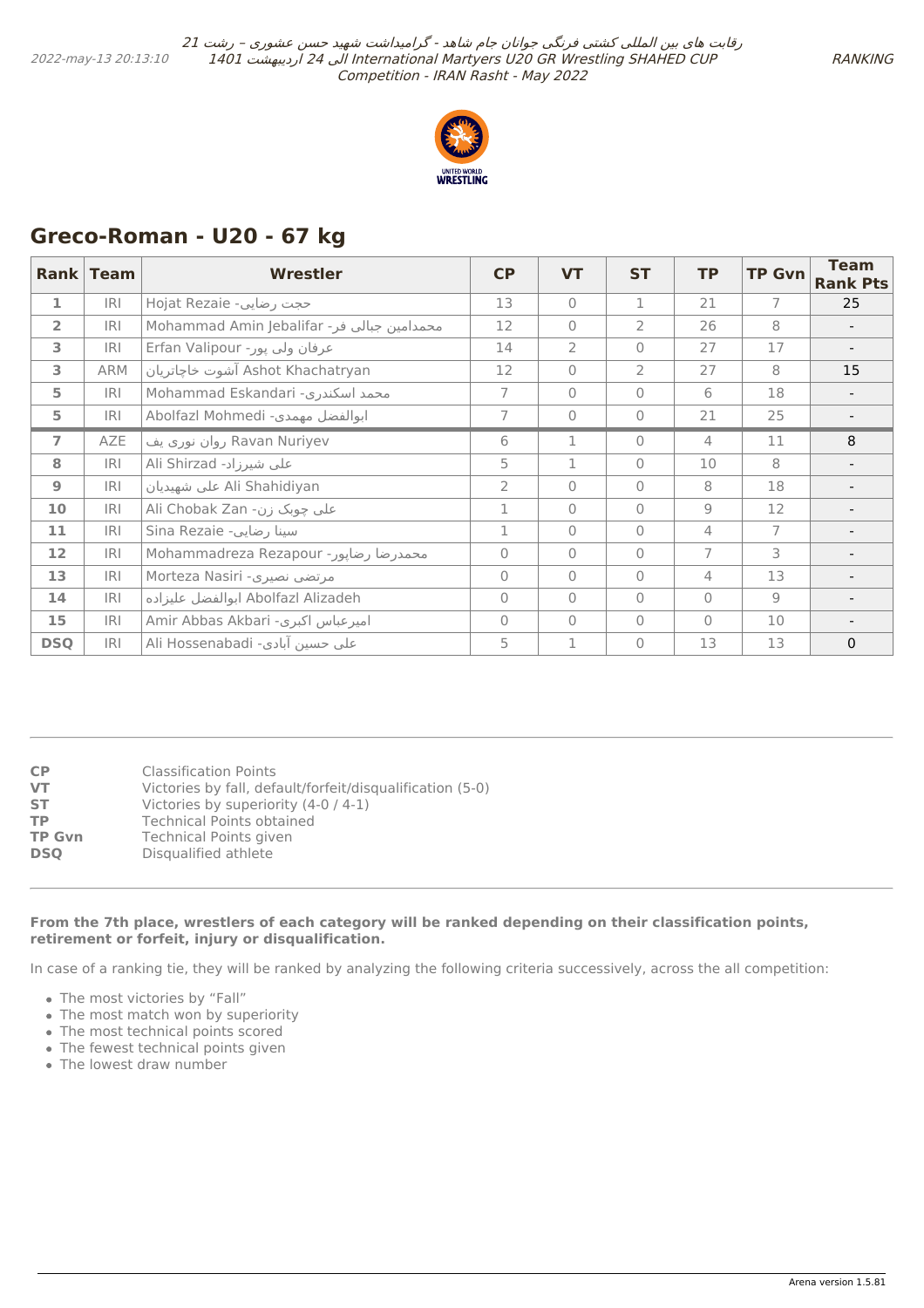<span id="page-27-0"></span>

| 1/8 Final                                                      | 1/4 Final                                      | 1/2 Final                                     | Final 1-2                 |
|----------------------------------------------------------------|------------------------------------------------|-----------------------------------------------|---------------------------|
| <b>IRI</b> ESKANDARI (TS 1)                                    | <b>IRI REZAIE (3)</b>                          |                                               |                           |
| 107<br><b>IRI REZAIE (3)</b><br><b>IRI</b> NASIRI (4)          | 4-0(9-0) by VSU - 02:22                        | <b>IRI REZAIE (3)</b><br>139                  |                           |
| <b>IRI HOSSENABADI (5)</b>                                     | <b>IRI HOSSENABADI (5)</b>                     | 3-1(4-2) by VPO1                              | <b>IRI REZAIE (3)</b>     |
| <b>IRI</b> REZAPOUR (6)<br>109                                 | <b>AZE NURIYEV (7)</b>                         |                                               | 155<br>3-1(2-2) by VPO1   |
| <b>AZE NURIYEV (7)</b><br>IRI ALIZADEH (8)                     |                                                | <b>ARM KHACHATRYAN (9)</b><br>140             |                           |
| <b>ARM KHACHATRYAN (9) 110</b>                                 | <b>ARM KHACHATRYAN (9)</b><br>3-1(4-1) by VPO1 |                                               |                           |
| <b>IRI</b> SHAHIDIYAN (10)<br>111<br><b>IRI JEBALIFAR (11)</b> | IRI JEBALIFAR (11)                             |                                               | 179                       |
| <b>IRI REZAIE (12)</b>                                         | 4-1(10-2) by VSU1 - 03:35                      | IRI JEBALIFAR (11)<br>141<br>3-1(5-3) by VPO1 |                           |
| 112<br><b>IRI MOHMEDI (13)</b>                                 | <b>IRI</b> MOHMEDI (13)                        |                                               | IRI JEBALIFAR (11)<br>156 |
| <b>IRI</b> AKBARI (14)<br>113<br><b>IRI SHIRZAD (15)</b>       | <b>IRI</b> SHIRZAD (15)                        |                                               |                           |
| IRI ZAN C. $(16)$                                              | <b>IRI VALIPOUR (TS 2)</b>                     | <b>IRI</b> VALIPOUR (TS 2)<br>142             |                           |
| 114<br><b>IRI VALIPOUR (TS 2)</b>                              | 5-0(8-0) by VFA - 00:57                        |                                               |                           |
| <u>Legend:</u><br><b>FFT</b> : Forfeit<br>IN : Injured         | <b>DSQ</b> : Disqualified                      |                                               |                           |

# **Repechage**

**Final 3-5**



**Repechage Final 3-5**

**IRI** SHAHIDIYAN (10)

|                         | 168 | <b>IRI</b> MOHMEDI (13)    |  |
|-------------------------|-----|----------------------------|--|
| <b>IRI MOHMEDI (13)</b> |     |                            |  |
| 3-1(9-7) by VPO1        |     | <b>IRI VALIPOUR (TS 2)</b> |  |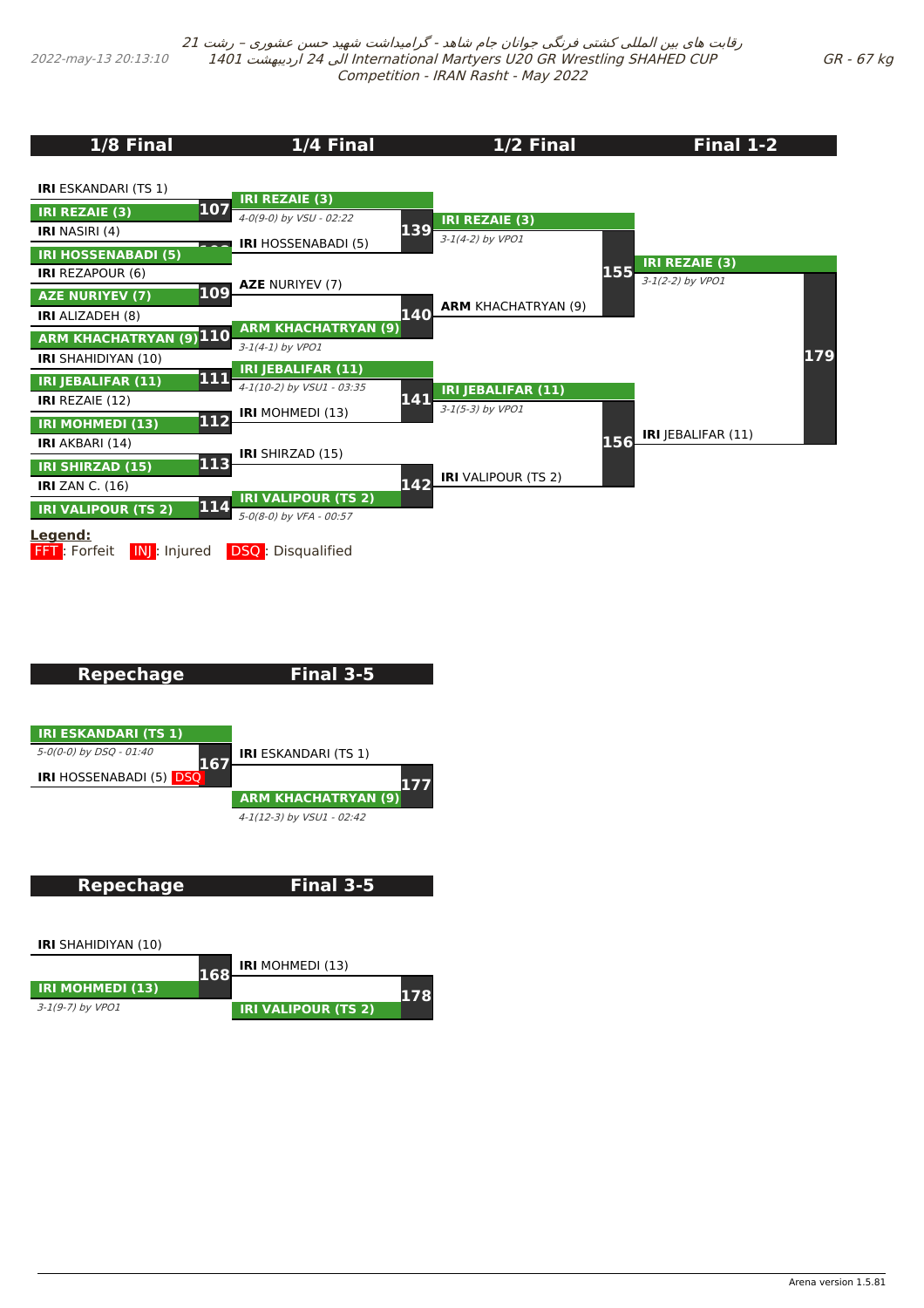COMPLETE RESULTS



## **Greco-Roman - U20 - 67 kg - Results**

## **1/8 Final - GR - 67 kg**

|     | Match Wrestler                              |                |           | TP CP Victory | <b>Time</b>      |   |                 | CP TP Wrestler                                          |
|-----|---------------------------------------------|----------------|-----------|---------------|------------------|---|-----------------|---------------------------------------------------------|
| 107 | محمد اسكندري- IRI - Mohammad Eskandari      | 3              |           | VPO1          | 06'00            | 3 | 6               | IRI - Hojat Rezaie -حجت<br>رضایی                        |
| 109 | محمدرضا رضایور- IRI - Mohammadreza Rezapour | $\overline{7}$ | 0         | <b>VFA</b>    | 04'18            | 5 | $\mathbf{3}$    | Ravan روان نوری یف - AZE<br><b>Nuriyev</b>              |
| 111 | Ali Shahidiyan على شهيديان - IRI            | 1              |           | VSU1          | 02'56            | 4 |                 | <b>IRI - Mohammad Amin</b><br>محمدامین جبالی- Jebalifar |
| 113 | امیرعباس اکبری- IRI - Amir Abbas Akbari     | $\bigcap$      | $\cap$    | <b>VFA</b>    | 02'56            | 5 | 10 <sup>1</sup> | <b>IRI - Ali Shirzad - على</b><br>شيرزاد                |
| 108 | مرتضى نصيرى- IRI - Morteza Nasiri           | 4              | $\bigcap$ | <b>VFA</b>    | 04'51            | 5 | 13              | IRI - Ali Hossenabadi -<br>علي حسين آبادي               |
| 110 | Abolfazl Alizadeh ابوالفضل عليزاده - IRI    | $\bigcap$      | $\cap$    | <b>VSU</b>    | 03'17            | 4 | Q               | آشوت خاجاتريان - ARM<br><b>Ashot Khachatryan</b>        |
| 112 | سينا رضايي- IRI - Sina Rezaie               | $\overline{4}$ |           | VPO1          | 06'00            | 3 |                 | <b>IRI - Abolfazi Mohmedi -</b><br>ابوالفضل مهمدي       |
| 114 | علی چوبک زن- IRI - Ali Chobak Zan           | 9              |           | VPO1          | Not<br>specified |   | 12              | <b>IRI - Erfan Valipour -</b><br>عرفان ولب پور          |

## **1/4 Final - GR - 67 kg**

|     | Match Wrestler                                       |    |   |            |       |    |                | TP CP Victory Time CP TP Wrestler           |
|-----|------------------------------------------------------|----|---|------------|-------|----|----------------|---------------------------------------------|
| 139 | IRI - Hojat Rezaie - حجت رضایی                       | 9  | 4 | VSU        | 02'22 |    | $\Omega$       | علي حسين آبادي- IRI - Ali Hossenabadi       |
| 141 | IRI - Mohammad Amin Jebalifar - محمدامین<br>جبالي فر | 10 | 4 | VSU1       | 03'35 |    |                | IRI - Abolfazl Mohmedi -ابوالفضل<br>مهمدي   |
| 140 | Ravan Nuriyev روان نوری یف - AZE                     |    |   | VPO1       | 06'00 | 3  | $\overline{4}$ | ُAshot آشوت خاچاتریان - ARM <br>Khachatryan |
| 142 | علي شيرزاد- IRI - Ali Shirzad                        | 0  |   | <b>VFA</b> | 00'57 | 5. | 8              | عرفان ولي- IRI - Erfan Valipour -<br>پور    |

## **1/2 Final - GR - 67 kg**

|     | Match Wrestler                                       |                |      |       |  | $ TP CP $ Victory $ Time CP TP $ Wrestler        |
|-----|------------------------------------------------------|----------------|------|-------|--|--------------------------------------------------|
|     | حجت رضایی- IRI - Hojat Rezaie ا                      |                | VPO1 | 06'00 |  | ِ Ashot آشوت خاچاتریان - ARM∣<br>Khachatryan     |
| 156 | IRI - Mohammad Amin Jebalifar - محمدامین<br>حنالي فر | $\overline{a}$ | VPO1 |       |  | عرفان ولي پور- IRI - Erfan Valipour   1   3   18 |

#### **Repechage - GR - 67 kg**

|     | <b>Match Wrestler</b>                  |  |                   |       |  | TP CP Victory Time CP TP Wrestler                 |
|-----|----------------------------------------|--|-------------------|-------|--|---------------------------------------------------|
| 167 | IRI - Mohammad Eskandari -محمد اسکندری |  | $DSQ$ $ 01'40 0 $ |       |  | مار حسين- IRI - Ali Hossenabadi   م<br>انادى      |
| 168 | IRI - على شهيديان Ali Shahidiyan       |  | VPO1              | 06'00 |  | <b>IRI - Abolfazi Mohmedi -</b><br>أبوالفضل مهمدي |

## **Final 3-5 - GR - 67 kg**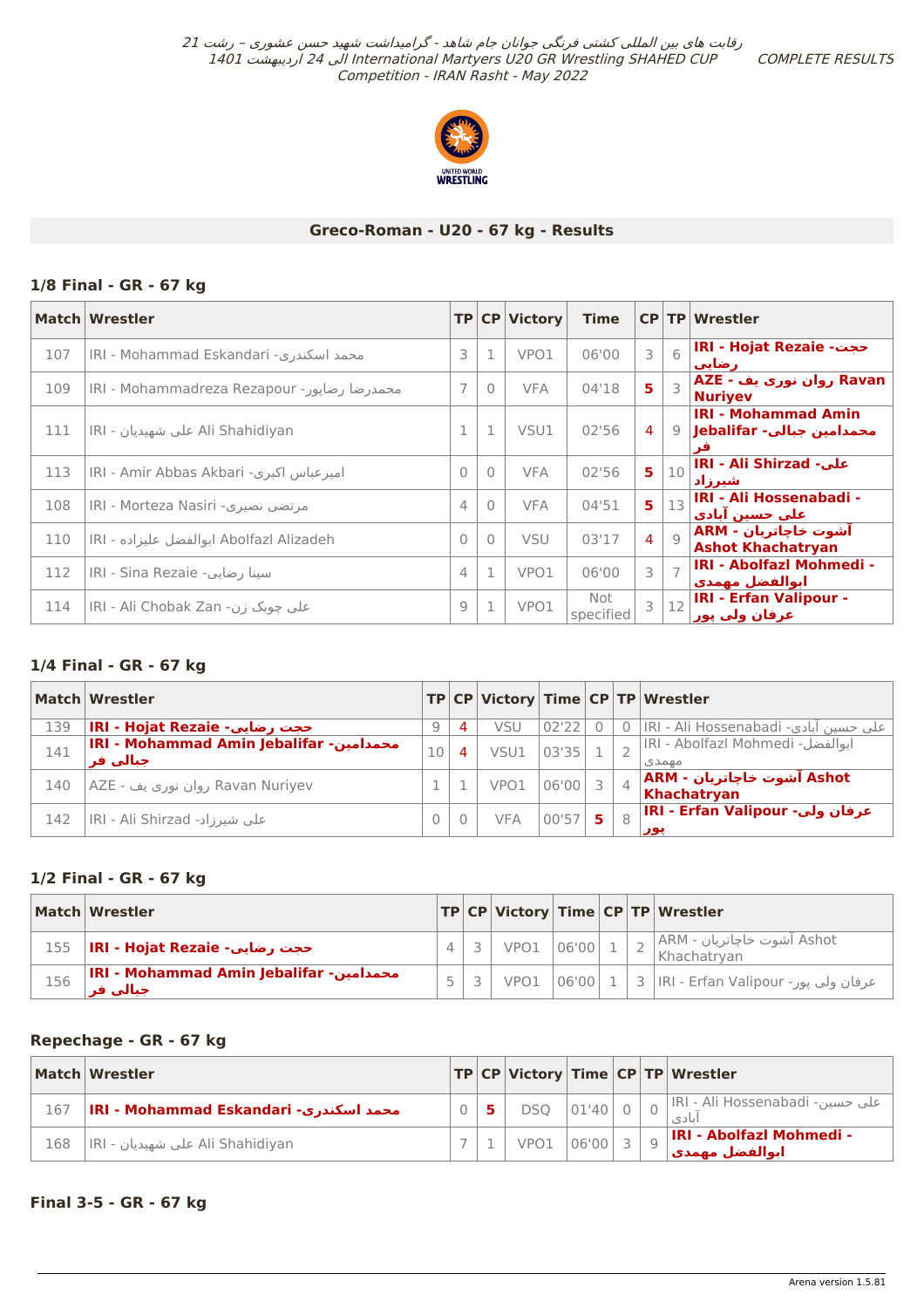<span id="page-29-0"></span>

|     | Match Wrestler                         |  |                         |       |  | TP CP Victory Time CP TP Wrestler                                        |
|-----|----------------------------------------|--|-------------------------|-------|--|--------------------------------------------------------------------------|
| 177 | IRI - Mohammad Eskandari -محمد اسكندري |  | $\sqrt{501}$ 02'42 4 1. |       |  | $\big 12\big \textsf{ARM}\cdot\textsf{div}$ آشوت خاچاتریان - Khachatryan |
| 178 | IRI - Abolfazl Mohmedi -بوالفضل مهمدي  |  | <b>VFA</b>              | 03'30 |  | عرفان- IRI - Erfan Valipour<br>ولف یور                                   |

# **Final 1-2 - GR - 67 kg**

| Match Wrestler                      |  |            |  | <b>TP CP Victory Time CP TP Wrestler</b>             |
|-------------------------------------|--|------------|--|------------------------------------------------------|
| حجت رضایی- IRI - Hojat Rezaie ) 179 |  | VPO1 06'00 |  | IRI - Mohammad Amin Jebalifar -<br>محمدامین جبالي فر |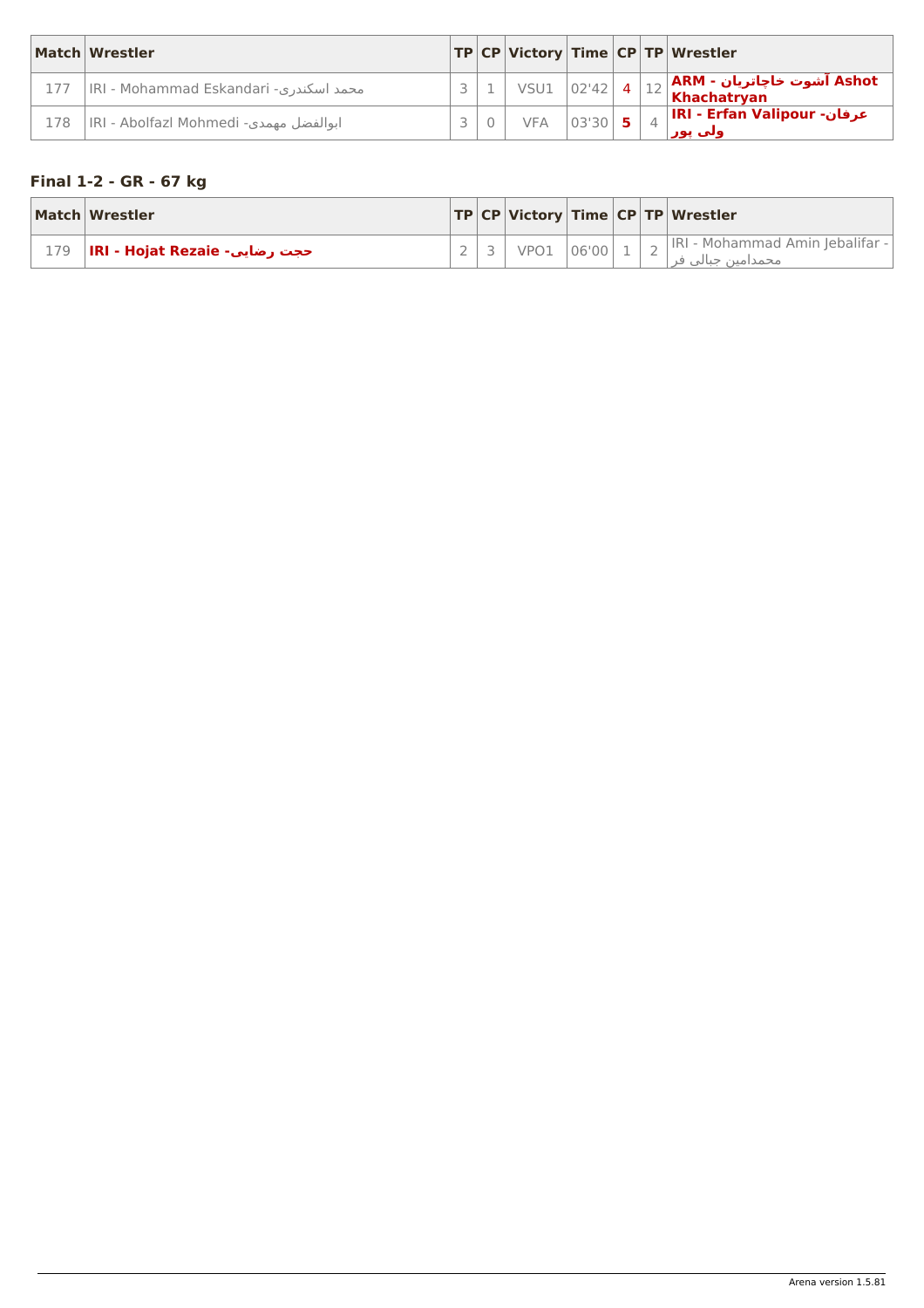# <span id="page-30-0"></span>رقابت های بین المللي کشتي فرنگي جوانان جام شاهد - گرامیداشت شهید حسن \_ **GR 20U Martyers International عشوری – رشت 21 الی 24 اردیبهشت 1401 Wrestling SHAHED CUP Competition - IRAN Rasht - Rasht, IR - May 2022 U20 GR - 72 kg**

| <b>Draw</b><br>$n^{\circ}$ | <b>Team</b> | ULV JI\<br><b>Name</b>                                | $\mathbf{r}$ $\mathbf{r}$<br><b>Weight I</b> | Weight<br>Ш | <b>Medical</b><br><b>Control</b> | *Athlete         |
|----------------------------|-------------|-------------------------------------------------------|----------------------------------------------|-------------|----------------------------------|------------------|
| 14                         | <b>ARM</b>  | Arman Khachikyan آرمان خاچيكيان (*)                   |                                              | X           |                                  | <b>Signature</b> |
| 16                         | <b>AZE</b>  | Javidan Isgandarli جاویدان اسکندرلی (*)               |                                              | X           |                                  |                  |
| <b>TS 1</b>                | IRI         | غلامرضا فرخي- Gholamreza Farokhi (*)                  |                                              | X           |                                  |                  |
| <b>TS 2</b>                | IRI         | (*) Reza Saki -رضا ساكي                               |                                              | X           |                                  |                  |
| $\overline{4}$             | IRI         | محمد مهدی میری- Mohammad Mahdi Miri (*)               |                                              | X           |                                  |                  |
| 5                          | IRI         | Mehdi Gorbani مهدی قربانی (*)                         |                                              | X           |                                  |                  |
| $\, 8$                     | IRI         | (*) Amirreza Saraf -اميررضا صراف                      |                                              | X           |                                  |                  |
| 10                         | IRI         | (*) Mohammad Ahmadi Salarvand -محمد احمدی<br>سالاروند |                                              | $\sf X$     |                                  |                  |
| 15                         | IRI         | (*) Amir Mohammad Moradi -امیرمحمد مرادی              |                                              | X           |                                  |                  |
| 19                         | IRI         | (*) Mostafa Ahmadi- مصطفى احمدى                       |                                              | X           |                                  |                  |
| 20                         | IRI         | (*) سيدمرصاد يحيى پور (*) Seyd Mersad Yahyapour       |                                              | X           |                                  |                  |
|                            |             |                                                       | <b>Number of participants</b>                |             |                                  | 11               |

| <b>Signatures</b> |                 |                            |                           |  |  |  |  |  |
|-------------------|-----------------|----------------------------|---------------------------|--|--|--|--|--|
| <b>Doctor</b>     | <b>Referees</b> | <b>Weigh-in Supervisor</b> | <b>Technical Delegate</b> |  |  |  |  |  |
|                   |                 |                            |                           |  |  |  |  |  |
|                   |                 |                            |                           |  |  |  |  |  |
|                   |                 |                            |                           |  |  |  |  |  |
|                   |                 |                            |                           |  |  |  |  |  |

**\*By signing this form, I accept that I am bound by and undertake to comply with the UWW Constitution, its Regulations and directives**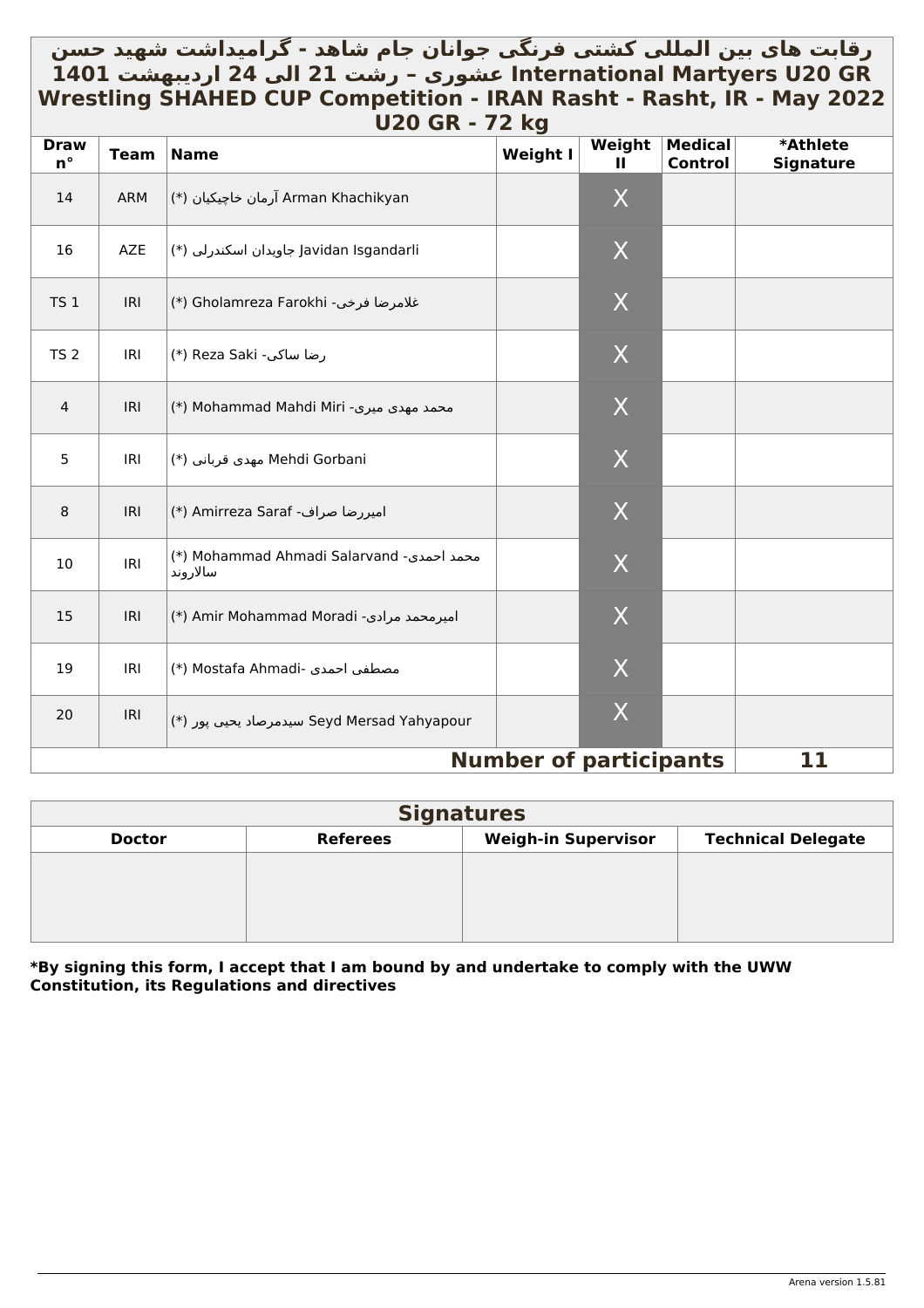

# <span id="page-31-0"></span>**Greco-Roman - U20 - 72 kg**

|                | <b>Rank Team</b> | Wrestler                                           | CP       | <b>VT</b> | <b>ST</b>      | <b>TP</b> | <b>TP Gvn</b>  | <b>Team</b><br><b>Rank Pts</b> |
|----------------|------------------|----------------------------------------------------|----------|-----------|----------------|-----------|----------------|--------------------------------|
| 1              | <b>IRI</b>       | رضا ساكي- Reza Saki                                | 11       | $\bigcap$ | $\overline{2}$ | 27        | 5              | 25                             |
| $\overline{2}$ | <b>IRI</b>       | Sholamreza Farokhi -فلامرضا فرخى                   | 9        | $\bigcap$ | $\mathcal{P}$  | 23        | 15             |                                |
| 3              | <b>IRI</b>       | Mohammad Mahdi Miri -محمد مهدي ميري                | 10       |           |                | 16        | 12             |                                |
| 3              | <b>IRI</b>       | Seyd Mersad Yahyapour سيدمرصاد يحيى پور            | 9        | $\bigcap$ | $\Omega$       | 8         | $\overline{7}$ |                                |
| 5              | <b>IRI</b>       | Mohammad Ahmadi Salarvand -محمد احمدی<br>سالار وند | 6        |           | $\Omega$       | 11        | 19             |                                |
| 5              | <b>ARM</b>       | Arman Khachikyan آرمان خاچيكيان                    | 3        | $\bigcap$ | $\Omega$       | 10        | 18             | 10                             |
| $\overline{7}$ | <b>AZE</b>       | Javidan Isgandarli جاويدان اسكندرلي                | 6        | $\bigcap$ | $\Omega$       | 5         | 10             | 8                              |
| 8              | <b>IRI</b>       | Amirreza Saraf -میررضا صراف                        | $\Omega$ | $\bigcap$ | $\Omega$       | 5         | 10             |                                |
| $\overline{9}$ | <b>IRI</b>       | Mehdi Gorbani مهدى قرباني                          | $\Omega$ | $\bigcap$ | $\bigcap$      | $\Omega$  | 9              |                                |
| <b>DSQ</b>     | IRI              | Amir Mohammad Moradi -میرمحمد مرادی                | $\Omega$ | $\bigcap$ | $\bigcap$      | $\Omega$  | $\Omega$       | $\Omega$                       |
| <b>DSQ</b>     | IRI              | Mostafa Ahmadi- مصطفى احمدى                        | 0        | $\bigcap$ | $\Omega$       | $\Omega$  | $\bigcap$      | $\mathbf{0}$                   |

| CP            | Classification Points                                     |
|---------------|-----------------------------------------------------------|
| <b>VT</b>     | Victories by fall, default/forfeit/disqualification (5-0) |
| <b>ST</b>     | Victories by superiority (4-0 / 4-1)                      |
| <b>TP</b>     | <b>Technical Points obtained</b>                          |
| <b>TP Gvn</b> | <b>Technical Points given</b>                             |
| <b>DSO</b>    | Disqualified athlete                                      |

#### **From the 7th place, wrestlers of each category will be ranked depending on their classification points, retirement or forfeit, injury or disqualification.**

In case of a ranking tie, they will be ranked by analyzing the following criteria successively, across the all competition:

- The most victories by "Fall"
- The most match won by superiority
- The most technical points scored
- The fewest technical points given
- The lowest draw number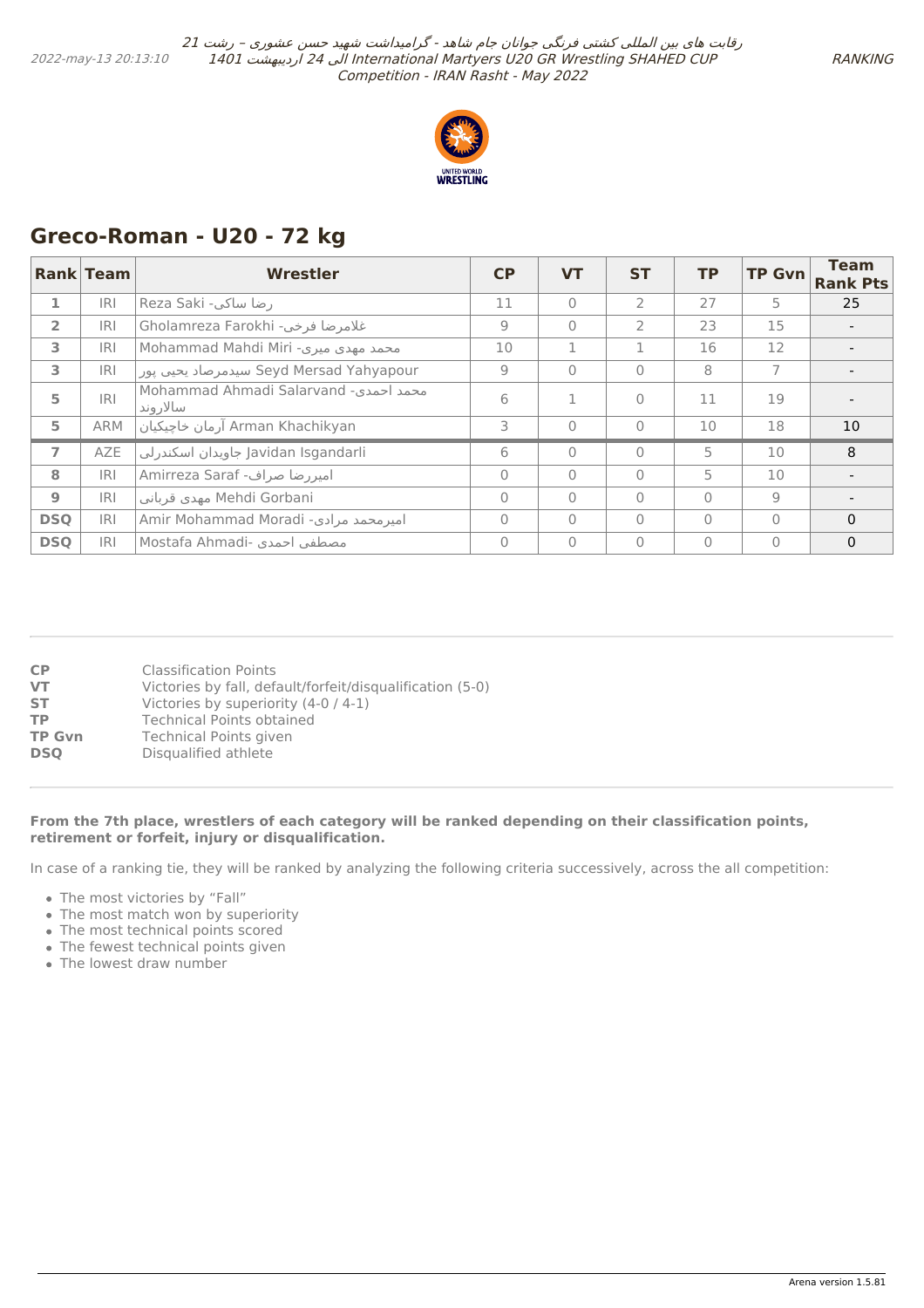<span id="page-32-0"></span>2022-may-13 20:13:10

رقابت های بین المللی کشتی فرنگی جوانان جام شاهد - گرامیداشت شهید حسن عشوری – رشت <sup>21</sup> 1401 اردیبهشت 24 الی International Martyers U20 GR Wrestling SHAHED CUP Competition - IRAN Rasht - May 2022



**FFT**: Forfeit **INJ**: Injured **DSQ**: Disqualified

**Final 3-5**

| <b>IRI MIRI (3)</b>         |  |
|-----------------------------|--|
| 5-0(4-0) by VFA - 01:18     |  |
| <b>IRI</b> SALARVAND A. (6) |  |

**Final 3-5**

| <b>IRI YAHYAPOUR (11)</b> |       |
|---------------------------|-------|
| $3-0(4-0)$ by VPO         | *:12) |
| <b>ARM</b> KHACHIKYAN (7) |       |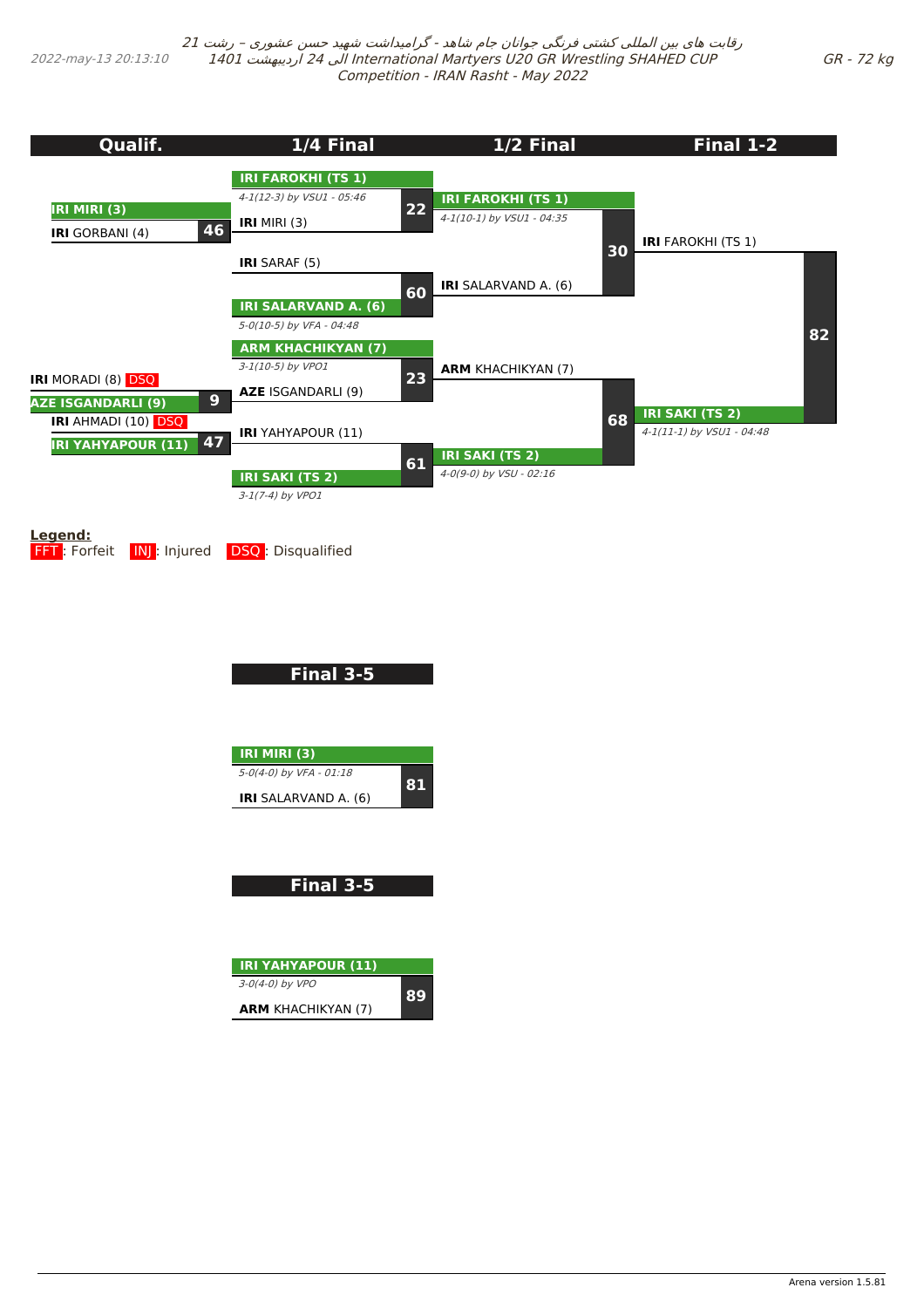COMPLETE RESULTS



## **Greco-Roman - U20 - 72 kg - Results**

## <span id="page-33-0"></span>**Qualif. - GR - 72 kg**

|    | Match Wrestler                              |   |          |            |             |  | $ {\sf TP} {\sf CP} $ Victory $ {\sf Time} {\sf CP} {\sf TP} $ Wrestler |
|----|---------------------------------------------|---|----------|------------|-------------|--|-------------------------------------------------------------------------|
| 46 | IRI - Mohammad Mahdi Miri -محمد مهدی میری   | Q | $\Delta$ | VSU        | 04'11       |  | Mehdi Gorbani مهدي قرباني - IRI 0                                       |
| 47 | IRI - Mostafa Ahmadi- مصطفى احمدي           |   |          | DSO        | $ 00'01 $ 5 |  | السیدمرصاد یحیب پور - IRI<br>Mersad Yahyapour                           |
| 9  | امیر محمد مرادی- IRI - Amir Mohammad Moradi |   |          | <b>DSO</b> | $ 00'01 $ 5 |  | AZE - جاویدان اسکندرلی<br> Javidan Isgandarli                           |

## **1/4 Final - GR - 72 kg**

|    | Match Wrestler                                |    |                | TP CP Victory | <b>Time</b>      |   |   | <b>CP TP Wrestler</b>                                                       |
|----|-----------------------------------------------|----|----------------|---------------|------------------|---|---|-----------------------------------------------------------------------------|
| 60 | امیررضا صراف- IRI - Amirreza Saraf            |    |                | <b>VFA</b>    | 04'48            | 5 |   | <b>IRI - Mohammad Ahmadi</b><br>10 <b>Salarvand -محمد احمدی</b><br>سالاروند |
| 22 | IRI - Gholamreza Farokhi - غلامرضا فرخي       | 12 | $\overline{4}$ | VSU1          | 05'46            |   |   | IRI - Mohammad Mahdi Miri -<br>محمد مهدی میری                               |
| 23 | Arman Khachikyan آرمان خاچیکیان - ARM         | 10 | ₹              | VPO1          | 06'00            |   | 5 | جاویدان اسکندرلی - AZE<br>Javidan İsgandarli                                |
| 61 | IRI - سیدمرصاد یحیی پور Seyd Mersad Yahyapour | 4  |                | VPO1          | Not<br>specified |   |   | IRI - Reza Saki -رضا ساكي                                                   |

## **1/2 Final - GR - 72 kg**

|    | <b>Match Wrestler</b>                     |         |            |  | $ TP CP $ Victory Time $ CP TP $ Wrestler                              |
|----|-------------------------------------------|---------|------------|--|------------------------------------------------------------------------|
| 68 | Arman Khachikyan آرمان خاچیکیان - ARM     |         |            |  | رضا ساكي- VSU   02'16   4   9   IRI - Reza Saki                        |
| 30 | ∣ IRI - Gholamreza Farokhi - غلامرضا فرخي | $101$ 4 | VSU1 04'35 |  | IRI - Mohammad Ahmadi<br>محمد احمدی سالاروند- Salarvand   <sup>+</sup> |

## **Final 3-5 - GR - 72 kg**

|    | Match Wrestler                                |  |                 |  | TP CP Victory Time CP TP Wrestler                       |
|----|-----------------------------------------------|--|-----------------|--|---------------------------------------------------------|
| 81 | IRI - Mohammad Mahdi Miri -محمد مهدی میری     |  | $VFA$ $ 01'18 $ |  | IRI - Mohammad Ahmadi<br>محمد احمدي سالاروند- Salarvand |
| 89 | IRI - سیدمرصاد یحیی پور Seyd Mersad Yahyapour |  | VPO 06'00 0     |  | Arman آرمان خاچیکیان - ARM<br>Khachikvan                |

## **Final 1-2 - GR - 72 kg**

| Match Wrestler                         |  |      |  | $ TP CP $ Victory $ Time CP TP $ Wrestler                        |
|----------------------------------------|--|------|--|------------------------------------------------------------------|
| غلامرضا فرخي- IRI - Gholamreza Farokhi |  | VSU1 |  | . <b>رضا ساكي- IRI - Reza Saki   12   4   12   4</b>   04'48   . |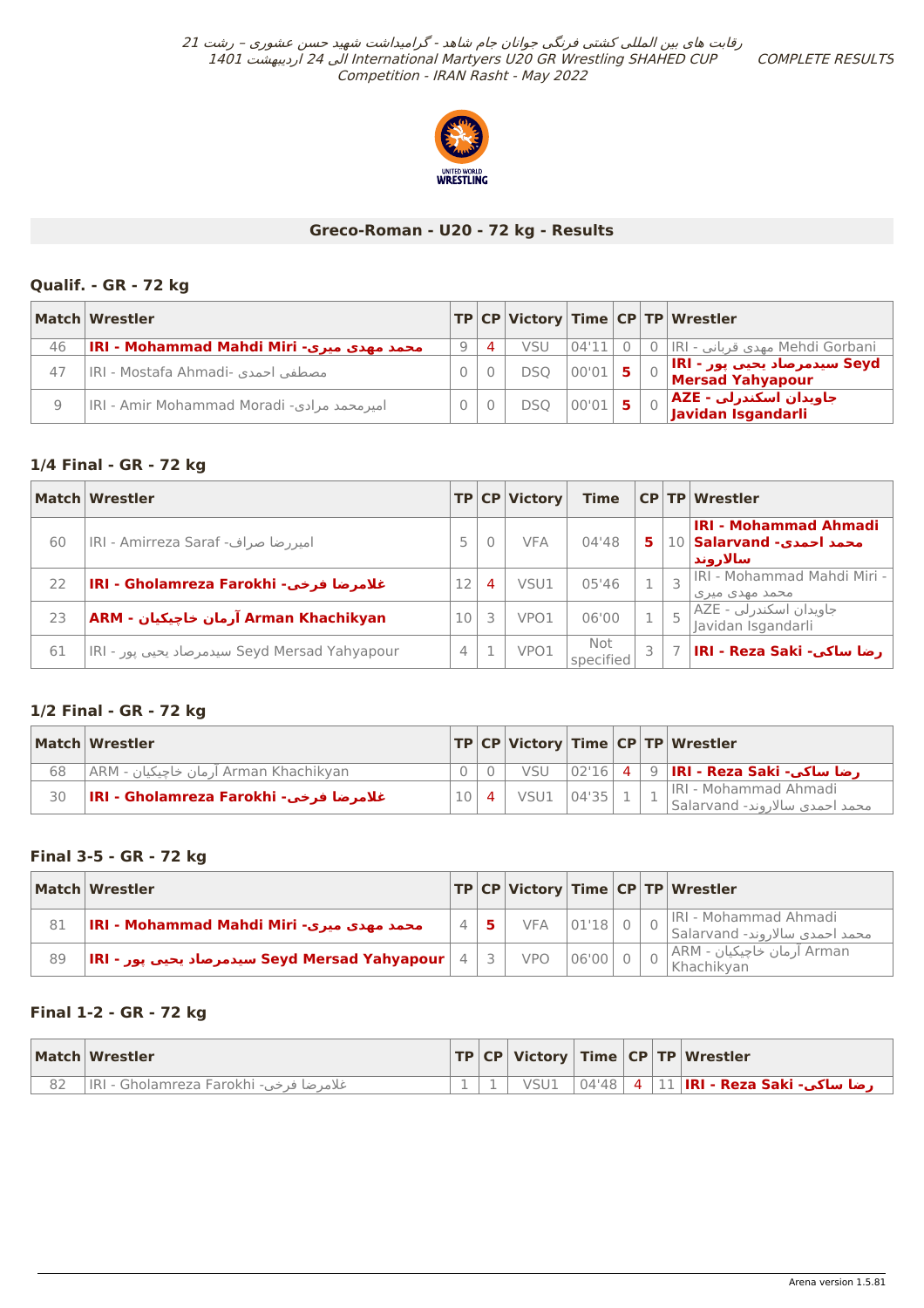# رقابت های بین المللي کشتي فرنگي جوانان جام شاهد - گرامیداشت شهید حسن \_ **GR 20U Martyers International عشوری – رشت 21 الی 24 اردیبهشت 1401 Wrestling SHAHED CUP Competition - IRAN Rasht - Rasht, IR - May 2022 U20 GR - 77 kg**

| <b>Draw</b><br>$n^{\circ}$ | <b>Team</b> | <u> UZU UN - // NY</u><br><b>Name</b>                        | <b>Weight I</b> | Weight           | <b>Medical</b> | *Athlete         |
|----------------------------|-------------|--------------------------------------------------------------|-----------------|------------------|----------------|------------------|
| $\overline{2}$             | ARM         | Sevak Baghramyan سواک باقرامیان (*)                          |                 | Ш<br>X           | Control        | <b>Signature</b> |
| 17                         | ARM         | Henrik Gevorgyan هنریک گئورگیان (*)                          |                 | X                |                |                  |
| $\mathsf{3}$               | AZE         | Tural Bayramov تورال بايرام اوف (*)                          |                 | X                |                |                  |
| 6                          | AZE         | Ehbar Rzayev اِهبر رضي يف (*)                                |                 | X                |                |                  |
| <b>TS 1</b>                | IRI         | (*) Alireza Abdoli - عليرضا عبدولي                           |                 | X                |                |                  |
| TS <sub>2</sub>            | IRI         | Y Kamran Arghash (*) Kamran Arghash                          |                 | X                |                |                  |
| <b>TS4</b>                 | IRI         | (*) Amir Hossein Hosseini -سينى (*)                          |                 | X                |                |                  |
| TS <sub>3</sub>            | IRI         | (*) Masoud Kavosi -مسعود كاووسي                              |                 | X                |                |                  |
| $1\,$                      | IRI         | Amin Karimdost امین کریم دوست (*)                            |                 | $\boldsymbol{X}$ |                |                  |
| 4                          | IRI         | (*) Mohammad Asiaei -محمد آسیایی)                            |                 | X                |                |                  |
| $5\phantom{.0}$            | IRI         | Amirmohammad Samadi امیرمحمد صمدی (*)                        |                 | X                |                |                  |
| $\overline{7}$             | IRI         | (*) Hossein Ranjbar Pour <>>                                 |                 | X                |                |                  |
| 8                          | IRI         | (*) Seyed Mohammad Hosseini Jalali سيد محمد-<br>حسيني جلالي  |                 | $\mathsf X$      |                |                  |
| 9                          | IRI         | (*) Ali Abdollahi -على عبداللهي                              |                 | X                |                |                  |
| 12                         | IRI         | Mehdi Najafijalavand مهدى نجفى جلاوند (*)                    |                 | X                |                |                  |
| 13                         | IRI         | Mohammadreza Hejami محمدرضا حجامى (*)                        |                 | X                |                |                  |
| 14                         | IRI         | (*) AmirMohammad Hosseinzade - امیرمحمد حسین<br>زاده         |                 | X                |                |                  |
| 16                         | IRI         | (*) Jabbar Kaviyan -جبار كاويان                              |                 | X                |                |                  |
| 18                         | IRI         | (*) Sajjad Akhtari -سجاد اخترى                               |                 | X                |                |                  |
| 19                         | IRI         | مصطفى اعلايي - Mostafa Alaei (*)                             |                 | X                |                |                  |
| 21                         | IRI         | (*) Alireza Mahmoudi Ghareh Darei -<br>علیرضامحمودی قره درئی |                 | X                |                |                  |

Arena version 1.5.81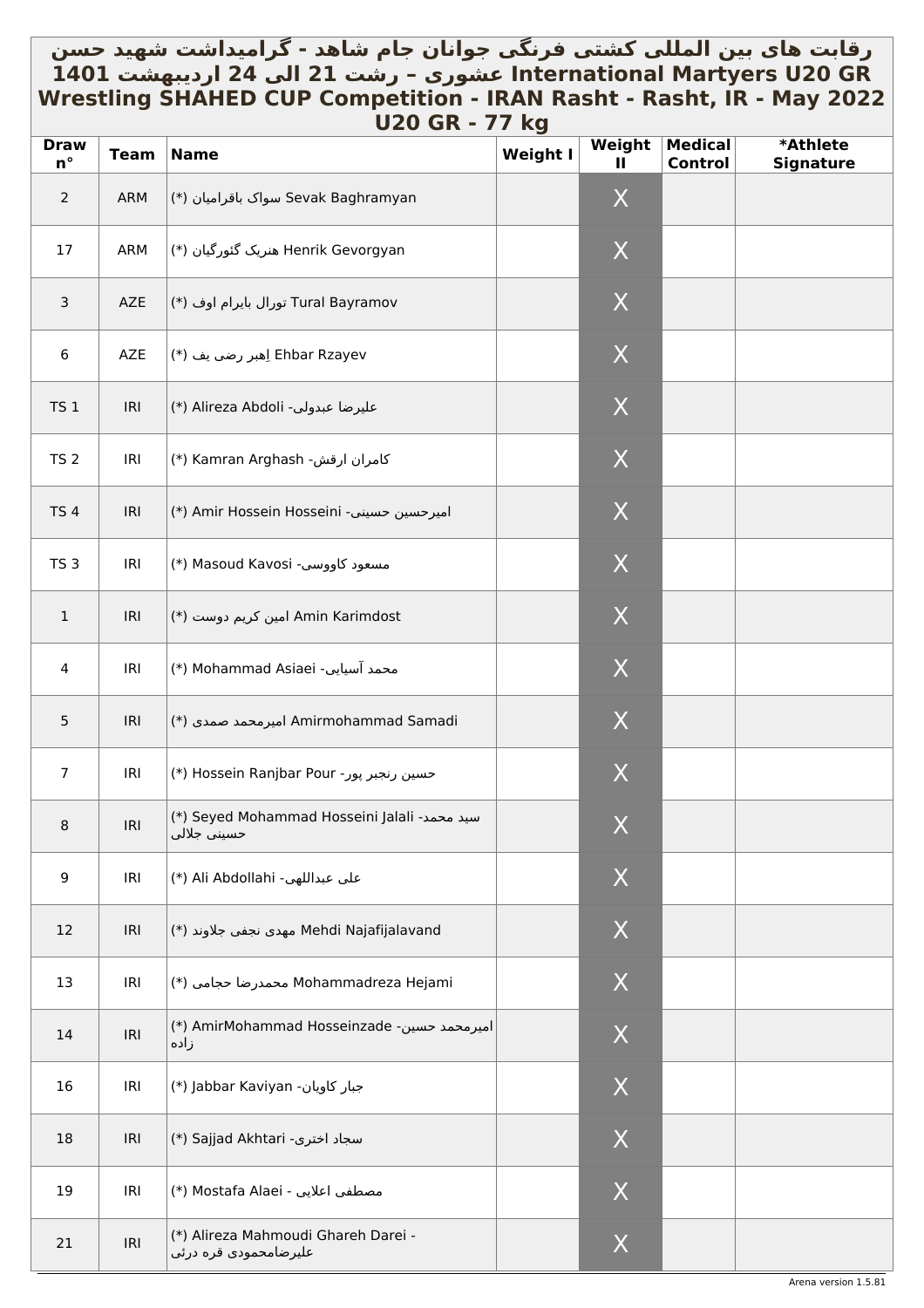# **Number of participants 21**

<span id="page-35-0"></span>

| <b>Signatures</b> |                 |                            |                           |  |  |  |  |  |  |  |
|-------------------|-----------------|----------------------------|---------------------------|--|--|--|--|--|--|--|
| <b>Doctor</b>     | <b>Referees</b> | <b>Weigh-in Supervisor</b> | <b>Technical Delegate</b> |  |  |  |  |  |  |  |
|                   |                 |                            |                           |  |  |  |  |  |  |  |
|                   |                 |                            |                           |  |  |  |  |  |  |  |
|                   |                 |                            |                           |  |  |  |  |  |  |  |
|                   |                 |                            |                           |  |  |  |  |  |  |  |

**\*By signing this form, I accept that I am bound by and undertake to comply with the UWW Constitution, its Regulations and directives**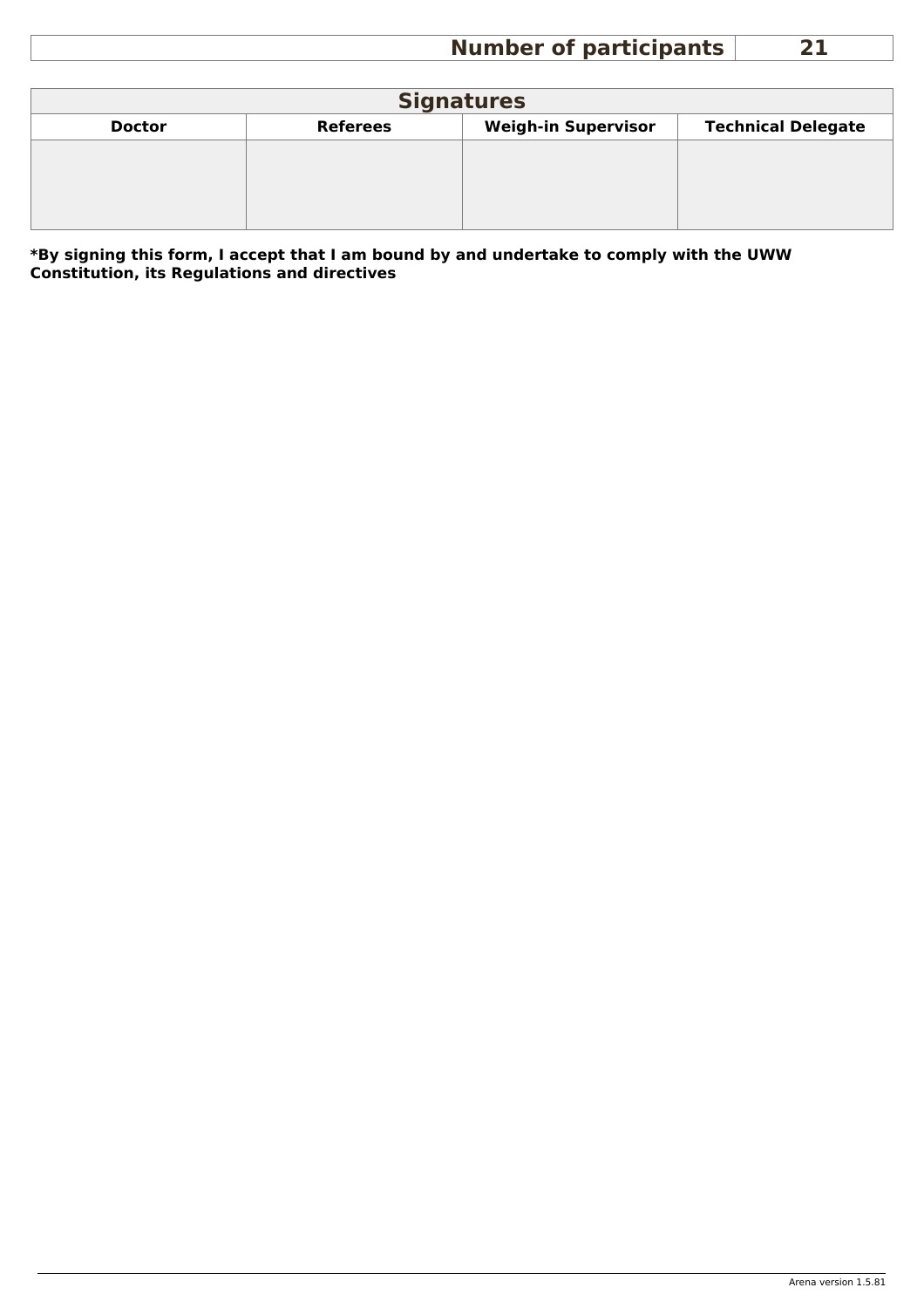

# <span id="page-36-0"></span>**Greco-Roman - U20 - 77 kg**

|                | <b>Rank Team</b> | <b>Wrestler</b>                                          | <b>CP</b>      | <b>VT</b>      | <b>ST</b>      | <b>TP</b>      | <b>TP Gvn</b>  | <b>Team</b><br><b>Rank Pts</b> |
|----------------|------------------|----------------------------------------------------------|----------------|----------------|----------------|----------------|----------------|--------------------------------|
| $\mathbf{1}$   | IRI              | Masoud Kavosi -مسعود كاووسي                              | 13             | $\overline{0}$ | 1              | 38             | 13             | 25                             |
| $\overline{2}$ | <b>IRI</b>       | Alireza Abdoli -عليرضا عبدولي                            | 14             | $\mathbf{1}$   | $\overline{2}$ | 20             | 8              | $\overline{\phantom{a}}$       |
| 3              | <b>IRI</b>       | Hossein Ranjbar Pour -حسين رنجبر پور                     | 16             | $\bigcap$      | $\overline{2}$ | 23             | 13             | $\overline{\phantom{a}}$       |
| 3              | <b>IRI</b>       | Jabbar Kaviyan -ببار كاويان                              | 14             | $\bigcap$      | $\overline{2}$ | 20             | $\overline{7}$ | $\overline{\phantom{a}}$       |
| 5              | <b>IRI</b>       | كامران ارقش- Kamran Arghash                              | 9              | $\overline{0}$ | 2              | 30             | 19             | $\overline{\phantom{a}}$       |
| 5              | <b>IRI</b>       | Mohammad Asiaei -محمد آسیایی                             | 10             | 1              | 1              | 17             | 12             |                                |
| $\overline{7}$ | <b>ARM</b>       | Sevak Baghramyan سواك باقراميان                          | 4              | $\mathbf{0}$   | 1              | 11             | 8              | 8                              |
| 8              | <b>IRI</b>       | Ali Abdollahi -على عبداللهي                              | $\overline{4}$ | $\mathbf{0}$   | $\mathbf 1$    | 9              | $\overline{7}$ |                                |
| 9              | IRI              | Mohammadreza Hejami محمدرضا حجامى                        | 4              | $\bigcap$      | 1              | 8              | 9              |                                |
| 10             | <b>IRI</b>       | Amir Hossein Hosseini -امیرحسین حسینی                    | 4              | $\bigcap$      | $\Omega$       | $\overline{9}$ | 4              |                                |
| 11             | <b>IRI</b>       | Sajjad Akhtari -سجاد اخترى                               | 4              | $\Omega$       | $\Omega$       | $\overline{4}$ | $\overline{4}$ |                                |
| 12             | <b>ARM</b>       | Henrik Gevorgyan هنریک گئورگیان                          | 3              | $\Omega$       | $\Omega$       | 3              | 10             | $\overline{\phantom{a}}$       |
| 13             | IRI              | Alireza Mahmoudi Ghareh Darei عليرضامحمودي-<br>قره در ئي | $\mathbf{1}$   | $\bigcap$      | $\Omega$       | $\overline{4}$ | 12             |                                |
| 14             | <b>IRI</b>       | Mostafa Alaei - مصطفى اعلايي                             | 1              | $\bigcap$      | $\Omega$       | $\mathbf{1}$   | 3              |                                |
| 15             | IRI              | Amirmohammad Samadi امیرمحمد صمدی                        | $\mathbf{1}$   | $\overline{0}$ | $\Omega$       | 1              | $\overline{9}$ |                                |
| 16             | <b>AZE</b>       | Tural Bayramov تورال بايرام اوف                          | 1              | $\overline{0}$ | $\Omega$       | 1              | 11             | $\Omega$                       |
| 17             | IRI              | AmirMohammad Hosseinzade -امیرمحمد حسین<br>نأده          | $\bigcap$      | $\bigcap$      | $\Omega$       | $\Omega$       | 8              |                                |
| 18             | IRI              | Seyed Mohammad Hosseini Jalali سيد محمد-<br>حسيني جلالي  | $\Omega$       | $\bigcap$      | $\Omega$       | $\Omega$       | 9              |                                |
| 19             | <b>IRI</b>       | Amin Karimdost امین کریم دوست                            | $\Omega$       | $\bigcap$      | $\Omega$       | $\Omega$       | 16             |                                |
| 20             | <b>IRI</b>       | Mehdi Najafijalavand مهدى نجفى جلاوند                    | $\Omega$       | $\overline{0}$ | $\Omega$       | $\Omega$       | 17             |                                |
| <b>DSO</b>     | AZE              | Ehbar Rzayev اِهبر رضي يف                                | $\overline{0}$ | $\overline{0}$ | $\Omega$       | $\Omega$       | $\Omega$       | $\mathbf{0}$                   |

| CP<br>VT      | <b>Classification Points</b><br>Victories by fall, default/forfeit/disqualification (5-0) |
|---------------|-------------------------------------------------------------------------------------------|
| <b>ST</b>     | Victories by superiority (4-0 / 4-1)                                                      |
| ТP            | <b>Technical Points obtained</b>                                                          |
| <b>TP Gvn</b> | Technical Points given                                                                    |
| <b>DSO</b>    | Disqualified athlete                                                                      |

#### **From the 7th place, wrestlers of each category will be ranked depending on their classification points, retirement or forfeit, injury or disqualification.**

In case of a ranking tie, they will be ranked by analyzing the following criteria successively, across the all competition:

- The most victories by "Fall"
- The most match won by superiority
- The most technical points scored
- The fewest technical points given
- The lowest draw number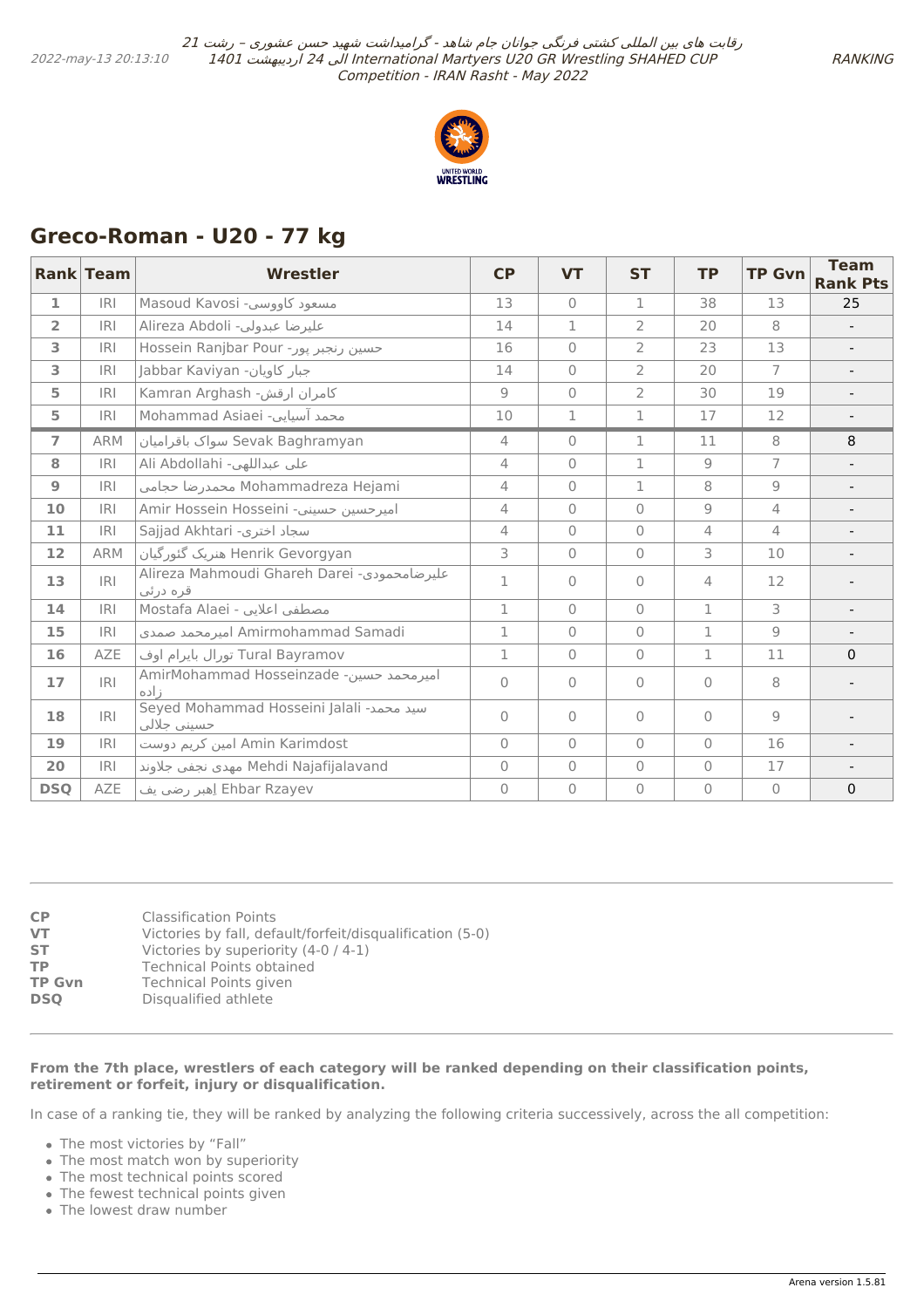2022-may-13 20:13:10

رقابت های بین المللی کشتی فرنگی جوانان جام شاهد - گرامیداشت شهید حسن عشوری – رشت <sup>21</sup> 1401 اردیبهشت 24 الی International Martyers U20 GR Wrestling SHAHED CUP Competition - IRAN Rasht - May 2022

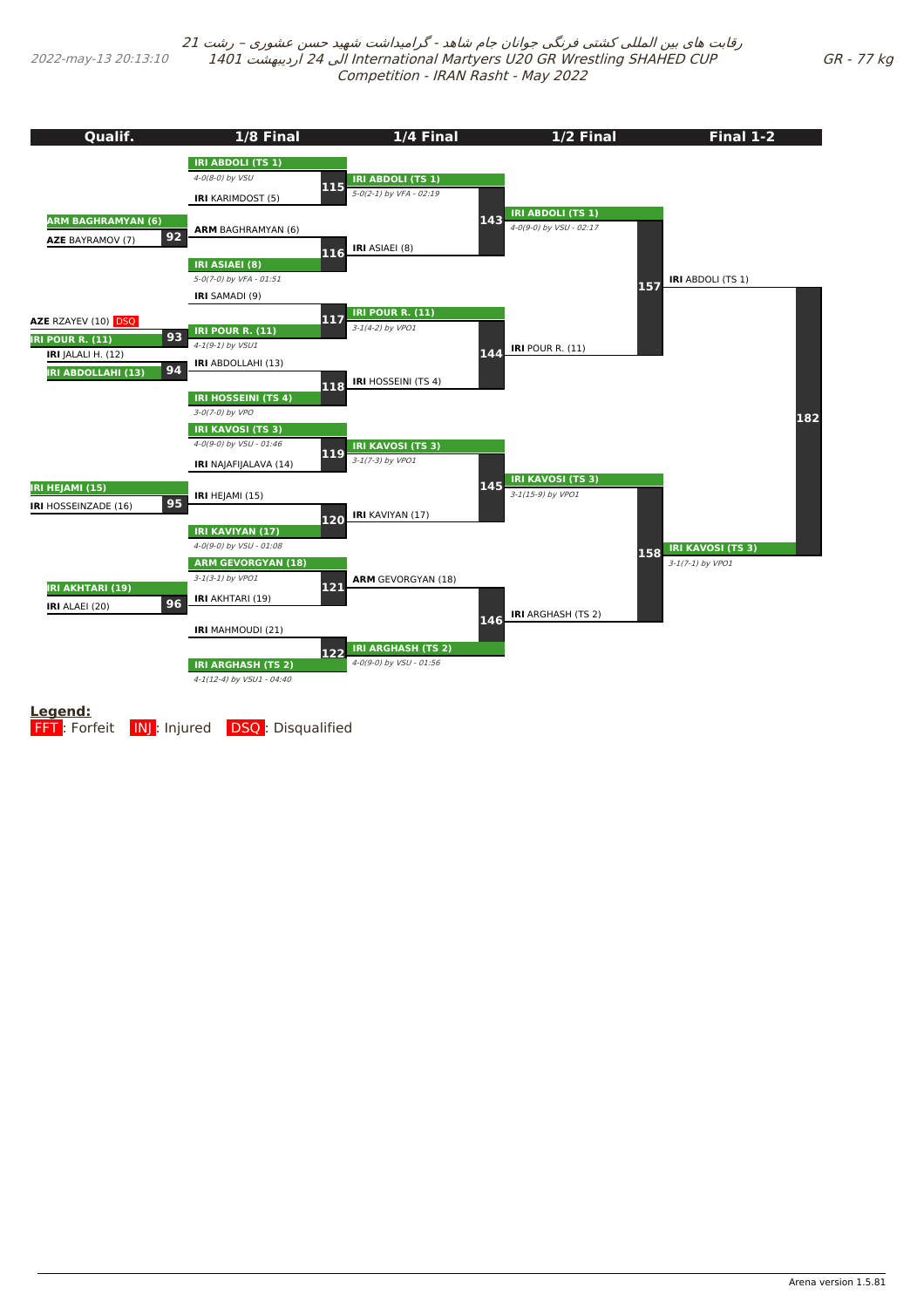<span id="page-38-0"></span>

| <b>Repechage</b>             | Final 3-5                      |
|------------------------------|--------------------------------|
|                              |                                |
|                              |                                |
|                              |                                |
| <b>IRI</b> KARIMDOST (5)     |                                |
| 169                          | <b>IRI</b> ASIAEI (8)          |
| <b>IRI ASIAEI (8)</b>        |                                |
| 4-0(8-0) by VSU - 01:54      | 180<br><b>IRI POUR R. (11)</b> |
|                              | 4-1(10-1) by VSU1 - 02:40      |
|                              |                                |
|                              |                                |
| <b>Repechage</b>             | Final 3-5                      |
|                              |                                |
|                              |                                |
|                              |                                |
| <b>IRI</b> NAJAFIJALAVA (14) |                                |

**181 IRI KAVIYAN (17)** 4-0(8-0) by VSU - 00:37 **173 IRI KAVIYAN (17)** 5-0(0-0) by VIN - 00:01 **IRI** ARGHASH (TS 2) INJ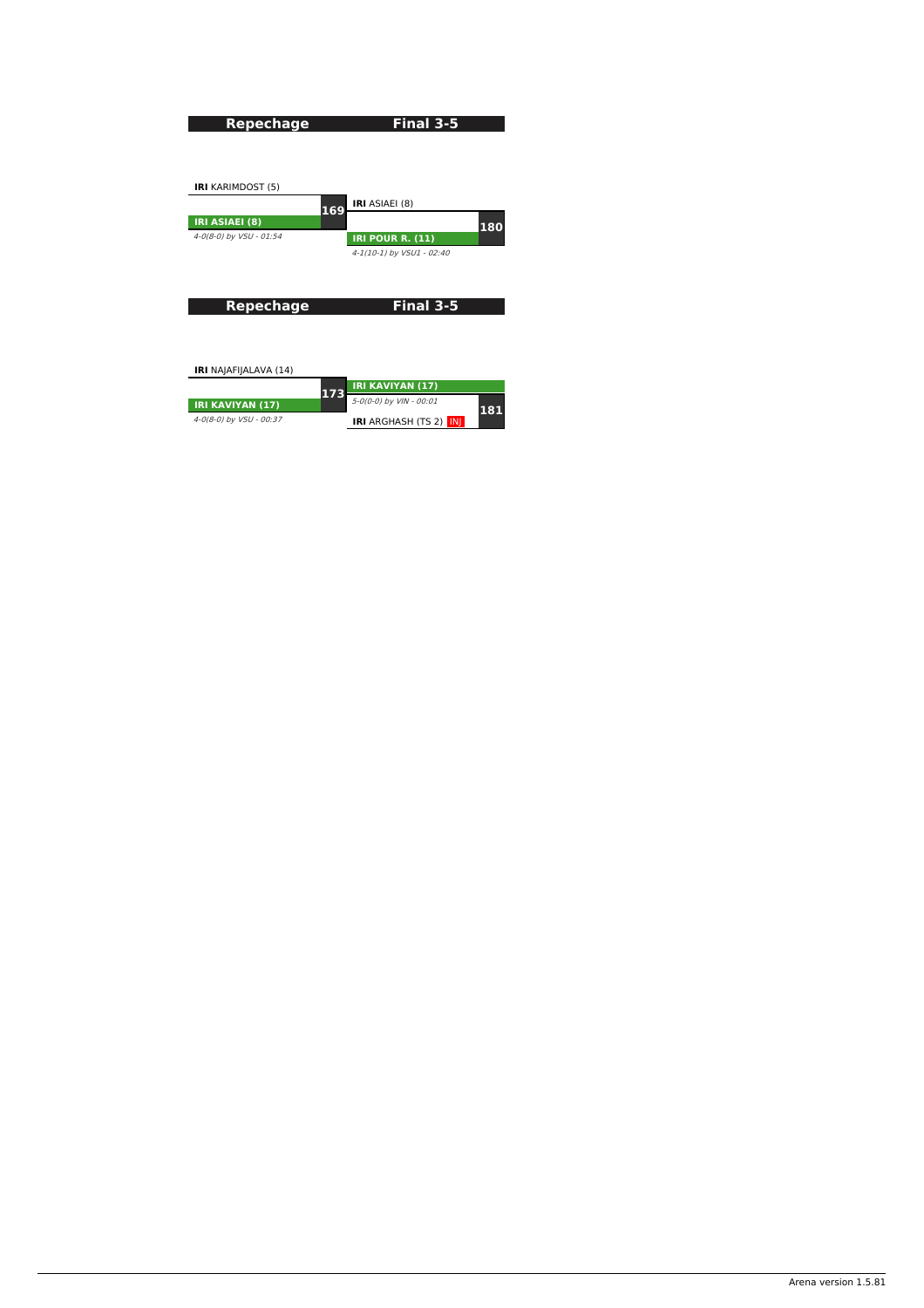COMPLETE RESULTS



## **Greco-Roman - U20 - 77 kg - Results**

## **Qualif. - GR - 77 kg**

|    | Match Wrestler                                                 |          |   | TP CP Victory | <b>Time</b>      |   | <b>CP TP Wrestler</b>                                   |
|----|----------------------------------------------------------------|----------|---|---------------|------------------|---|---------------------------------------------------------|
| 93 | Ehbar Rzayev إهبر رضي يف - AZE                                 | $\Omega$ |   | <b>DSO</b>    | Not<br>specified | 5 | <b>IRI - Hossein Ranjbar Pour -</b><br>حسين رنجبر پور   |
| 95 | Mohammadreza محمدرضا حجامي - IRI<br><b>Hejami</b>              | 8        | 4 | VSU           | 00'25            |   | IRI - AmirMohammad Hosseinzade -<br>امیر محمد حسین زاده |
| 92 |                                                                |          | 4 | VSU1          | 02'45            |   | Tural تورال بايرام اوف - AZE <br>Bayramov               |
| 94 | IRI - Seyed Mohammad Hosseini Jalali - سيد<br>محمد حسیني جلالي | $\Omega$ |   | <b>VSU</b>    | 01'28            | 4 | على عبداللهي- IRI - Ali Abdollahi 9 ∣                   |
| 96 | IRI - Sajjad Akhtari -سجاد اخترى                               |          |   | VPO1          | 06'00            |   | .  IRI - Mostafa Alaei - مصطفي اعلايي                   |

## **1/8 Final - GR - 77 kg**

|     | <b>Match Wrestler</b>                                            |          |                | TP CP Victory | <b>Time</b>      |                |          | CP TP Wrestler                                        |
|-----|------------------------------------------------------------------|----------|----------------|---------------|------------------|----------------|----------|-------------------------------------------------------|
| 115 | IRI - Alireza Abdoli - عليرضا عبدولي                             | 8        | 4              | <b>VSU</b>    | Not<br>specified | $\bigcap$      | $\Omega$ | Amin امین کریم دوست - IRI<br>Karimdost                |
| 117 | IRI - امیرمحمد صمدیا Amirmohammad Samadi                         | 1        | 1              | VSU1          | 06'00            | $\overline{4}$ | Q        | <b>IRI - Hossein Ranjbar Pour -</b><br>حسین رنجبر پور |
| 119 | IRI - Masoud Kavosi -مسعود كاووسي                                | 9        | 4              | <b>VSU</b>    | 01'46            | $\Omega$       |          | Mehdi مهدي نجفي جلاوند - IRI<br>Najafijalavand        |
| 121 | Henrik Gevorgyan هنریک گئورگیان - ARM                            | 3        | 3              | VPO1          | 06'00            | $\mathbf{1}$   |          | IRI - Sajjad Akhtari -سجاد اخترى                      |
| 116 | Sevak Baghramyan سواک باقرامیان - ARM                            | $\Omega$ | $\overline{0}$ | <b>VFA</b>    | 01'51            | 5              |          | <b>IRI - Mohammad Asiaei محمد</b> -<br>استانت         |
| 118 | IRI - Ali Abdollahi - على عبداللهي                               | $\Omega$ | $\Omega$       | <b>VPO</b>    | 06'00            | 3              |          | IRI - Amir Hossein Hosseini -<br>اميرحسين حسيني       |
| 120 | IRI - محمدرضا حجامی Mohammadreza Hejami                          | $\Omega$ | $\Omega$       | <b>VSU</b>    | 01'08            | $\overline{4}$ | Q        | IRI - Jabbar Kaviyan - جبار<br>كاويان                 |
| 122 | IRI - Alireza Mahmoudi Ghareh Darei -<br>علیر ضامحمودی قره در ئی | 4        | $\mathbf{1}$   | VSU1          | 04'40            | $\overline{4}$ | 12       | <b>IRI - Kamran Arghash - كامران</b><br>ارقش          |

## **1/4 Final - GR - 77 kg**

|     | Match Wrestler                             |   |   |            |       |   | TP CP Victory Time CP TP Wrestler               |
|-----|--------------------------------------------|---|---|------------|-------|---|-------------------------------------------------|
| 143 | عليرضا عبدولي- IRI - Alireza Abdoli        |   | 5 | <b>VFA</b> | 02'19 |   | IRI - Mohammad Asiaei محمد<br>آسياني            |
| 145 | مسعود كاووسي- IRI - Masoud Kavosi          |   |   | VPO1       | 06'00 |   | - جبار كاويان- IRI - Jabbar Kaviyan             |
| 144 | IRI - Hossein Ranjbar Pour -حسين رنجبر يور | 4 |   | VPO1       | 06'00 |   | IRI - Amir Hossein Hosseini -<br>اميرحسين حسيني |
| 146 | Henrik Gevorgyan هنریک گئورگیان - ARM      |   |   | <b>VSU</b> | 01'56 | Q | <b>IRI - Kamran Arghash - كامران</b><br>ارقش    |

## **1/2 Final - GR - 77 kg**

|     | Match Wrestler                       |  |                  |                      |  | TP CP Victory Time CP TP Wrestler               |
|-----|--------------------------------------|--|------------------|----------------------|--|-------------------------------------------------|
| 157 | IRI - Alireza Abdoli - عليرضا عبدولي |  | VSU              | $-102'17$ $^{\circ}$ |  | مطسین- IRI - Hossein Ranjbar Pour<br>ِ نجبر پور |
| 158 | IRI - Masoud Kavosi -مسعود کاووسي    |  | VPO <sub>1</sub> | 06'00                |  | IRI - Kamran Arghash - كامران<br>قش ِ           |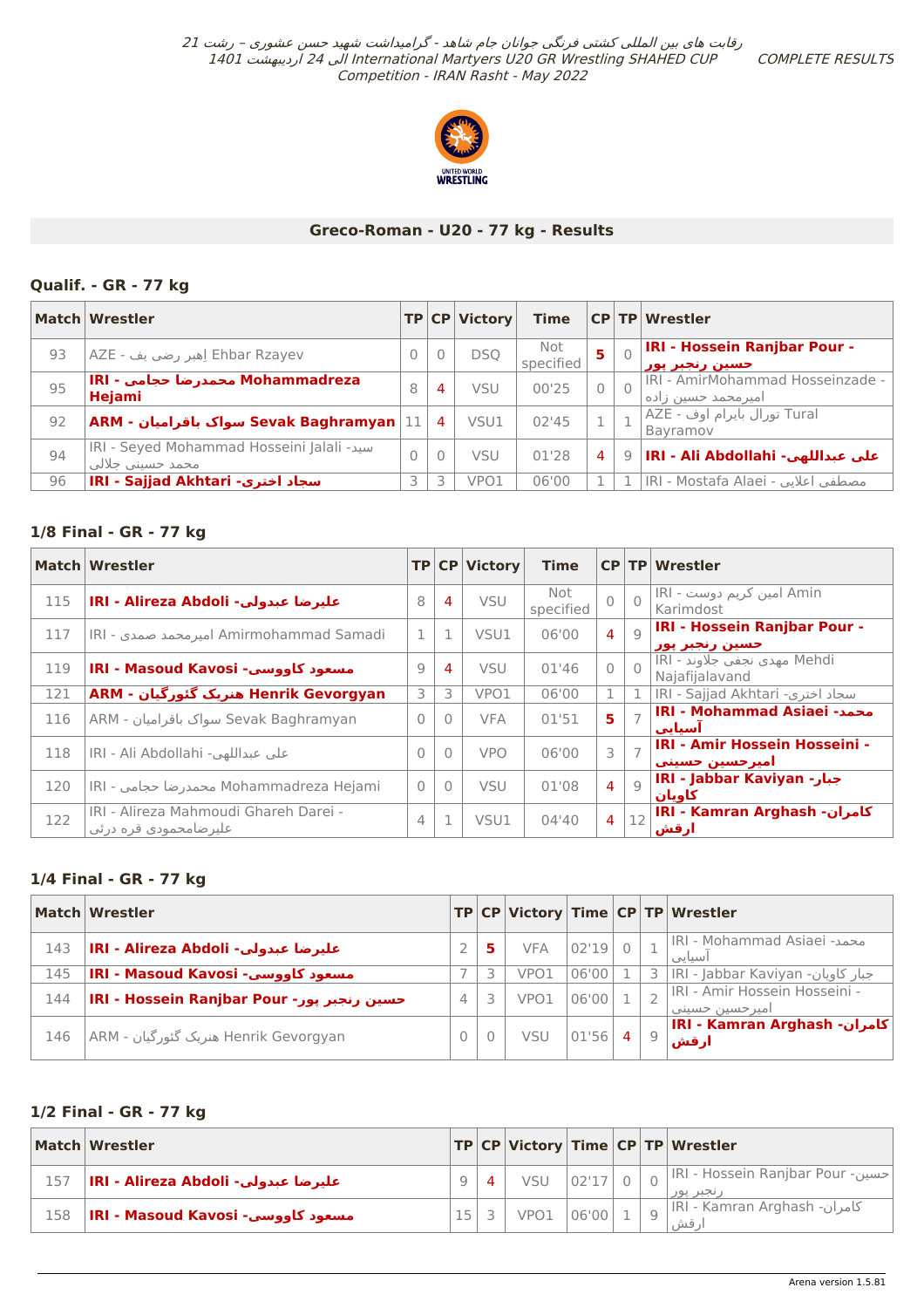# <span id="page-40-0"></span>**Repechage - GR - 77 kg**

|     | Match Wrestler                              |  |            |             |  | TP   CP   Victory   Time   CP   TP   Wrestler           |
|-----|---------------------------------------------|--|------------|-------------|--|---------------------------------------------------------|
| 169 | IRI - امین کریم دوست  IRI                   |  | <b>VSU</b> | $ 01'54 $ 4 |  | $\frac{1}{8}$   IRI - Mohammad Asiaei -<br>امحمد آستاني |
| 173 | IRI - مهدي نجفي جلاوند Mehdi Najafijalavand |  | <b>VSU</b> | $ 00'37 $ 4 |  | IRI - Jabbar Kaviyan - جبار<br>كاويان                   |

## **Final 3-5 - GR - 77 kg**

|     | Match Wrestler                     |  |                  |       |  | TP CP Victory Time CP TP Wrestler                                                        |
|-----|------------------------------------|--|------------------|-------|--|------------------------------------------------------------------------------------------|
| 180 | IRI - Mohammad Asiaei -محمد آسیایی |  | VSU1 $ 02'40 $ 4 |       |  | $\left\  \cdot \right\ _{10}\big \text{IRI - Hossein Ranjbar Pour}$ -<br>حسین رنجبر پور∣ |
| 181 | IRI - Jabbar Kaviyan -جبار كاويان  |  | <b>VIN</b>       | 00'01 |  | IRI - Kamran Arghash - كامران<br>'، قش                                                   |

# **Final 1-2 - GR - 77 kg**

|     | Match Wrestler                      |  | TP CP Victory |                  |  | Time CPTP Wrestler                            |
|-----|-------------------------------------|--|---------------|------------------|--|-----------------------------------------------|
| 182 | عليرضا عبدولي- IRI - Alireza Abdoli |  | VPO1          | Not<br>specified |  | <b>IRI - Masoud Kavosi -</b><br>امسعود كاووسى |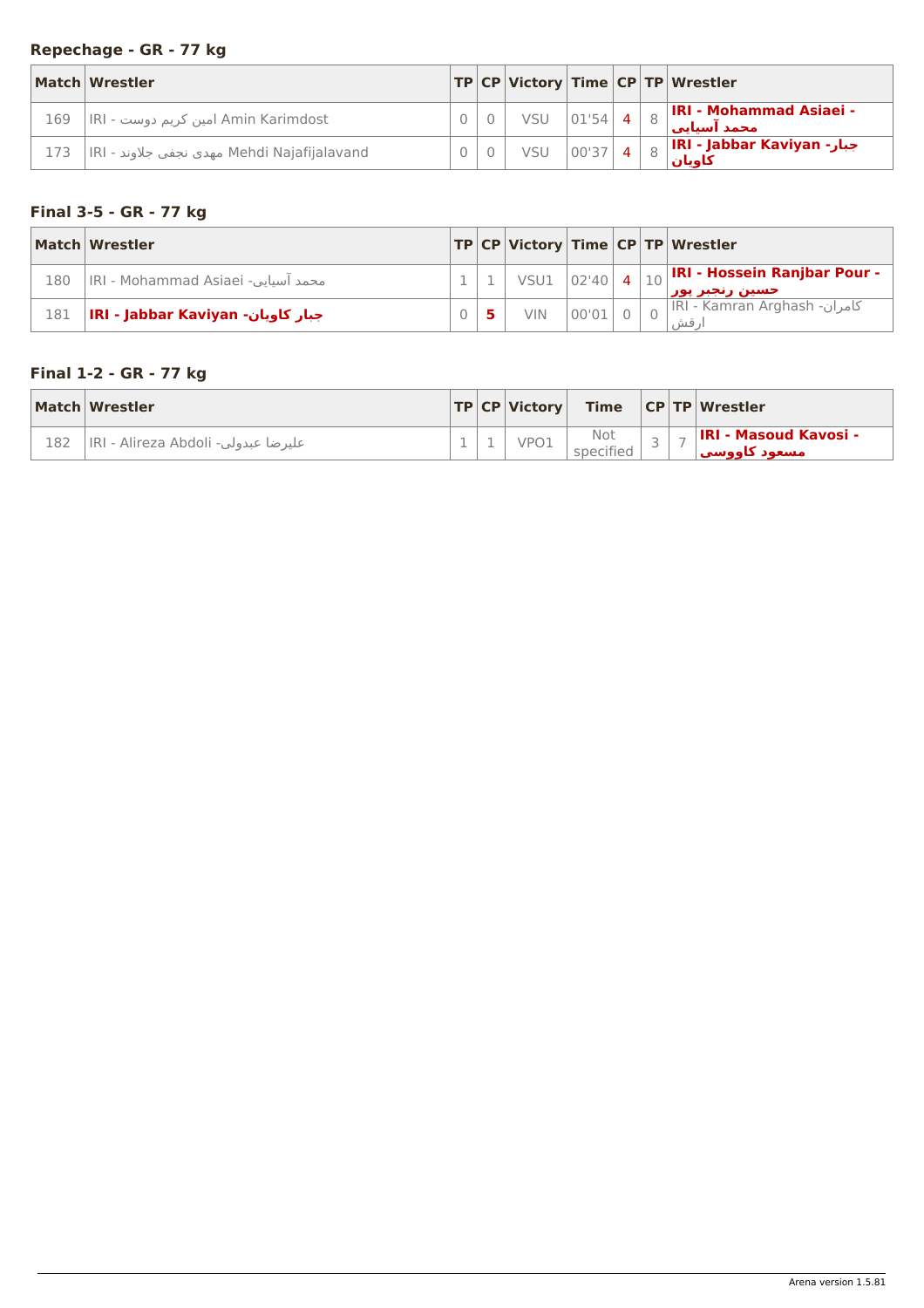# <span id="page-41-0"></span>رقابت های بین المللی کشتی فرنگی جوانان جام شاهد - گرامیداشت شهید حسن **GR 20U Martyers International عشوری – رشت 21 الی 24 اردیبهشت 1401 Wrestling SHAHED CUP Competition - IRAN Rasht - Rasht, IR - May 2022 U20 GR - 82 kg**

| <b>Draw</b><br>$n^{\circ}$ | <b>Team</b> | <b>Name</b>                                           | - 19<br><b>Weight I</b>       | Weight<br>Ш | <b>Medical</b><br><b>Control</b> | <b>*Athlete</b><br><b>Signature</b> |
|----------------------------|-------------|-------------------------------------------------------|-------------------------------|-------------|----------------------------------|-------------------------------------|
| 4                          | ARM         | Hayk Mkhitaryan هایک میختاریان (*)                    |                               | X           |                                  |                                     |
| $\overline{2}$             | AZE         | Ali Quliyevعلى قلي يف (*)                             |                               | X           |                                  |                                     |
| 6                          | AZE         | Shaid Akhundzade شايد آخوندزاده (*)                   |                               | X           |                                  |                                     |
| $\overline{7}$             | AZE         | Lsi Shirinli لیسی شرین لی (*)                         |                               | X           |                                  |                                     |
| 15                         | AZE         | Farid Ahmadov فريد احمدوف (*)                         |                               | X           |                                  |                                     |
| $\mathbf{1}$               | IRI         | (*) Ariya Namjou (*)                                  |                               | X           |                                  |                                     |
| $\mathsf{3}$               | IRI         | (*) Ayoub Rashidi -ايوب رشيدي)                        |                               | X           |                                  |                                     |
| 5                          | IRI         | (*) Javid Bakhtiyari -جاويد بختيارى                   |                               | $\sf X$     |                                  |                                     |
| $\, 8$                     | IRI         | (*) Ali Mahmoud Abadi -على محمود آبادى                |                               | X           |                                  |                                     |
| 9                          | IRI         | (*) Seyed Shahab Hosseini -سيد شهاب حسيني             |                               | X           |                                  |                                     |
| 12                         | <b>IRI</b>  | Mohammadmehdi Kazemi محمدمهدي كاظمى (*)               |                               | X           |                                  |                                     |
| 13                         | IRI         | (*) Aryan Rezvani - آرين رضواني(                      |                               | X           |                                  |                                     |
| 14                         |             | IRI   (*) Seyed Hadai Hosseini -سید هادی حسینی        |                               | $\mathsf X$ |                                  |                                     |
| 17                         | IRI         | (*) Mohammd Reza AlahBedashti -محمدرضا الله<br>بداشتي |                               | X           |                                  |                                     |
| 18                         | <b>IRI</b>  | (*) Mohammad Nadi -محمد نادی                          |                               | X           |                                  |                                     |
|                            |             |                                                       | <b>Number of participants</b> |             |                                  | 15                                  |

| <b>Signatures</b> |                 |                            |                           |  |  |  |  |  |  |
|-------------------|-----------------|----------------------------|---------------------------|--|--|--|--|--|--|
| <b>Doctor</b>     | <b>Referees</b> | <b>Weigh-in Supervisor</b> | <b>Technical Delegate</b> |  |  |  |  |  |  |
|                   |                 |                            |                           |  |  |  |  |  |  |
|                   |                 |                            |                           |  |  |  |  |  |  |
|                   |                 |                            |                           |  |  |  |  |  |  |
|                   |                 |                            |                           |  |  |  |  |  |  |

## **\*By signing this form, I accept that I am bound by and undertake to comply with the UWW Constitution, its Regulations and directives**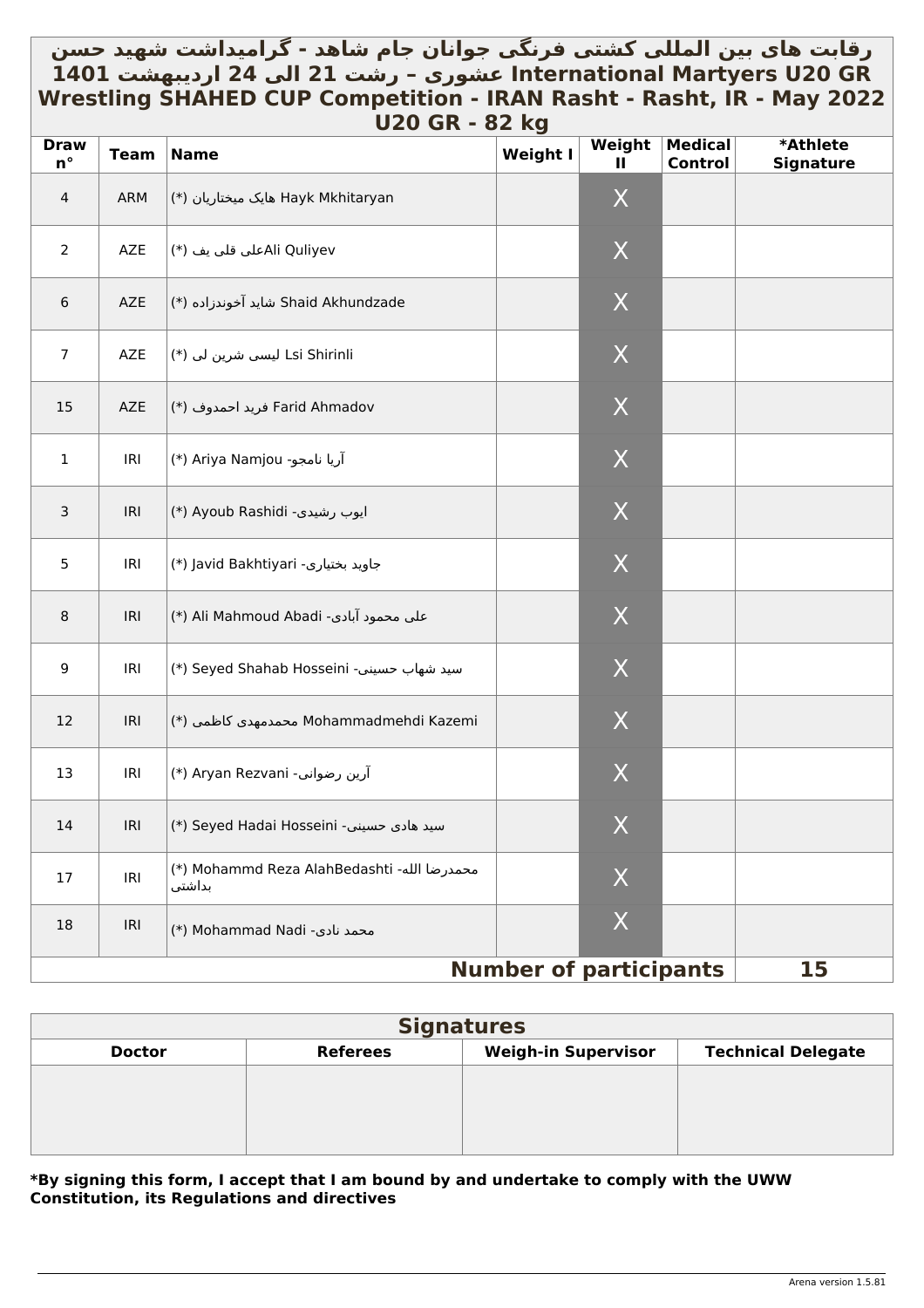

# <span id="page-42-0"></span>**Greco-Roman - U20 - 82 kg**

|                   | Rank Team  | <b>Wrestler</b>                                   | CP           | <b>VT</b> | <b>ST</b>      | <b>TP</b>      | <b>TP Gvn</b>  | <b>Team</b><br><b>Rank Pts</b> |
|-------------------|------------|---------------------------------------------------|--------------|-----------|----------------|----------------|----------------|--------------------------------|
| 1                 | <b>IRI</b> | آریا نامجو- Ariya Namjou                          | 12           | $\Omega$  | 3              | 27             | $\bigcap$      | 25                             |
| $\overline{2}$    | <b>IRI</b> | Seyed Hadai Hosseini -سید هادی حسینی              | 9            | $\bigcap$ | $\Omega$       | 21             | 18             |                                |
| 3                 | <b>AZE</b> | Shaid Akhundzade شايد آخوندزاده                   | 11           | $\bigcap$ | $\overline{2}$ | 31             | 21             | 15                             |
| 3                 | R          | Mohammd Reza AlahBedashti -محمدرضا الله<br>بداشتي | 15           | 1         | 1              | 23             | 13             |                                |
| 5                 | <b>IRI</b> | Ayoub Rashidi -ایوب رشیدی                         | 4            | $\bigcap$ | $\Omega$       | 14             | 23             |                                |
| 5                 | <b>IRI</b> | Seyed Shahab Hosseini -سيد شهاب حسيني             | 9            | 1         | $\Omega$       | 24             | 13             |                                |
| $\overline{7}$    | <b>ARM</b> | Hayk Mkhitaryan هایک میختاریان                    | 4            | $\bigcap$ | $\Omega$       | 8              | 10             | 8                              |
| 8                 | <b>IRI</b> | Mohammadmehdi Kazemi محمدمهدي كاظمي               | 4            | $\bigcap$ | $\Omega$       | $\overline{4}$ | 9              |                                |
| $\overline{9}$    | <b>AZE</b> | Ali Quliyevملى قلى يف                             | 1            | $\bigcap$ | $\Omega$       | 6              | 8              |                                |
| 10                | AZE        | Lsi Shirinli ليسي شرين لي                         | $\mathbf{1}$ | $\bigcap$ | $\Omega$       | $\overline{4}$ | 13             |                                |
| 11                | AZE        | Farid Ahmadov فريد احمدوف                         | 1            | $\bigcap$ | $\Omega$       | 3              | 13             |                                |
| $12 \overline{ }$ | <b>IRI</b> | آرین رضوانی- Aryan Rezvani                        | 1            | $\bigcap$ | $\Omega$       | 1              | 3              |                                |
| 13                | IRI        | Javid Bakhtiyari -جاويد بختياري                   | $\mathbf{1}$ | $\Omega$  | $\Omega$       | $\mathbf{1}$   | 7              |                                |
| 14                | <b>IRI</b> | Mohammad Nadi -محمد نادی                          | 1            | $\bigcap$ | $\Omega$       | 1              | $\overline{9}$ |                                |
| 15                | <b>IRI</b> | على محمود ابادي- Ali Mahmoud Abadi                | $\Omega$     | $\bigcap$ | $\Omega$       | $\Omega$       | 8              |                                |

| СP     | Classification Points                                     |
|--------|-----------------------------------------------------------|
| VT     | Victories by fall, default/forfeit/disqualification (5-0) |
| SТ     | Victories by superiority (4-0 / 4-1)                      |
| ТP     | Technical Points obtained                                 |
| TP Gvn | <b>Technical Points given</b>                             |
|        |                                                           |

#### **From the 7th place, wrestlers of each category will be ranked depending on their classification points, retirement or forfeit, injury or disqualification.**

In case of a ranking tie, they will be ranked by analyzing the following criteria successively, across the all competition:

- The most victories by "Fall"
- The most match won by superiority
- The most technical points scored
- The fewest technical points given
- The lowest draw number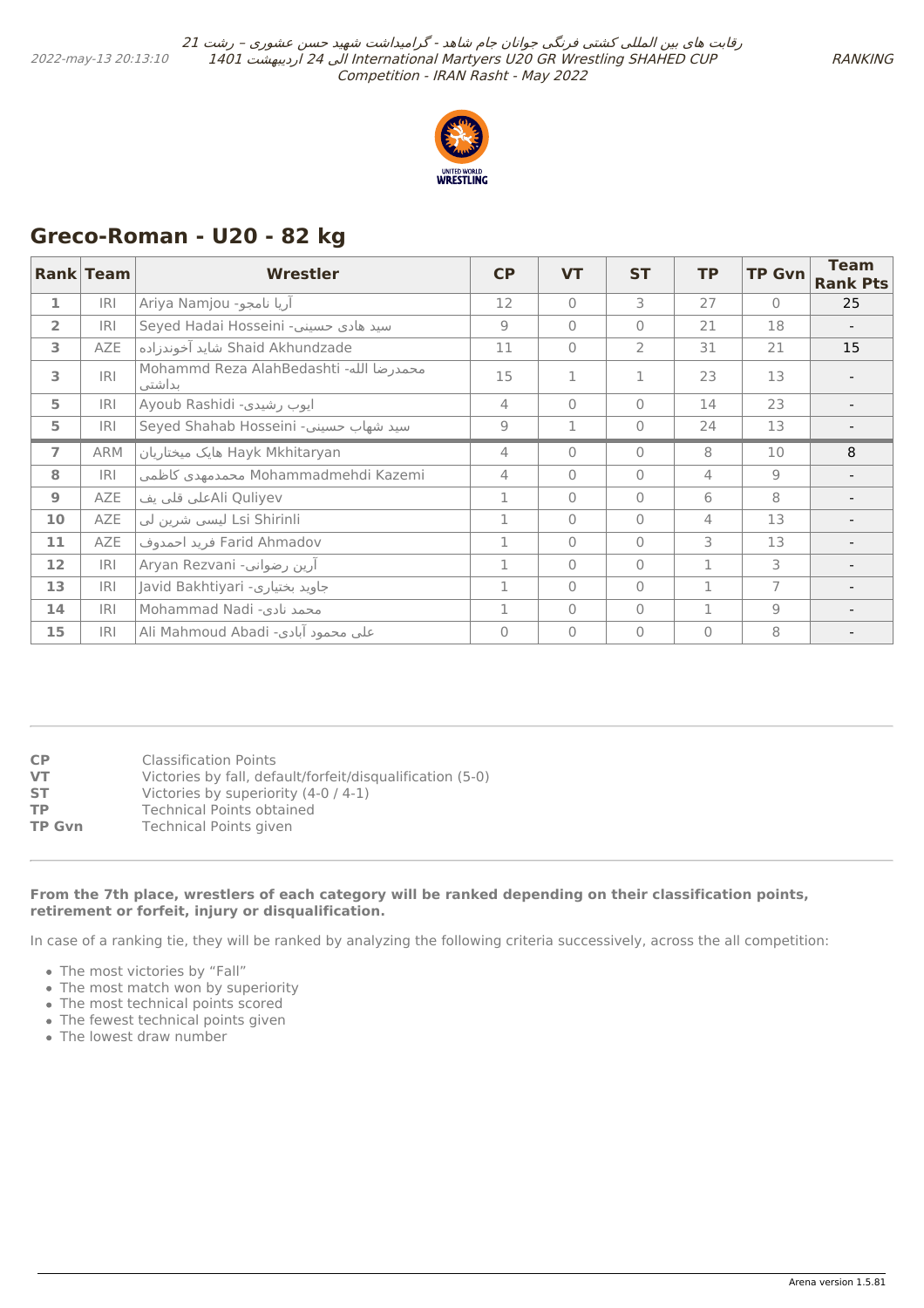<span id="page-43-0"></span>2022-may-13 20:13:10

رقابت های بین المللی کشتی فرنگی جوانان جام شاهد - گرامیداشت شهید حسن عشوری – رشت <sup>21</sup> 1401 اردیبهشت 24 الی International Martyers U20 GR Wrestling SHAHED CUP Competition - IRAN Rasht - May 2022

| <b>Qualif.</b>                                          | 1/4 Final                                             |    | 1/2 Final                 |    | Final 1-2                |    |
|---------------------------------------------------------|-------------------------------------------------------|----|---------------------------|----|--------------------------|----|
|                                                         | <b>IRI NAMJOU (1)</b>                                 |    |                           |    |                          |    |
| <b>AZE QULIYEV (2)</b>                                  | 4-0(8-0) by VSU - 00:42                               | 18 | <b>IRI NAMJOU (1)</b>     |    |                          |    |
| 40<br><b>IRI RASHIDI (3)</b>                            | <b>IRI</b> RASHIDI (3)                                |    | 4-0(10-0) by VSU - 05:12  |    | <b>IRI NAMJOU (1)</b>    |    |
| ARM MKHITARYAN (4)<br>3                                 | <b>ARM MKHITARYAN (4)</b>                             |    |                           | 28 | 4-0(9-0) by VSU - 05:42  |    |
| <b>IRI</b> BAKHTIYARI (5)<br><b>AZE AKHUNDZADE (6)</b>  |                                                       | 56 | <b>AZE</b> AKHUNDZADE (6) |    |                          |    |
| 41<br><b>AZE SHIRINLI (7)</b>                           | <b>AZE AKHUNDZADE (6)</b><br>4-1(9-1) by VSU1 - 04:52 |    |                           |    |                          |    |
| <b>IRI</b> ABADI M. (8)                                 | <b>IRI HOSSEINI (9)</b>                               |    |                           |    |                          | 84 |
| 4<br><b>IRI HOSSEINI (9)</b><br><b>IRI KAZEMI (10)</b>  | $3-1(8-1)$ by VPO1                                    | 19 | <b>IRI</b> HOSSEINI (9)   |    |                          |    |
| 42<br><b>IRI REZVANI (11)</b>                           | <b>IRI</b> KAZEMI (10)                                |    |                           |    | <b>IRI</b> HOSSEINI (12) |    |
| <b>IRI HOSSEINI (12)</b><br>5                           | <b>IRI HOSSEINI (12)</b>                              |    |                           | 66 |                          |    |
| <b>AZE</b> AHMADOV (13)<br><b>IRI ALAHBEDASHTI (14)</b> | 3-1(6-4) by VPO1                                      | 57 | <b>IRI HOSSEINI (12)</b>  |    |                          |    |
| 43<br>$IRI$ NADI $(15)$                                 | <b>IRI</b> ALAHBEDASHTI (14)                          |    | 3-1(8-2) by VPO1          |    |                          |    |

**Legend:**

FFT: Forfeit **INJ**: Injured **DSQ**: Disqualified

**Final 3-5**

**IRI** RASHIDI (3)

**AZE AKHUNDZADE (6)** 3-1(9-6) by VPO1 **83**

**Repechage**

**Final 3-5**

**AZE** AHMADOV (13) INJ

| 34                           | <b>IRI ALAHBEDASHTI (14)</b> |    |
|------------------------------|------------------------------|----|
| <b>IRI ALAHBEDASHTI (14)</b> | 5-0(4-6) by VFA - 04:03      | ാറ |
| 5-0(6-0) by VIN - 02:37      | <b>IRI</b> HOSSEINI (9)      |    |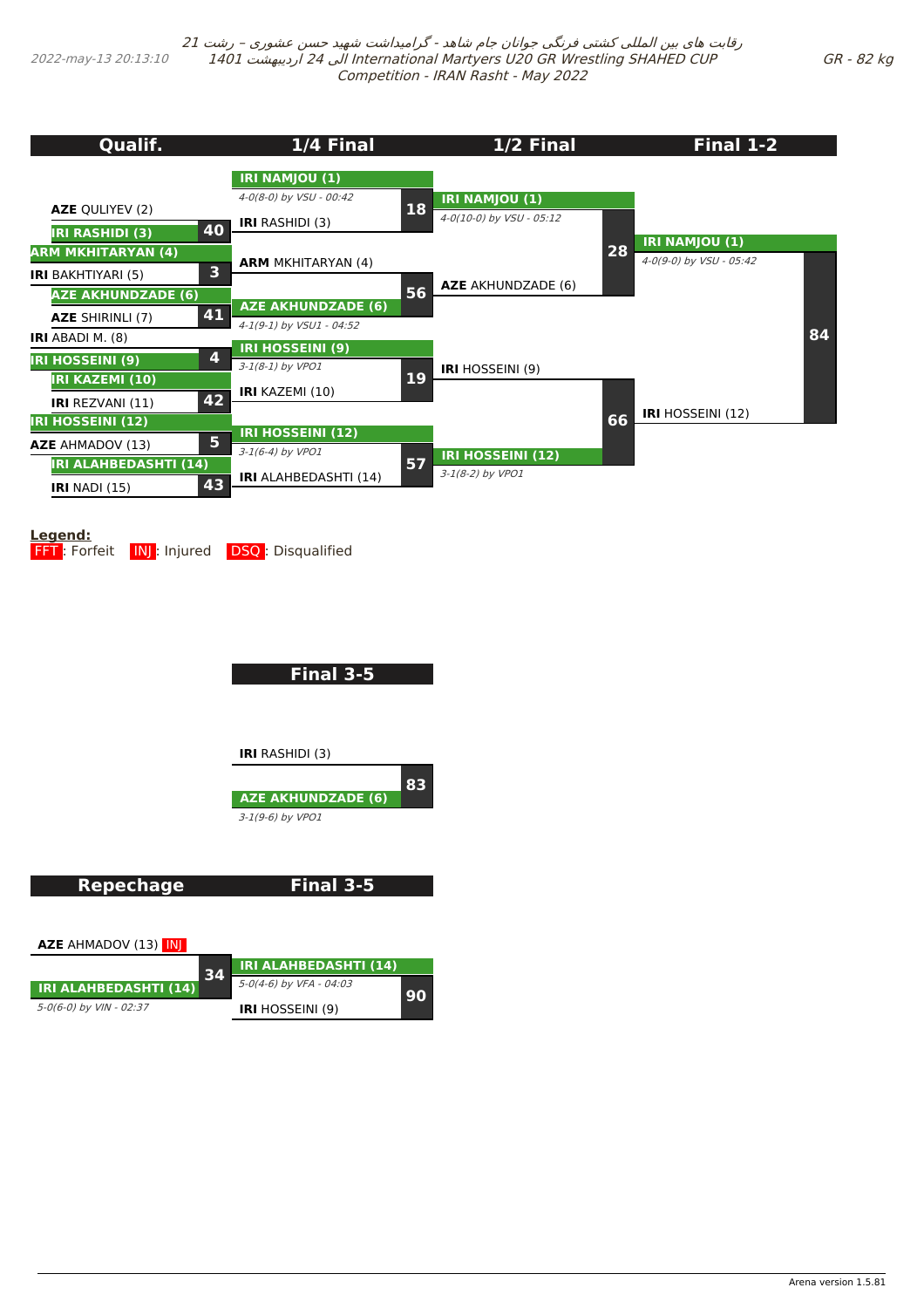COMPLETE RESULTS



## **Greco-Roman - U20 - 82 kg - Results**

## **Qualif. - GR - 82 kg**

|                | Match Wrestler                                           |                |          | <b>TP CP Victory</b> | <b>Time</b>      |                |   | <b>CP TP Wrestler</b>                                  |
|----------------|----------------------------------------------------------|----------------|----------|----------------------|------------------|----------------|---|--------------------------------------------------------|
| 40             | Ali Quliyevحلي قلي يف - AZE                              | 6              |          | VPO1                 | Not<br>specified | 3              | 8 | <b>IRI - Ayoub Rashidi - ایوب</b><br>رشیدی             |
| 41             | Shaid Akhundzade شايد آخوندزاده - AZE                    | 13             | 4        | VSU1                 | Not<br>specified | $\mathbf 1$    | 4 | Lsi Shirinli ليسي شرين لي - AZE                        |
| 42             | Mohammadmehdi محمدمهدی کاظمی - IRI<br><b>Kazemi</b>      | 3              | 3        | VPO1                 | Not<br>specified |                |   | آرین رضوانی- IRI - Aryan Rezvani                       |
| 3              | ARM - هایک میختاریان - ARM                               | $\overline{7}$ | 3        | VPO1                 | 06'00            | 1              |   | IRI - Javid Bakhtiyari -جاويد بختياري                  |
| 43             | IRI - Mohammd Reza AlahBedashti -<br>محمدرضا الله بداشتي | 9              | 4        | VSU1                 | Not<br>specified |                |   | IRI - Mohammad Nadi -محمد نادی                         |
| $\overline{4}$ | IRI - Ali Mahmoud Abadi - على محمود آبادي                | $\Omega$       | $\Omega$ | <b>VFA</b>           | 02'07            | 5 <sup>1</sup> | 8 | <b>IRI - Seyed Shahab Hosseini -</b><br>سيد شهاب حسيني |
| 5              | IRI - Seyed Hadai Hosseini -سید هادی<br>حسنني            | 7              | 3        | VPO1                 | 06'00            | $\mathbf 1$    | 3 | Farid Ahmadov فريد احمدوف - AZE                        |

## **1/4 Final - GR - 82 kg**

|    | Match Wrestler                              |   |   |      |       |                |   | TP CP Victory Time CP TP Wrestler                                |
|----|---------------------------------------------|---|---|------|-------|----------------|---|------------------------------------------------------------------|
| 56 | ARM - هایک میختاریان - ARM                  |   |   | VSU1 | 04'52 | $\overline{4}$ | Q | ِ Shaid شاید آخوندزاده - AZE <br>Akhundzade                      |
| 57 | IRI - Seyed Hadai Hosseini - سيد هادي حسيني | 6 |   | VPO1 | 06'00 |                |   | IRI - Mohammd Reza<br>محمدر ضا الله- AlahBedashti   4<br>ابداشتي |
| 18 | آریا نامجو- IRI - Ariya Namjou              | 8 | 4 | VSU  | 00'42 |                |   | IRI - Ayoub Rashidi -ايوب رشيدي                                  |
| 19 | IRI - Seyed Shahab Hosseini -سيد شهاب حسيني | 8 |   | VPO1 | 06'00 |                |   | محمدمهدی کاظمپ - IRI <br>Mohammadmehdi Kazemi                    |

## **1/2 Final - GR - 82 kg**

|    | Match Wrestler                              |  |              |       |  | TP CP Victory Time CP TP Wrestler                      |
|----|---------------------------------------------|--|--------------|-------|--|--------------------------------------------------------|
| 66 | IRI - Seyed Shahab Hosseini -سید شهاب حسینی |  | VPO1 06'00 3 |       |  | <b>IRI - Seyed Hadai Hosseini -</b><br>اسید هادی حسینب |
| 28 | اُرِيا نامجو- IRI - Ariya Namjou            |  | VSU          | 05'12 |  | Shaid شاید آخوندزاده - AZE <br>Akhundzade              |

## **Repechage - GR - 82 kg**

|    | Match Wrestler                    |  |            |           |  | TP CP Victory Time CP TP Wrestler                                       |
|----|-----------------------------------|--|------------|-----------|--|-------------------------------------------------------------------------|
| 34 | - Farid Ahmadov فريد احمدوف - AZE |  | <b>VIN</b> | $02'37$ 5 |  | <b>IRI - Mohammd Reza</b><br>محمدرضا الله- AlahBedashti   6  <br>بداشتت |

**Final 3-5 - GR - 82 kg**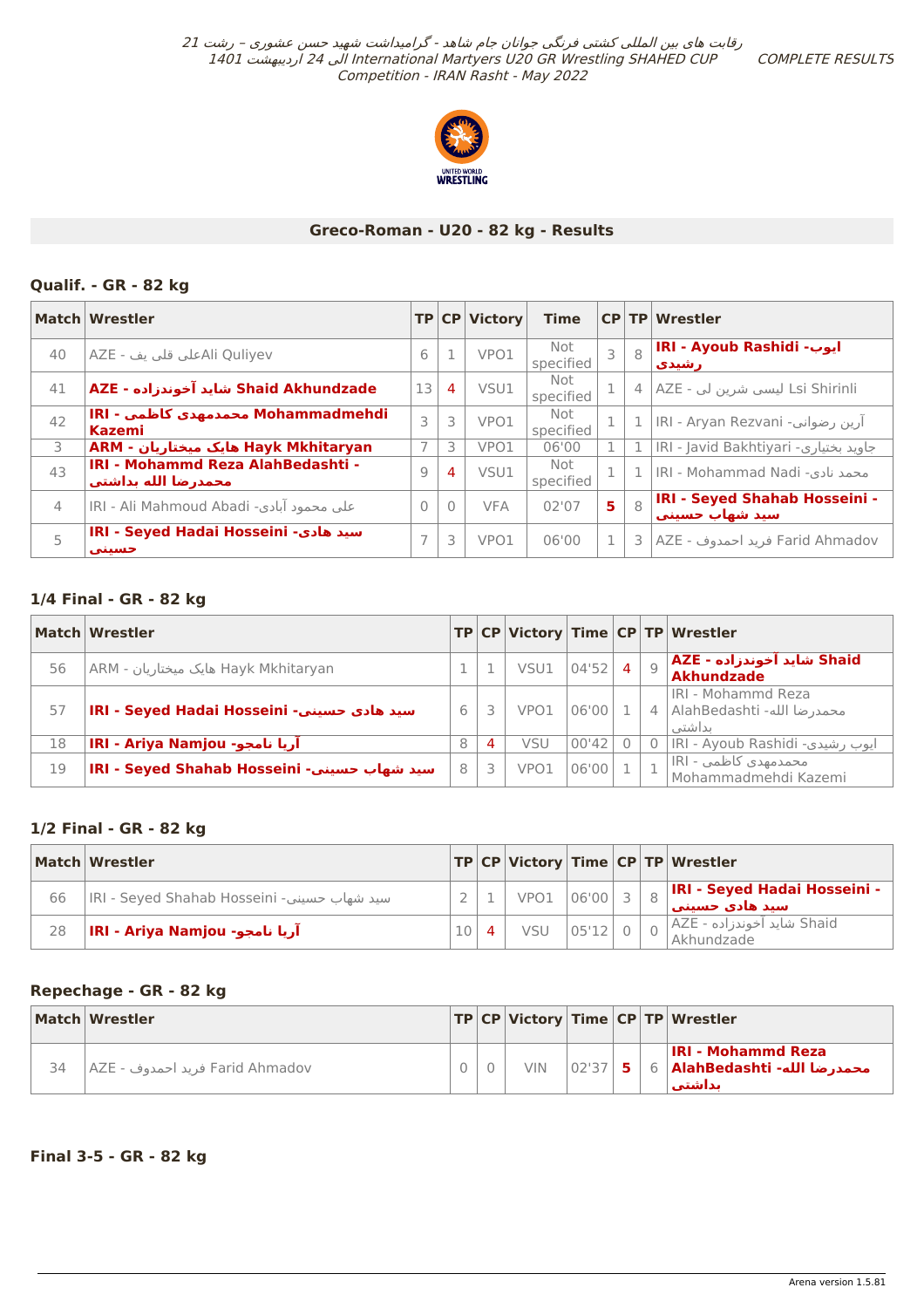<span id="page-45-0"></span>

|    | Match Wrestler                                          |  |            |         |            | TP CP Victory Time CP TP Wrestler                |
|----|---------------------------------------------------------|--|------------|---------|------------|--------------------------------------------------|
| 90 | IRI - Mohammd Reza AlahBedashti -محمدرضا<br>الله بداشتي |  | <b>VFA</b> | 04'03   | $\sqrt{2}$ | IRI - Seyed Shahab Hosseini -سيد<br>شفات حسيني   |
| 83 | IRI - Ayoub Rashidi - ایوب رشیدی                        |  | VPO1       | 06'0013 |            | Shaid شايد آخوندزاده - AZE <br><b>Akhundzade</b> |

# **Final 1-2 - GR - 82 kg**

|    | Match Wrestler                 |  |     |       |  | TP   CP   Victory   Time   CP   TP   Wrestler                 |
|----|--------------------------------|--|-----|-------|--|---------------------------------------------------------------|
| 84 | آریا نامجو- IRI - Ariya Namjou |  | VSU | 05'42 |  | ا <sub>O</sub>  IRI - Seyed Hadai Hosseini -سید<br>هادي حسيني |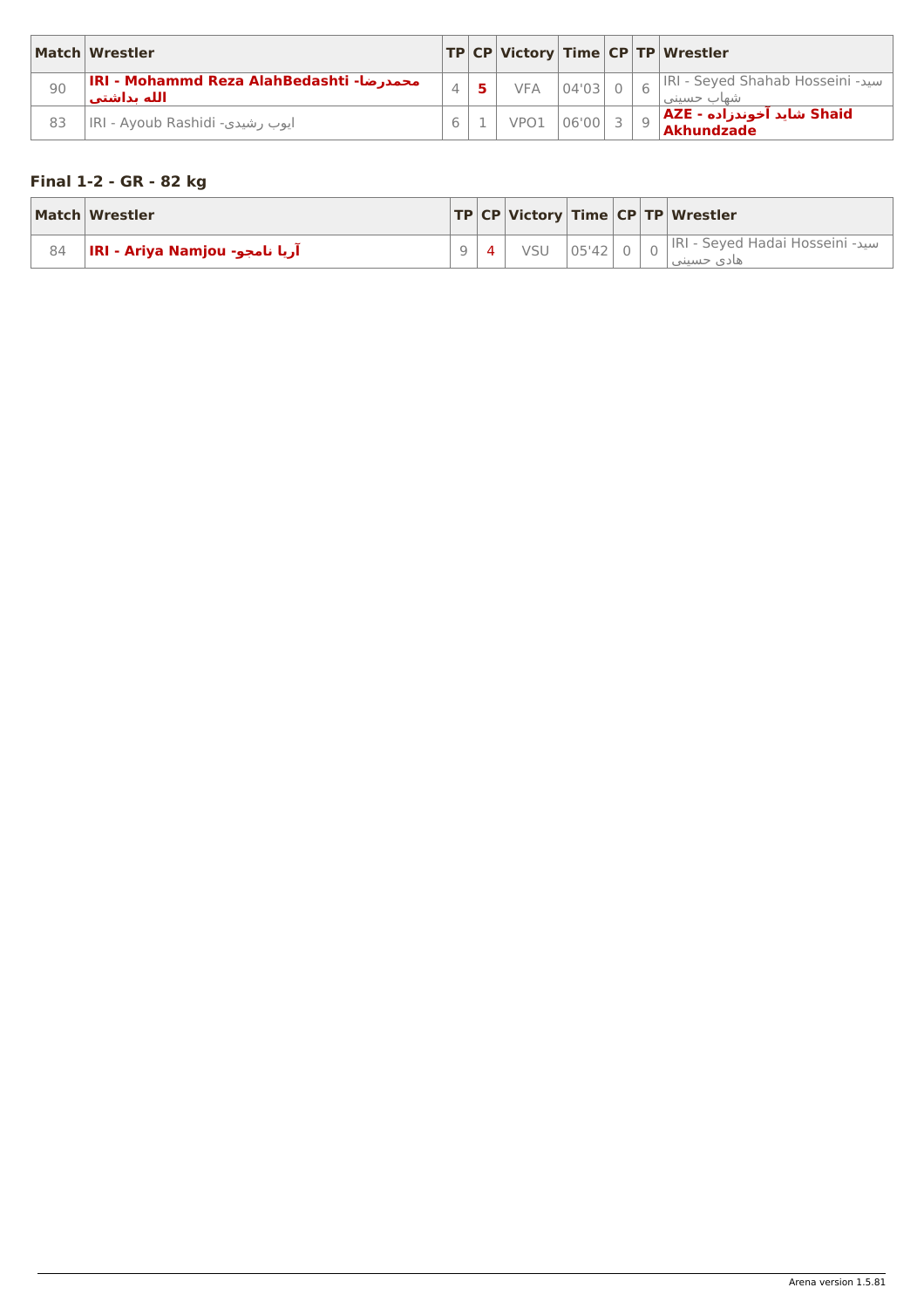# رقابت های بین المللي کشتي فرنگي جوانان جام شاهد - گرامیداشت شهید حسن \_ **GR 20U Martyers International عشوری – رشت 21 الی 24 اردیبهشت 1401 Wrestling SHAHED CUP Competition - IRAN Rasht - Rasht, IR - May 2022 U20 GR - 87 kg**

| <b>Draw</b><br>$n^{\circ}$ | <b>Team</b> | <b>Name</b>                                                   | $\mathbf{v}$ , $\mathbf{v}$<br><b>Weight I</b> | Weight<br>Ш        | <b>Medical</b><br>Control | *Athlete<br><b>Signature</b> |
|----------------------------|-------------|---------------------------------------------------------------|------------------------------------------------|--------------------|---------------------------|------------------------------|
| 13                         | ARM         | Vigen Nazaryan ویگن نظریان (*)                                |                                                | X                  |                           |                              |
| <b>TS 1</b>                | IRI         | Abolfazl Chopani ابوالفضل چوپانی (*)                          |                                                | X                  |                           |                              |
| TS <sub>2</sub>            | IRI         | (*) Saeid Karimi Zade -سعيد كريمي زاده                        |                                                | X                  |                           |                              |
| $\mathbf{1}$               | IRI         | (*) Yasin Yazdi (*)                                           |                                                | X                  |                           |                              |
| $\overline{2}$             | IRI         | (*) Armin Mirzazade -اَرمین میرزازاده                         |                                                | X                  |                           |                              |
| 4                          | IRI         | على حميد- Ali Hamid (*)                                       |                                                | X                  |                           |                              |
| $\overline{5}$             | IRI         | (*) Mohammmad Hoseein Ostad Mohammad -<br>محمدحسين استاد محمد |                                                | X                  |                           |                              |
| $\overline{7}$             | IRI         | عليرضا جوانبخت- Alireza Javanbakht (*)                        |                                                | X                  |                           |                              |
| 8                          | IRI         | (*) Amirreza Moradiyan (*)                                    |                                                | X                  |                           |                              |
| 9                          | IRI         | Abolfazl Gaseminezhad ابوالفضل قاسمى نژاد (*)                 |                                                | X                  |                           |                              |
| 10                         | IRI         | (*) Yones Khodayari (*)                                       |                                                | X                  |                           |                              |
| 14                         | IRI         | Moslem Rezapour مسلم رضاپور (*)                               |                                                | $\boldsymbol{X}$   |                           |                              |
| 16                         | IRI         | (*) Akbar Abdi -اکبر عبدی)                                    |                                                | $\mathsf{X}% _{0}$ |                           |                              |
| 17                         | IRI         | (*) Keyan Chamangoli -كيان چمن گلى                            |                                                | X                  |                           |                              |
| 18                         | IRI         | (*) Amir Mohammad Malaki -امیرمحمد ملکی)                      |                                                | $\boldsymbol{X}$   |                           |                              |
| 20                         | IRI         | (*) Alireza Zare - عليرضا زارع                                |                                                | $\boldsymbol{X}$   |                           |                              |
| 21                         | IRI         | (*) Abolfazl Sepahvand (*)                                    |                                                | $\boldsymbol{X}$   |                           |                              |
|                            |             |                                                               | <b>Number of participants</b>                  |                    |                           | 17                           |

| <b>Signatures</b> |                           |  |  |  |  |  |  |  |  |  |
|-------------------|---------------------------|--|--|--|--|--|--|--|--|--|
| <b>Doctor</b>     | <b>Technical Delegate</b> |  |  |  |  |  |  |  |  |  |
|                   |                           |  |  |  |  |  |  |  |  |  |
|                   |                           |  |  |  |  |  |  |  |  |  |
|                   |                           |  |  |  |  |  |  |  |  |  |
|                   |                           |  |  |  |  |  |  |  |  |  |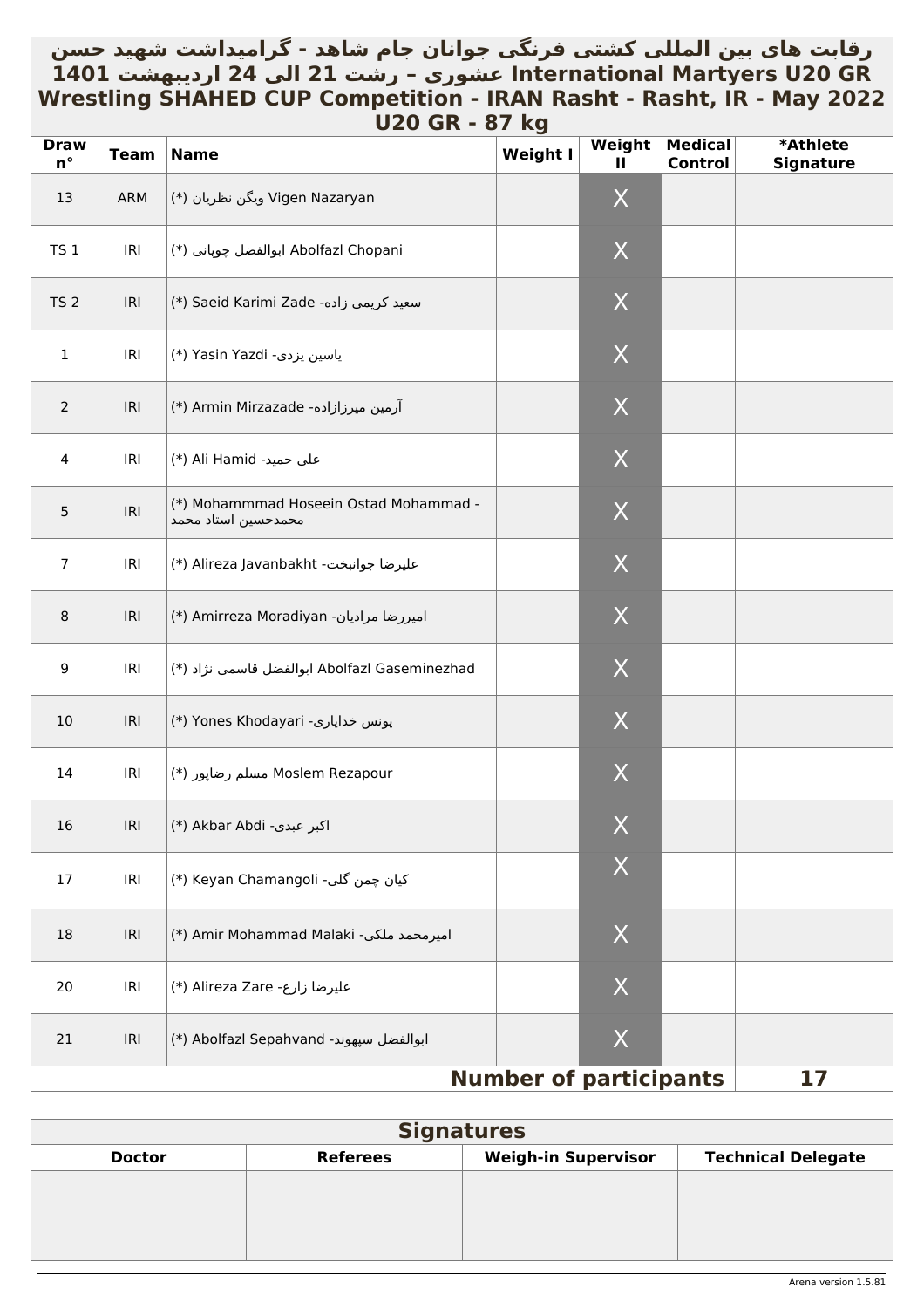<span id="page-47-0"></span>**\*By signing this form, I accept that I am bound by and undertake to comply with the UWW Constitution, its Regulations and directives**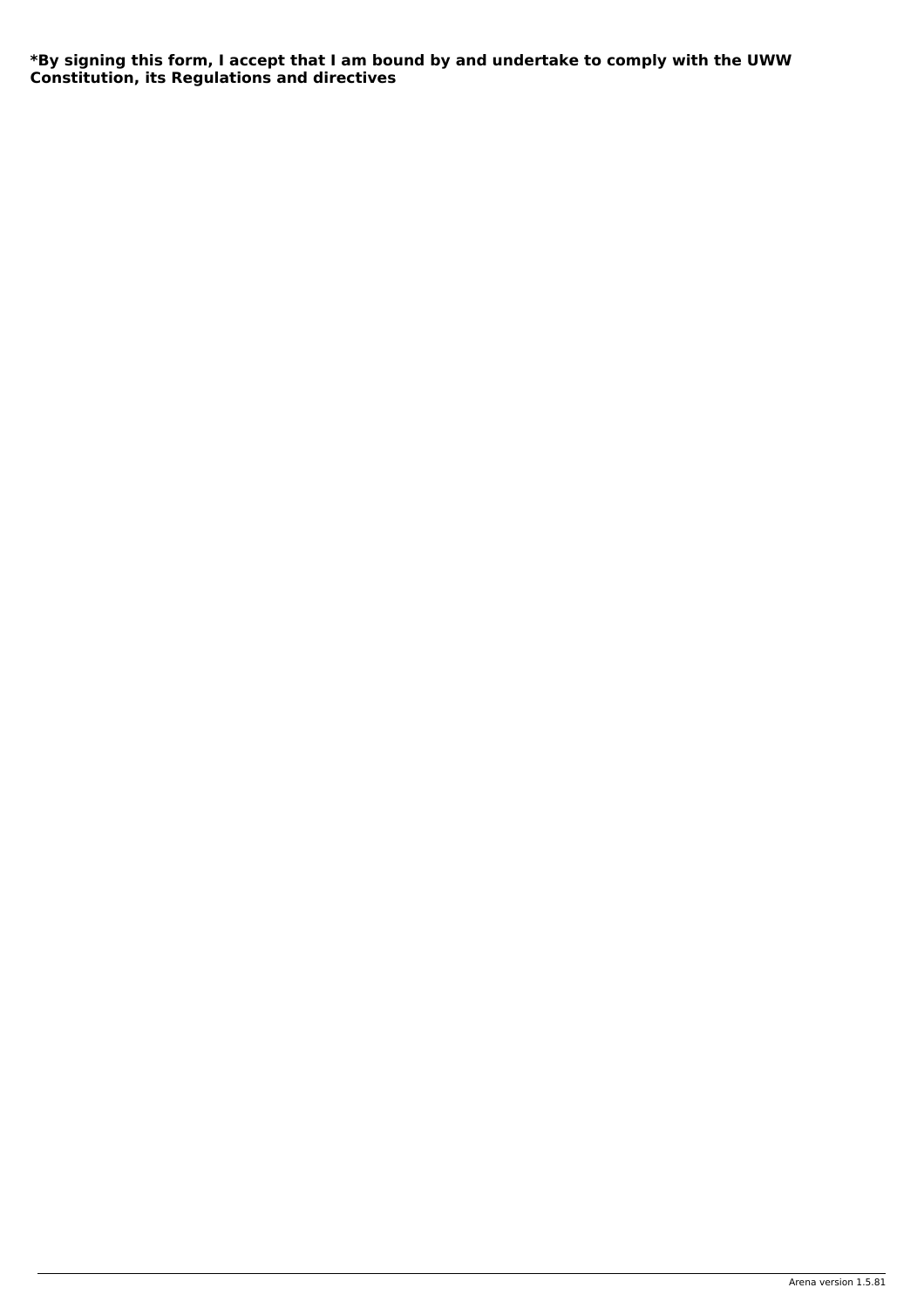

# <span id="page-48-0"></span>**Greco-Roman - U20 - 87 kg**

|                | <b>Rank Team</b> | <b>Wrestler</b>                                           | <b>CP</b>      | <b>VT</b>    | <b>ST</b>      | <b>TP</b>      | <b>TP Gvn</b>  | <b>Team</b><br><b>Rank Pts</b> |
|----------------|------------------|-----------------------------------------------------------|----------------|--------------|----------------|----------------|----------------|--------------------------------|
| 1              | ARM              | Vigen Nazaryan ویگن نظریان                                | 14             | $\bigcap$    | 2              | 25             | 3              | 25                             |
| $\overline{2}$ | IRI              | Abolfazl Chopani ابوالفضل جوياني                          | 10             | $\mathbf{0}$ | $\Omega$       | 13             | 10             | 20                             |
| 3              | <b>IRI</b>       | Saeid Karimi Zade -سعيد كريمي زاده                        | 11             | $\Omega$     | 1              | 21             | 9              |                                |
| 3              | <b>IRI</b>       | Yasin Yazdi -ياسين يزدي                                   | 9              | $\bigcap$    | $\Omega$       | 11             | $\overline{7}$ |                                |
| 5              | IRI              | Amirreza Moradiyan -امیررضا مرادیان                       | 10             | $\bigcap$    | $\overline{2}$ | 19             | $\overline{9}$ |                                |
| 5              | IRI              | Moslem Rezapour مسلم رضاپور                               | 5              | $\Omega$     | $\Omega$       | $\Omega$       | 16             |                                |
| $\overline{ }$ | R                | Yones Khodayari -يونس خداياري                             | $\overline{4}$ | $\Omega$     | $\mathbf 1$    | 9              | 8              |                                |
| 8              | R                | Alireza Zare - عليرضا زارع                                | $\overline{4}$ | $\mathbf{0}$ | $\mathbf 1$    | 8              | $\overline{4}$ |                                |
| $\mathbf{9}$   | IRI              | Mohammmad Hoseein Ostad Mohammad -<br>محمدحسين استاد محمد | 4              | $\bigcap$    | $\Omega$       | 10             | 6              |                                |
| 10             | R                | آرمین میرزازاده- Armin Mirzazade                          | 3              | $\Omega$     | $\Omega$       | 15             | 15             |                                |
| 11             | IRI              | Ali Hamid -على حميد                                       | 1              | $\Omega$     | $\overline{0}$ | 8              | 15             |                                |
| 12             | IRI              | Keyan Chamangoli -کیان چمن گلی                            | 1              | $\Omega$     | $\Omega$       | $\overline{7}$ | 9              |                                |
| 13             | R                | Abolfazl Sepahvand ابوالفضل سپهوند-                       | 1              | $\Omega$     | $\Omega$       | 6              | 8              |                                |
| 14             | R                | Alireza Javanbakht - عليرضا جوانبخت                       | $\mathbf 0$    | $\bigcap$    | $\overline{0}$ | $\Omega$       | 8              |                                |
| 15             | IRI              | Amir Mohammad Malaki -امیرمحمد ملکی                       | $\overline{0}$ | $\bigcap$    | $\overline{0}$ | $\Omega$       | 8              |                                |
| 16             | IRI              | Abolfazl Gaseminezhad ابوالفضل قاسمي نژاد                 | $\Omega$       | $\bigcap$    | $\overline{0}$ | $\Omega$       | $\overline{9}$ |                                |
| <b>DSQ</b>     | R                | Akbar Abdi -اکبر عبدی                                     | 4              | $\Omega$     | $\Omega$       | 10             | 18             | $\mathbf{0}$                   |

| СP         | <b>Classification Points</b>                              |
|------------|-----------------------------------------------------------|
| VT         | Victories by fall, default/forfeit/disqualification (5-0) |
| SТ         | Victories by superiority (4-0 / 4-1)                      |
| ТP         | <b>Technical Points obtained</b>                          |
| TP Gvn     | <b>Technical Points given</b>                             |
| <b>DSO</b> | Disqualified athlete                                      |
|            |                                                           |

#### **From the 7th place, wrestlers of each category will be ranked depending on their classification points, retirement or forfeit, injury or disqualification.**

In case of a ranking tie, they will be ranked by analyzing the following criteria successively, across the all competition:

- The most victories by "Fall"
- The most match won by superiority
- The most technical points scored
- The fewest technical points given
- The lowest draw number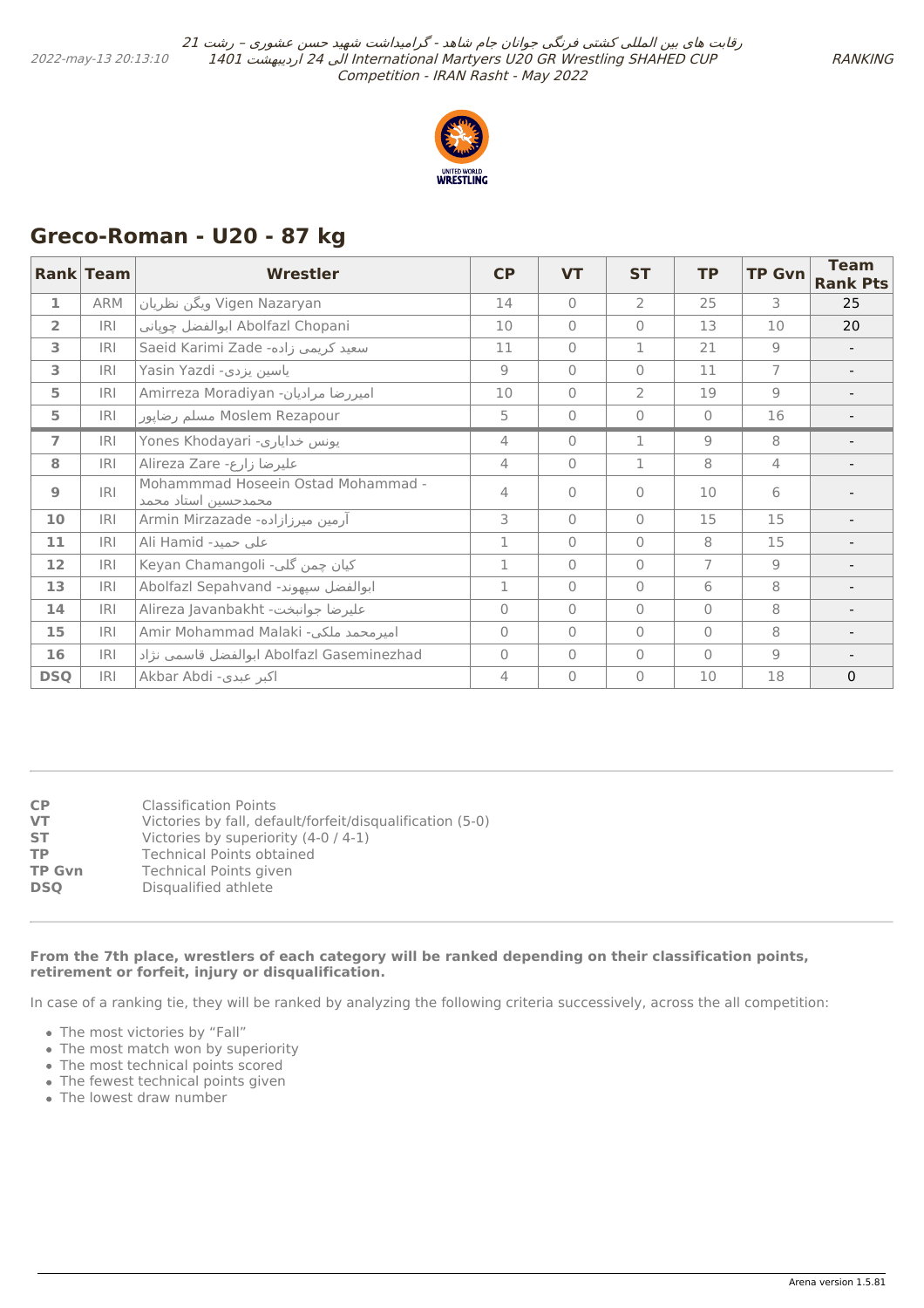<span id="page-49-0"></span>2022-may-13 20:13:10

رقابت های بین المللی کشتی فرنگی جوانان جام شاهد - گرامیداشت شهید حسن عشوری – رشت <sup>21</sup> 1401 اردیبهشت 24 الی International Martyers U20 GR Wrestling SHAHED CUP Competition - IRAN Rasht - May 2022



**184**

**172**

**IRI** ABDI (13) DSQ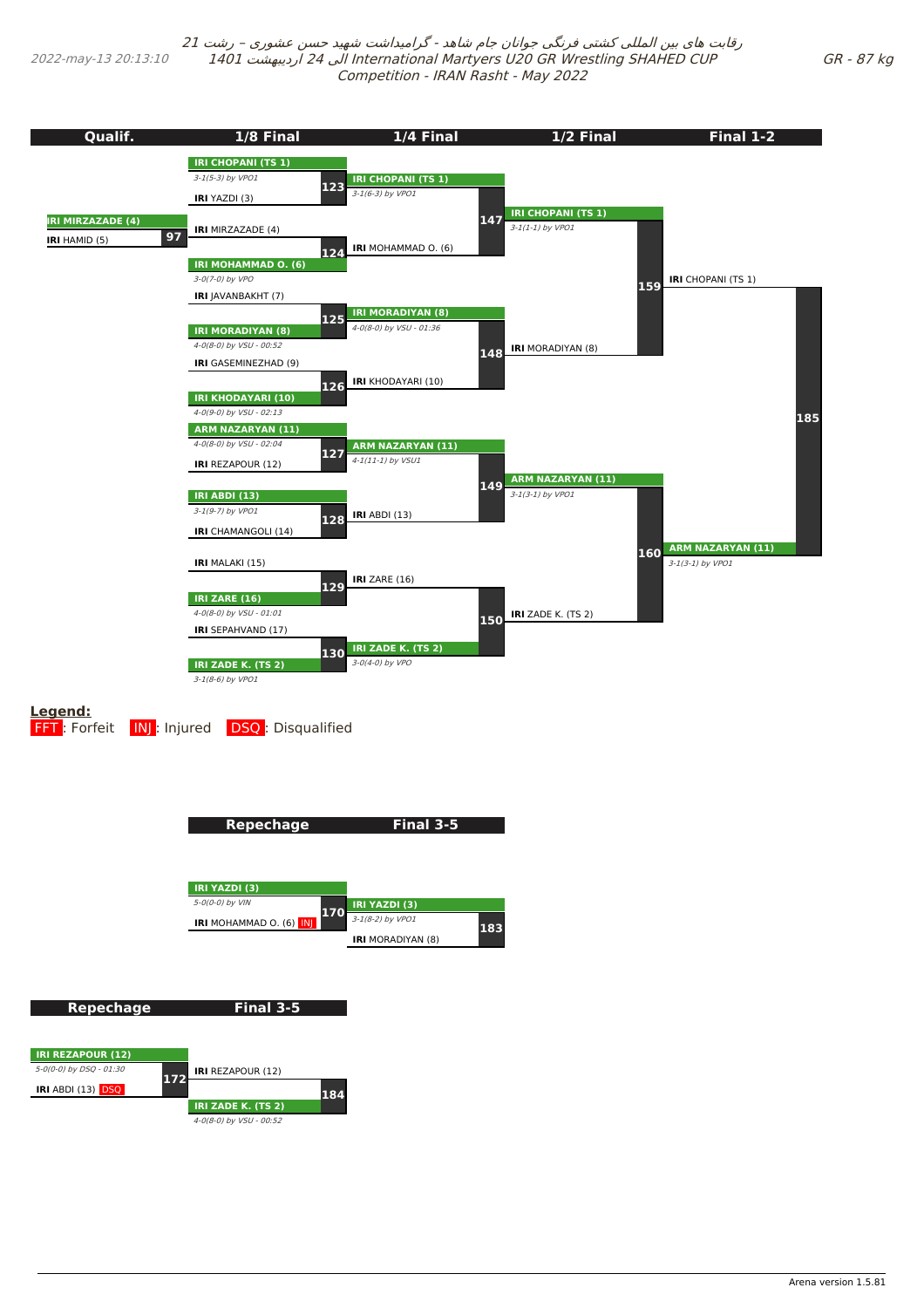COMPLETE RESULTS



## **Greco-Roman - U20 - 87 kg - Results**

## **Qualif. - GR - 87 kg**

| Match Wrestler                             |  |      |       |  | $ TP CP $ Victory $ Time CP TP $ Wrestler |
|--------------------------------------------|--|------|-------|--|-------------------------------------------|
| ∣ آرمین میرزازاده- IRI - Armin Mirzazade - |  | VPO1 | 06'00 |  | علي حميد- IIRI - Ali Hamid ا              |

## **1/8 Final - GR - 87 kg**

|     | Match Wrestler                                  |                |                |            |       |                |                | TP CP Victory Time CP TP Wrestler                                                |
|-----|-------------------------------------------------|----------------|----------------|------------|-------|----------------|----------------|----------------------------------------------------------------------------------|
| 123 | IRI - ابوالفضل چوپاني - IRI - ابوالفضل          | 5              | 3              | VPO1       | 06'00 |                |                | <b>3   IRI - Yasin Yazdi - ياسين يزدى</b>                                        |
| 125 | IRI - Alireza Javanbakht - عليرضا جوانبخت       | $\Omega$       | $\Omega$       | <b>VSU</b> | 00'52 | 4              | $\mathcal{R}$  | <b>IRI - Amirreza Moradiyan -</b><br>اميررضا مراديان                             |
| 127 | Vigen Nazaryan ویگن نظریان - ARM                | 8              | $\overline{4}$ | <b>VSU</b> | 02'04 |                | $\bigcap$      | Moslem مسلم رضاپور - IRI<br>Rezapour                                             |
| 129 | IRI - Amir Mohammad Malaki -میر محمد ملکی       | $\Omega$       |                | VSU        | 01'01 | 4              | 8              | IRI - Alireza Zare -اعليرضا زارع                                                 |
| 124 | آرمین میرزازاده- IRI - Armin Mirzazade          | $\Omega$       | $\bigcap$      | <b>VPO</b> | 06'00 | 3              | $7\phantom{0}$ | <b>IRI - Mohammmad Hoseein</b><br><b>Ostad Mohammad -</b><br>محمدحسين استاد محمد |
| 126 | Abolfazl Gaseminezhad ابوالفضل قاسمي نژاد - IRI | $\bigcap$      |                | <b>VSU</b> | 02'13 | $\overline{4}$ | Q              | IRI - Yones Khodayari - يونس<br>خدایاری                                          |
| 128 | <b>IRI - Akbar Abdi - اکبر عبدی</b>             | $\overline{9}$ | 3              | VPO1       | 06'00 |                |                | IRI - Keyan Chamangoli - كيان<br>چمن گلي                                         |
| 130 | IRI - Abolfazl Sepahvand -ابوالفضل سيهوند       | 6              |                | VPO1       | 06'00 | 3              | 8              | <b>IRI - Saeid Karimi Zade -</b><br>اسعيد كريمي زاده                             |

## **1/4 Final - GR - 87 kg**

|     | Match Wrestler                            |   |   | TP CP Victory    | <b>Time</b>      |                | $CP$ TP Wrestler                                                      |
|-----|-------------------------------------------|---|---|------------------|------------------|----------------|-----------------------------------------------------------------------|
| 147 | Abolfazl Chopani ابوالفضل چوپاني - IRI    | 6 |   | VPO <sub>1</sub> | 06'00            |                | IRI - Mohammmad Hoseein<br>l Ostad Mohammad -<br>محمدحسین استاد محمد، |
| 149 | Vigen Nazaryan ویگن نظریان - ARM          |   | 4 | VSU1             | Not<br>specified |                | 1   اکبر عبدی- IRI - Akbar Abdi                                       |
| 148 | امیررضا مرادیان- IRI - Amirreza Moradiyan | 8 | 4 | VSU              | 01'36            |                | <u> IRI - Yones Khodayari - يونس</u><br>خدایار ی                      |
| 150 | عليرضا زارع- IRI - Alireza Zare           | 0 |   | <b>VPO</b>       | 06'00            | $\overline{4}$ | <b>IRI - Saeid Karimi Zade -</b><br>سعيد كريمي زاده                   |

## **1/2 Final - GR - 87 kg**

|     | Match Wrestler                          |  |                  |               |  | TP CP Victory Time CP TP Wrestler              |
|-----|-----------------------------------------|--|------------------|---------------|--|------------------------------------------------|
| 159 | IRI - ابوالفضل جوياني  Abolfazl Chopani |  | VPO <sub>1</sub> | $\big  06'00$ |  | IRI - Amirreza Moradiyan -<br>امیر رضا مرادیان |
| 160 | اویگن نظریان - Vigen Nazaryan           |  | VPO <sub>1</sub> | 06'00         |  | IRI - Saeid Karimi Zade -سعيد<br>ذریمی زاده    |

**Repechage - GR - 87 kg**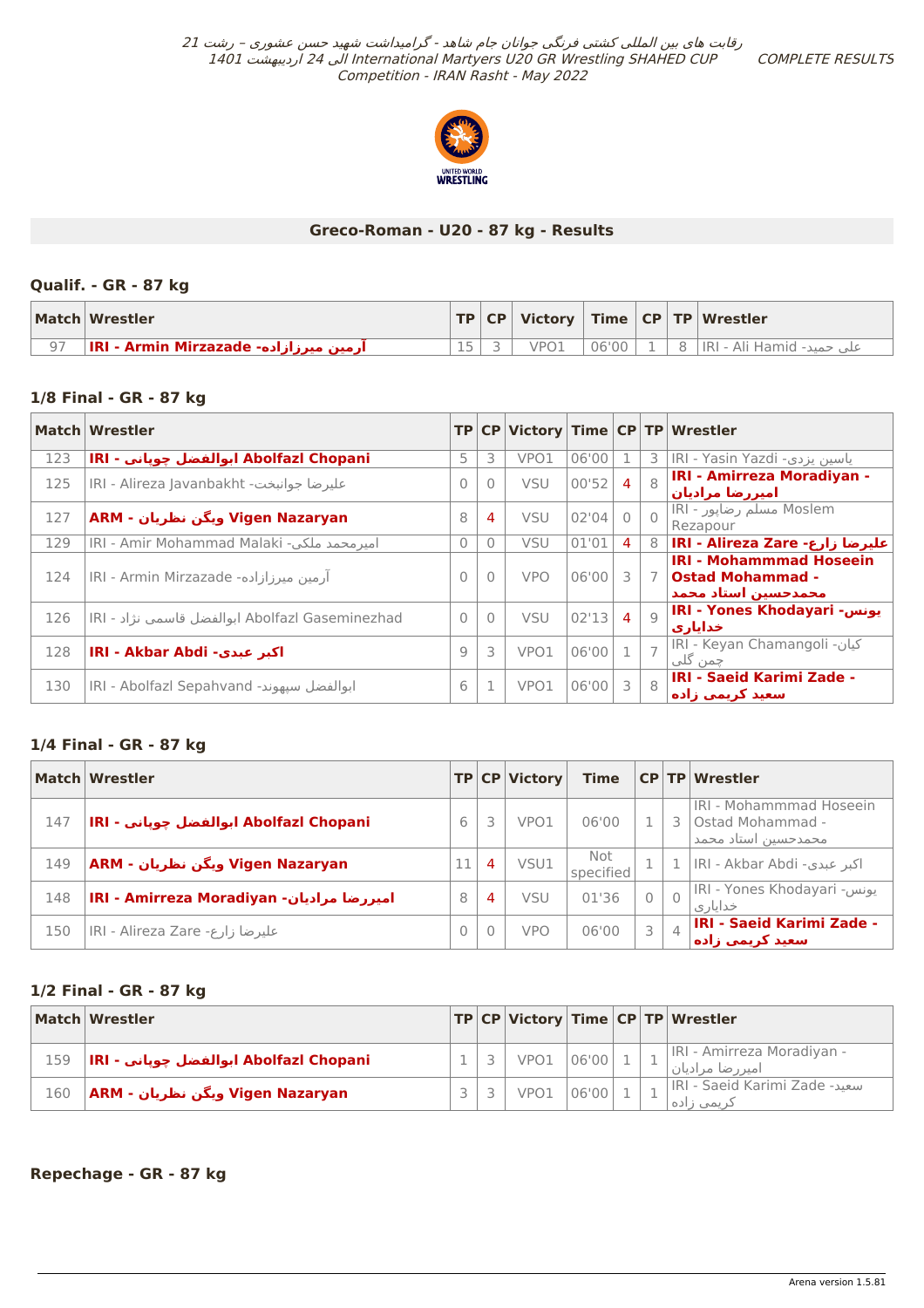<span id="page-51-0"></span>

|     | Match Wrestler                    |  | <b>TP CP Victory</b> |                  |  | Time $ CP TP Wrestler$                                                            |
|-----|-----------------------------------|--|----------------------|------------------|--|-----------------------------------------------------------------------------------|
| 172 | Moslem Rezapour مسلم رضاپور - IRI |  | DSO                  | 01'30            |  | اکبر عبدی- IRI - Akbar Abdi اکبر عبدی                                             |
| 170 | _lRI - Yasin Yazdi - ياسين پزدي   |  | VIN.                 | Not<br>specified |  | IRI - Mohammmad Hoseein<br>0 Ostad Mohammad -<br>محمدحسین استاد محمد <sub>ا</sub> |

# **Final 3-5 - GR - 87 kg**

|     | Match Wrestler                    |  |                  |            |  | TP CP Victory Time CP TP Wrestler                    |
|-----|-----------------------------------|--|------------------|------------|--|------------------------------------------------------|
| 183 | IRI - Yasin Yazdi - ياسين پزدې    |  | VPO <sub>1</sub> | $106'00_1$ |  | IRI - Amirreza Moradiyan -<br>امیر رضا مرادیان       |
| 184 | Moslem Rezapour مسلم رضايور - IRI |  | VSU              | 00'52      |  | <b>IRI - Saeid Karimi Zade -</b><br>اسعید کریمپ زاده |

# **Final 1-2 - GR - 87 kg**

|     | Match Wrestler                           |  |  |  | TP CP Victory Time CP TP Wrestler                                                                                  |
|-----|------------------------------------------|--|--|--|--------------------------------------------------------------------------------------------------------------------|
| 185 | IRI - ابوالفضل چوپاني - Abolfazl Chopani |  |  |  | ر <mark>Vigen ویگن نظریان - ARM و</mark> ∨PO1  06'00   3   3   <mark>ARM ویگن نظریان -</mark> 1<br><b>Nazarvan</b> |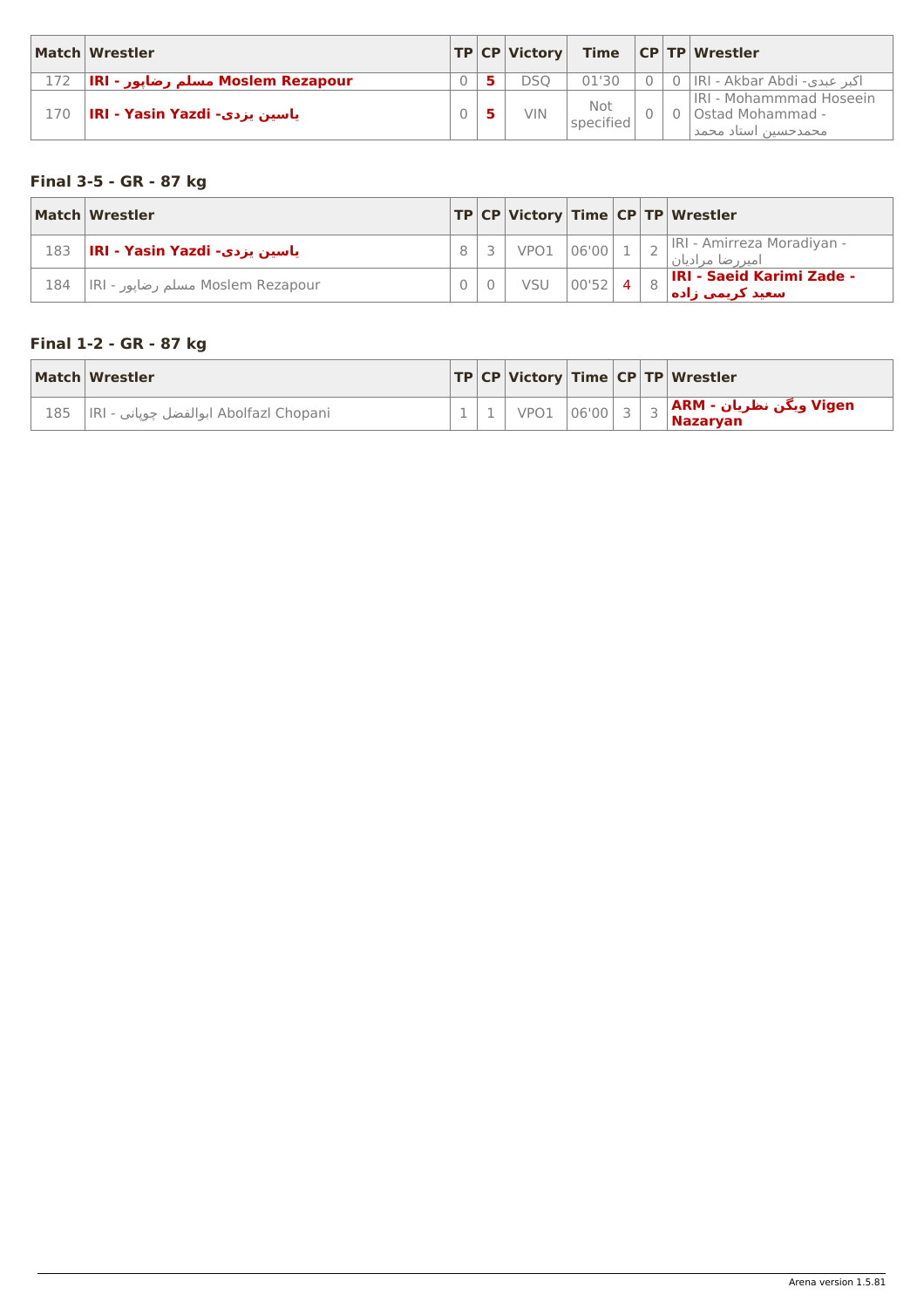# <span id="page-52-0"></span>رقابت های بین المللی کشتی فرنگی جوانان جام شاهد - گرامیداشت شهید حسن **GR 20U Martyers International عشوری – رشت 21 الی 24 اردیبهشت 1401 Wrestling SHAHED CUP Competition - IRAN Rasht - Rasht, IR - May 2022 U20 GR - 97 kg**

| <b>Draw</b><br>$n^{\circ}$ | <b>Team</b> | ULV JI\<br><b>Name</b>                                 | J/ 19<br>Weight I             | Weight<br>$\mathbf{H}$ | <b>Medical</b><br><b>Control</b> | *Athlete<br><b>Signature</b> |
|----------------------------|-------------|--------------------------------------------------------|-------------------------------|------------------------|----------------------------------|------------------------------|
| 14                         | ARM         | (*) Hrant Mikayelyan (*)                               |                               | X                      |                                  |                              |
| 11                         | AZE         | Huseyn Huseynov حسين حسين اوف (*)                      |                               | X                      |                                  |                              |
| TS <sub>1</sub>            | IRI         | (*) MohammadSadegh Abdollahi -محمدصادق)<br>عبدالهي     |                               | X                      |                                  |                              |
| <b>TS 2</b>                | IRI         | (*) Shayan Habib Zare (*)                              |                               | X                      |                                  |                              |
| $\mathbf{1}$               | IRI         | (*) Mohammad Moein Heidar Zade -محمد معين<br>حيدر زاده |                               | X                      |                                  |                              |
| 4                          | IRI         | Mehdi Pourvosog مهدى پور وثوق (*)                      |                               | X                      |                                  |                              |
| 6                          | IRI         | Mohammadamin Akbari محمدامين اكبرى (*)                 |                               | X                      |                                  |                              |
| $\overline{7}$             | IRI         | (*) Hoseein Bali -حسين بالي                            |                               | X                      |                                  |                              |
| 10                         | IRI         | (*) Mahdi Tavakoli مهدى توكلي-                         |                               | X                      |                                  |                              |
| 12                         | IRI         | (*) Amirhossein Hemmatiyan -اميرحسين همتيان            |                               | X                      |                                  |                              |
| 13                         | IRI         | فرشاد ارفعي- Farshad Arfaei (*)                        |                               | X                      |                                  |                              |
| 20                         | IRI         | (*) Armin Saleh -آرمین صالح)                           |                               | $\sf X$                |                                  |                              |
| 21                         | IRI         | (*) Aliakbar Samani -سامانی) Aliakbar Samani           |                               | X                      |                                  |                              |
|                            |             |                                                        | <b>Number of participants</b> |                        |                                  | 13                           |

# **Signatures Doctor Referees Weigh-in Supervisor Technical Delegate**

## **\*By signing this form, I accept that I am bound by and undertake to comply with the UWW Constitution, its Regulations and directives**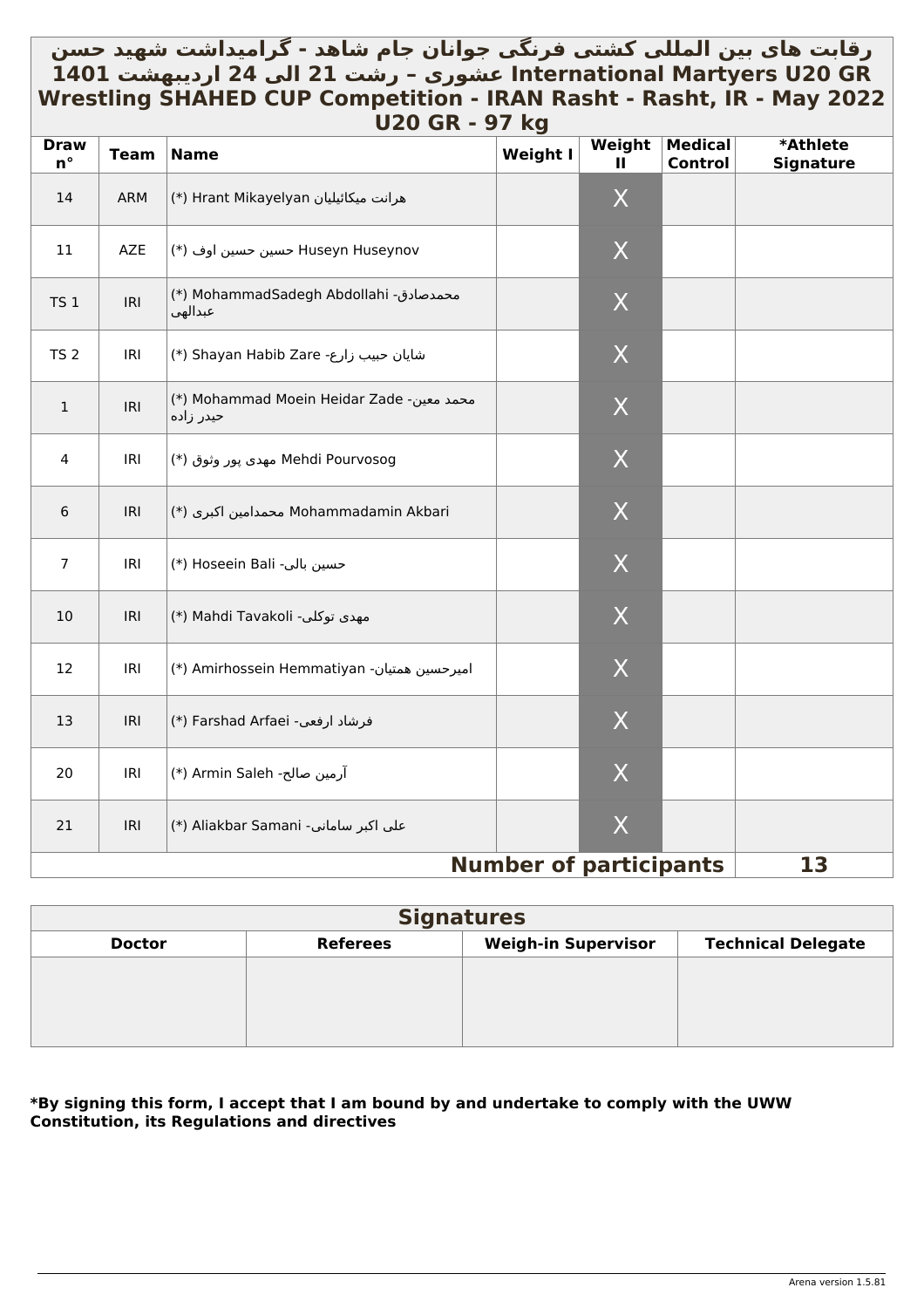

# <span id="page-53-0"></span>**Greco-Roman - U20 - 97 kg**

|                | Rank Team  | Wrestler                                            | CP       | <b>VT</b> | <b>ST</b>      | <b>TP</b>      | <b>TP Gvn</b>  | <b>Team</b><br><b>Rank Pts</b> |
|----------------|------------|-----------------------------------------------------|----------|-----------|----------------|----------------|----------------|--------------------------------|
| 1              | <b>IRI</b> | Shayan Habib Zare -شایان حبیب زارع                  | 9        | $\bigcap$ | $\Omega$       | 13             | 9              | 25                             |
| $\overline{2}$ | <b>IRI</b> | MohammadSadegh Abdollahi -محمدصادق عبدالهي          | 8        | $\bigcap$ | 1              | 15             | 6              |                                |
| 3              | <b>IRI</b> | Hoseein Bali -حسين بالى                             | 14       | $\bigcap$ | $\overline{2}$ | 37             | 8              |                                |
| 3              | <b>IRI</b> | آرمین صالح- Armin Saleh                             | 9        | $\bigcap$ | $\Omega$       | 6              | 5              |                                |
| 5              | <b>IRI</b> | Amirhossein Hemmatiyan -امیرحسین همتیان             |          | $\bigcap$ | $\Omega$       | 15             | 11             |                                |
| 6              | AZE        | Huseyn Huseynov حسين حسين اوف                       | 5        | $\bigcap$ |                | 12             | 13             | 9                              |
| $\overline{7}$ | <b>IRI</b> | فرشاد ارفعي- Farshad Arfaei                         | 3        | $\bigcap$ | $\Omega$       | $\overline{4}$ | 10             |                                |
| 8              | <b>ARM</b> | Arant Mikayelyan هرانت میکائیلیان                   |          | $\bigcap$ | $\Omega$       | 1              | $\overline{2}$ | 6                              |
| 9              | IRI        | Mehdi Pourvosog مهدى يور وثوق                       | $\Omega$ | $\bigcap$ | $\Omega$       | $\overline{4}$ | $\overline{2}$ |                                |
| 10             | <b>IRI</b> | مهدي توكلي- Mahdi Tavakoli                          | $\Omega$ | $\bigcap$ | $\Omega$       | $\Omega$       | 8              |                                |
| 11             | <b>IRI</b> | Mohammadamin Akbari محمدامين اكبرى                  | $\Omega$ | $\bigcap$ | $\Omega$       | $\Omega$       | 11             |                                |
| <b>DSQ</b>     | R          | Mohammad Moein Heidar Zade - محمد معين حيدر<br>ناده | 5        |           | $\Omega$       | $\overline{2}$ | 24             | $\Omega$                       |
| <b>DSO</b>     | <b>IRI</b> | Aliakbar Samani -سامانی Aliakbar Samani             | $\Omega$ | $\bigcap$ | $\Omega$       | $\Omega$       | $\bigcap$      | $\mathbf{0}$                   |

| CP            | <b>Classification Points</b>                              |
|---------------|-----------------------------------------------------------|
| VT            | Victories by fall, default/forfeit/disqualification (5-0) |
| <b>ST</b>     | Victories by superiority (4-0 / 4-1)                      |
| ТP            | <b>Technical Points obtained</b>                          |
| <b>TP Gvn</b> | Technical Points given                                    |
| <b>DSO</b>    | Disqualified athlete                                      |
|               |                                                           |

#### **From the 7th place, wrestlers of each category will be ranked depending on their classification points, retirement or forfeit, injury or disqualification.**

In case of a ranking tie, they will be ranked by analyzing the following criteria successively, across the all competition:

- The most victories by "Fall"
- The most match won by superiority
- The most technical points scored
- The fewest technical points given
- The lowest draw number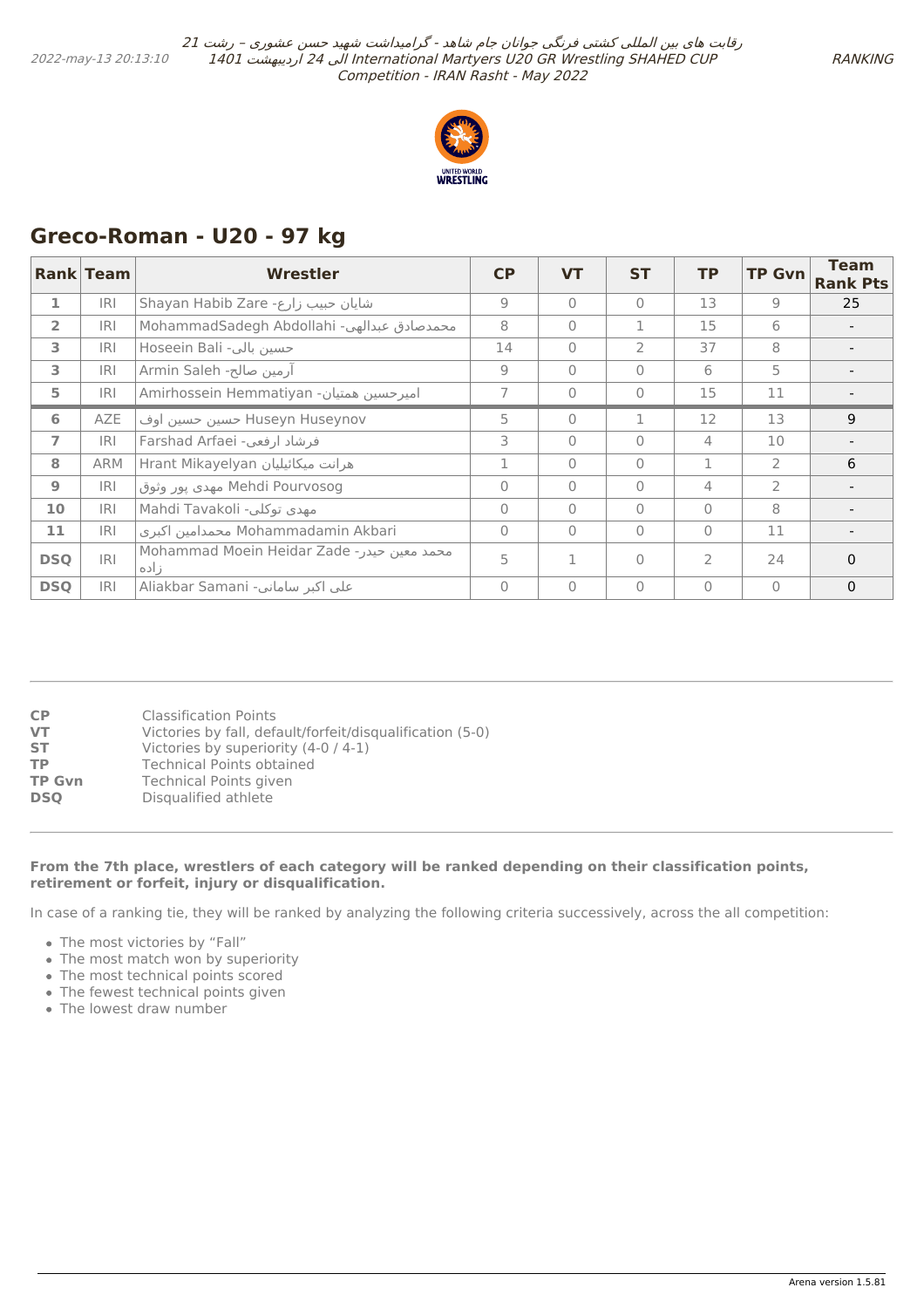<span id="page-54-0"></span>2022-may-13 20:13:10

رقابت های بین المللی کشتی فرنگی جوانان جام شاهد - گرامیداشت شهید حسن عشوری – رشت <sup>21</sup> 1401 اردیبهشت 24 الی International Martyers U20 GR Wrestling SHAHED CUP Competition - IRAN Rasht - May 2022

**8 20 Qualif. IRI ZADE H. (3) IRI** POURVOSOG (4) **6 IRI** AKBARI (5) **IRI BALI (6) 44 IRI** TAVAKOLI (7) **AZE HUSEYNOV (8) 7 IRI ARFAEI (10) ARM** MIKAYELYAN (11) **45 IRI SALEH (12) IRI** SAMANI (13) DSQ **1/4 Final IRI ABDOLLAHI (TS 1)** 4-0(9-0) by VSU - 03:25 **IRI** ZADE H. (3) **IRI BALI (6)** 4-1(13-4) by VSU1 - 05:13 **AZE** HUSEYNOV (8) **58 IRI HEMMATIYAN (9)** 5-0(9-2) by VCA - 04:07 **IRI** ARFAEI (10) **21 IRI** SALEH (12) **IRI ZARE H. (TS 2)** 3-1(3-3) by VPO1 **59 1/2 Final IRI ABDOLLAHI (TS 1)** 3-1(4-2) by VPO1 **IRI** BALI (6) **29 IRI** HEMMATIYAN (9) **IRI ZARE H. (TS 2)** 3-1(6-4) by VPO1 **67 Final 1-2 IRI** ABDOLLAHI (TS 1) **IRI ZARE H. (TS 2)** 3-1(4-2) by VPO1 **86**

**Legend:**

**FFT**: Forfeit **INJ:** Injured **DSQ: Disqualified** 

**Final 3-5**

**IRI** ZADE H. (3) DSQ



5-0(11-0) by DSQ - 03:43

**Final 3-5**

| <b>IRI SALEH (12)</b>     |    |
|---------------------------|----|
| $3-1(3-2)$ by VPO1        | 91 |
| <b>IRI</b> HEMMATIYAN (9) |    |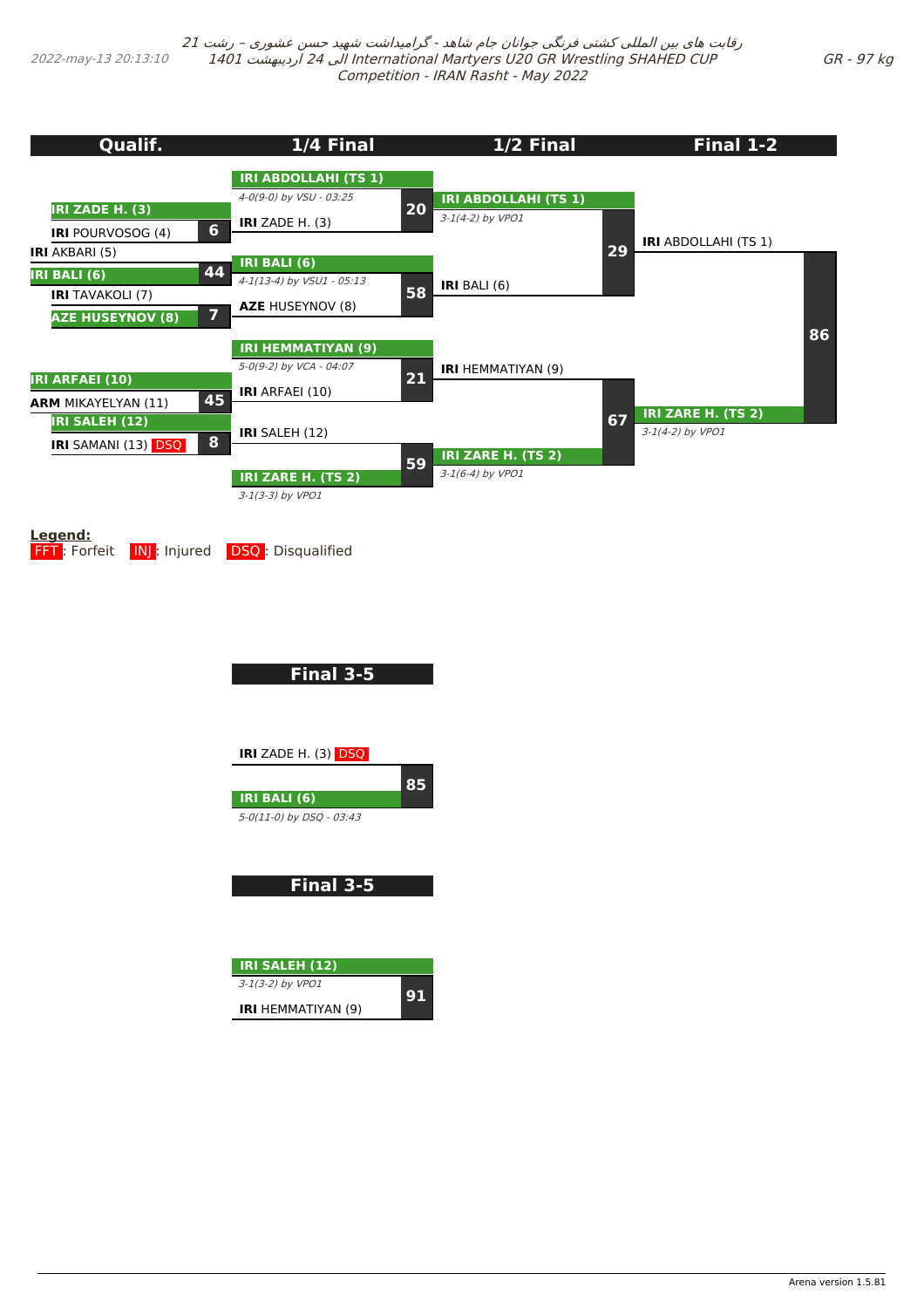COMPLETE RESULTS



## **Greco-Roman - U20 - 97 kg - Results**

## <span id="page-55-0"></span>**Qualif. - GR - 97 kg**

|    | Match Wrestler                                                  |              |          | TP CP Victory | Time             |                |                | <b>CP TP Wrestler</b>                             |
|----|-----------------------------------------------------------------|--------------|----------|---------------|------------------|----------------|----------------|---------------------------------------------------|
| 44 | Mohammadamin Akbari محمدامین اکبری - IRI                        | $\Omega$     | $\Omega$ | <b>VSU</b>    | 02'22            | $\overline{4}$ | 11             | IRI - Hoseein Bali -حسين<br>نالت                  |
| 45 | فرشاد ارفعي- IRI - Farshad Arfaei                               |              | 3        | VPO1          | 06'00            | 1              |                | <b>ARM - Hrant Mikayelyan هرانت</b><br>مىكائىليان |
| 6  | <b>IRI - Mohammad Moein Heidar Zade -محمد</b><br>معین حیدر زاده |              | 5        | <b>VFA</b>    | 01'13            | $\overline{0}$ | $\overline{4}$ | Mehdi مهدی پور وثوق - IRI<br>Pourvosog            |
|    | lRI - Mahdi Tavakoli -مهدي توكلي                                | $\mathbf{0}$ | $\Omega$ | <b>VSU</b>    | 00'42            | $\overline{4}$ | 8              | حسین حسین اوف<br>  Huseyn Huseynov                |
| 8  | آرمین مبالح- IRI - Armin Saleh                                  |              | 5        | DSO           | Not<br>specified | $\bigcap$      | $\overline{0}$ | IRI - Aliakbar Samani - على اكبر<br>اساماني       |

## **1/4 Final - GR - 97 kg**

|    | Match Wrestler                                               |                |   |            |       |              |                | $ {\sf TP} $ CP $ {\sf Victory} $ Time $ {\sf CP} $ TP $ {\sf Wrestler} $ |
|----|--------------------------------------------------------------|----------------|---|------------|-------|--------------|----------------|---------------------------------------------------------------------------|
| 58 | IRI - Hoseein Bali -حسين بالي                                | 13             | 4 | VSU1       | 05'13 | $\mathbf{1}$ | $\overline{4}$ | Huseyn حسين حسين اوف - AZE<br>Huseynov                                    |
| 59 | آرمین صالح- IRI - Armin Saleh                                | 3              |   | VPO1       | 06'00 | 3            |                | IRI - Shayan Habib Zare -سایان<br>احبيب زارع⊤                             |
| 20 | <b>IRI - MohammadSadegh Abdollahi -</b><br>محمدمنادق عبدالهي | $\overline{9}$ | 4 | VSU        | 03'25 |              |                | IRI - Mohammad Moein Heidar Zade -<br>محمد معین حیدر زاده⊺                |
| 21 | <b>IRI - Amirhossein Hemmatiyan - امیرحسین</b><br>همتيان     | 9              | 5 | <b>VCA</b> | 04'07 |              |                | فرشاد ارفعي- IRI - Farshad Arfaei                                         |

## **1/2 Final - GR - 97 kg**

|    | Match Wrestler                                       |  |              |       |  | TP   CP   Victory   Time   CP   TP   Wrestler |
|----|------------------------------------------------------|--|--------------|-------|--|-----------------------------------------------|
| 67 | IRI - Amirhossein Hemmatiyan -امیر حسین همتیان       |  | $VPO1$ 06'00 |       |  | شايان- IRI - Shayan Habib Zare <br>حبيب زارع  |
| 29 | IRI - MohammadSadegh Abdollahi - محمدصادق<br>عبدالهي |  | VPO1         | 06'00 |  | حسين بالي- IRI - Hoseein Bali   2             |

## **Final 3-5 - GR - 97 kg**

|    | Match Wrestler                                           |  |      |       |  | $ TP CP $ Victory Time $ CP TP $ Wrestler                      |
|----|----------------------------------------------------------|--|------|-------|--|----------------------------------------------------------------|
| 85 | IRI - Mohammad Moein Heidar Zade -محمد معين<br>حیدر زاده |  |      |       |  | DSQ  03'43  <b>5</b>  11 <b> IRI - Hoseein Bali -حسين بالي</b> |
| 91 | آرمین مبالح- IRI - Armin Saleh                           |  | VPO1 | 06'00 |  | IRI - Amirhossein Hemmatiyan -<br>امیر حسین همتیان             |

## **Final 1-2 - GR - 97 kg**

|    | Match Wrestler                                   |  |  |  | TP CP Victory Time CP TP Wrestler                                                           |
|----|--------------------------------------------------|--|--|--|---------------------------------------------------------------------------------------------|
| 86 | IRI - MohammadSadegh Abdollahi -محمدصادق عبدالهي |  |  |  | - I <mark>RI - Shayan Habib Zare اIRI - Shayan Habib Zare</mark><br>ش <u>ایان حبیب زارع</u> |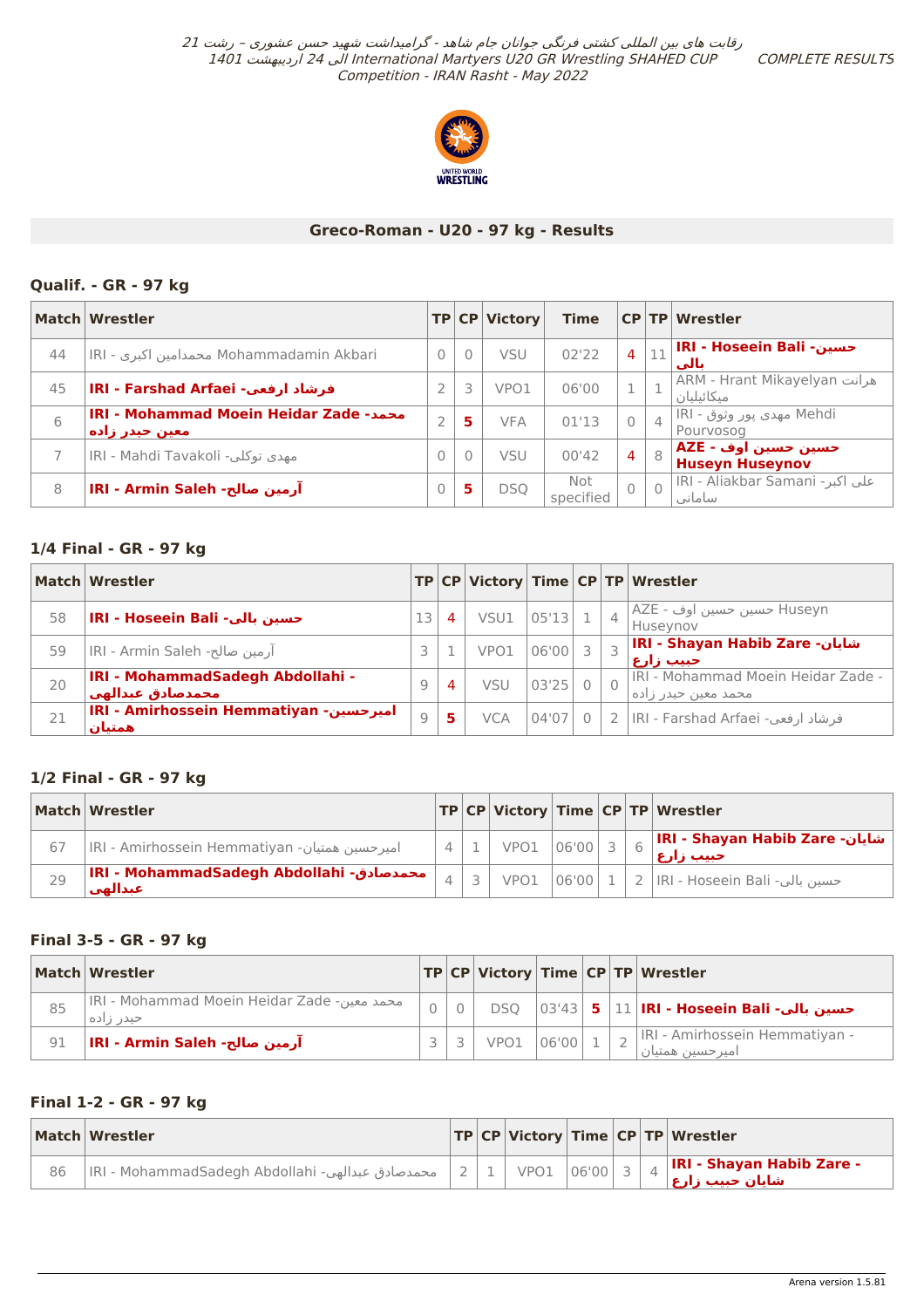# <span id="page-56-0"></span>رقابت های بین المللي کشتي فرنگي جوانان جام شاهد - گرامیداشت شهید حسن \_ **GR 20U Martyers International عشوری – رشت 21 الی 24 اردیبهشت 1401 Wrestling SHAHED CUP Competition - IRAN Rasht - Rasht, IR - May 2022 U20 GR - 130 kg**

| <b>Draw</b><br>$n^{\circ}$ | <b>Team</b> | , , , , ,<br><b>Name</b>                                       | $-00$ $\bf{R}$<br><b>Weight I</b> | Weight<br>Ш    | <b>Medical</b><br>Control | *Athlete<br><b>Signature</b> |
|----------------------------|-------------|----------------------------------------------------------------|-----------------------------------|----------------|---------------------------|------------------------------|
| $\overline{4}$             | <b>ARM</b>  | Albert Vardanyan آلبرت وردانيان (*)                            |                                   | X              |                           |                              |
| 6                          | AZE         | Murad Bahlulzade مراد بهلول زاده (*)                           |                                   | X              |                           |                              |
| <b>TS 1</b>                | <b>IRI</b>  | (*) Seyed Abolfazl Mirzade -سيد ابوالفضل ميرزاده               |                                   | X              |                           |                              |
| <b>TS 2</b>                | IRI         | (*) Mahdi Hoseein Pour (*)                                     |                                   | X              |                           |                              |
| $\overline{2}$             | IRI         | (*) Mohamma Mahdi Rezaie Pasandide -محمد<br>مهدى رضايي پسنديده |                                   | X              |                           |                              |
| 11                         | <b>IRI</b>  | (*) Yousef Majnoun - يوسف مجنون                                |                                   | $\overline{X}$ |                           |                              |
| 14                         | IRI         | Mohammadreza محمدرضا حسن زاده (*)<br>Hasanzadeh                |                                   | X              |                           |                              |
| 15                         | IRI         | (*) Mohammadreza Khedmatlou (*)                                |                                   | X              |                           |                              |
| 18                         | IRI         | Mohammadreza Sobhani محمدرضا سبحاني (*)                        |                                   | X              |                           |                              |
| 20                         | IRI         | Farzan Shirzad فرزان شيرزاد (*)                                |                                   | X              |                           |                              |
| 21                         | IRI         | (*) Salman Rasouli -سلمان رسولي                                |                                   | X              |                           |                              |
|                            |             |                                                                | <b>Number of participants</b>     |                |                           | 11                           |

| <b>Signatures</b> |                 |                            |                           |  |  |  |  |  |  |  |
|-------------------|-----------------|----------------------------|---------------------------|--|--|--|--|--|--|--|
| <b>Doctor</b>     | <b>Referees</b> | <b>Weigh-in Supervisor</b> | <b>Technical Delegate</b> |  |  |  |  |  |  |  |
|                   |                 |                            |                           |  |  |  |  |  |  |  |
|                   |                 |                            |                           |  |  |  |  |  |  |  |
|                   |                 |                            |                           |  |  |  |  |  |  |  |
|                   |                 |                            |                           |  |  |  |  |  |  |  |

**\*By signing this form, I accept that I am bound by and undertake to comply with the UWW Constitution, its Regulations and directives**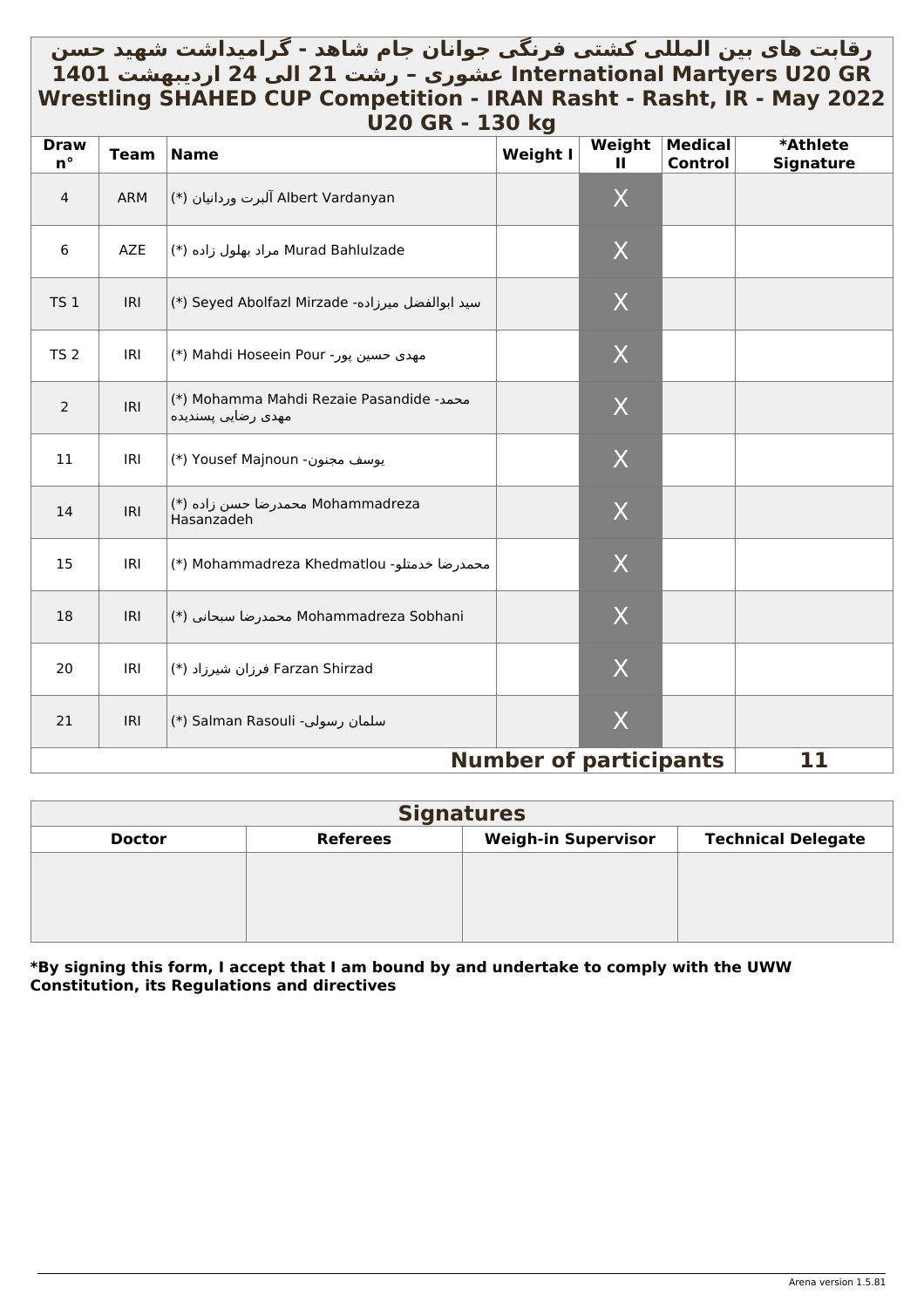

# <span id="page-57-0"></span>**Greco-Roman - U20 - 130 kg**

|                | <b>Rank Team</b> | Wrestler                                                    | <b>CP</b> | <b>VT</b> | <b>ST</b> | ТP             | <b>TP Gvn</b>  | <b>Team</b><br><b>Rank Pts</b> |
|----------------|------------------|-------------------------------------------------------------|-----------|-----------|-----------|----------------|----------------|--------------------------------|
| 1              | R                | Mahdi Hoseein Pour مهدى حسين پور-                           | 11        | $\bigcap$ |           | 21             | $\Omega$       | 25                             |
| $\overline{2}$ | <b>ARM</b>       | Albert Vardanyan آلبرت وردانيان                             | 10        | $\bigcap$ |           | 25             | 9              | 20                             |
| 3              | <b>IRI</b>       | يوسف مجنون- Yousef Majnoun                                  | 7         | $\bigcap$ |           | 9              | 10             |                                |
| 3              | R                | Mohammadreza Khedmatlou -محمدر ضا خدمتلو                    | 10        | $\Omega$  |           | 15             | 13             |                                |
| 5              | R                | Mohamma Mahdi Rezaie Pasandide -محمد مهدي<br>ر ضایی پسندیده | 5         | $\Omega$  | $\Omega$  | 5              | 9              |                                |
| 5              | R                | Farzan Shirzad فرزان شيرزاد                                 | 4         | $\bigcap$ | $\Omega$  | 5              | 13             |                                |
| 7              | IRI              | Seyed Abolfazl Mirzade -سيد ابوالفضل ميرزاده                | C.        | $\bigcap$ | $\bigcap$ | $\overline{4}$ | 12             |                                |
| 8              | IRI              | Mohammadreza Hasanzadeh محمدر ضا حسن زاده                   |           | $\Omega$  | $\Omega$  | 3              | $\overline{4}$ |                                |
| 9              | <b>IRI</b>       | Salman Rasouli -سلمان رسولي                                 |           | $\bigcap$ | $\Omega$  | 3              | 4              |                                |
| 10             | IRI              | Mohammadreza Sobhani محمدرضا سبحاني                         |           | $\Omega$  | $\bigcap$ |                | 9              |                                |
| 11             | <b>AZE</b>       | Murad Bahlulzade مراد بهلول زاده                            | 0         | $\Omega$  | $\Omega$  | $\Omega$       | 8              | $\mathbf{0}$                   |

| Victories by fall, default/forfeit/disqualification (5-0) |
|-----------------------------------------------------------|
|                                                           |

#### **From the 7th place, wrestlers of each category will be ranked depending on their classification points, retirement or forfeit, injury or disqualification.**

In case of a ranking tie, they will be ranked by analyzing the following criteria successively, across the all competition:

- The most victories by "Fall"
- The most match won by superiority
- The most technical points scored
- The fewest technical points given
- The lowest draw number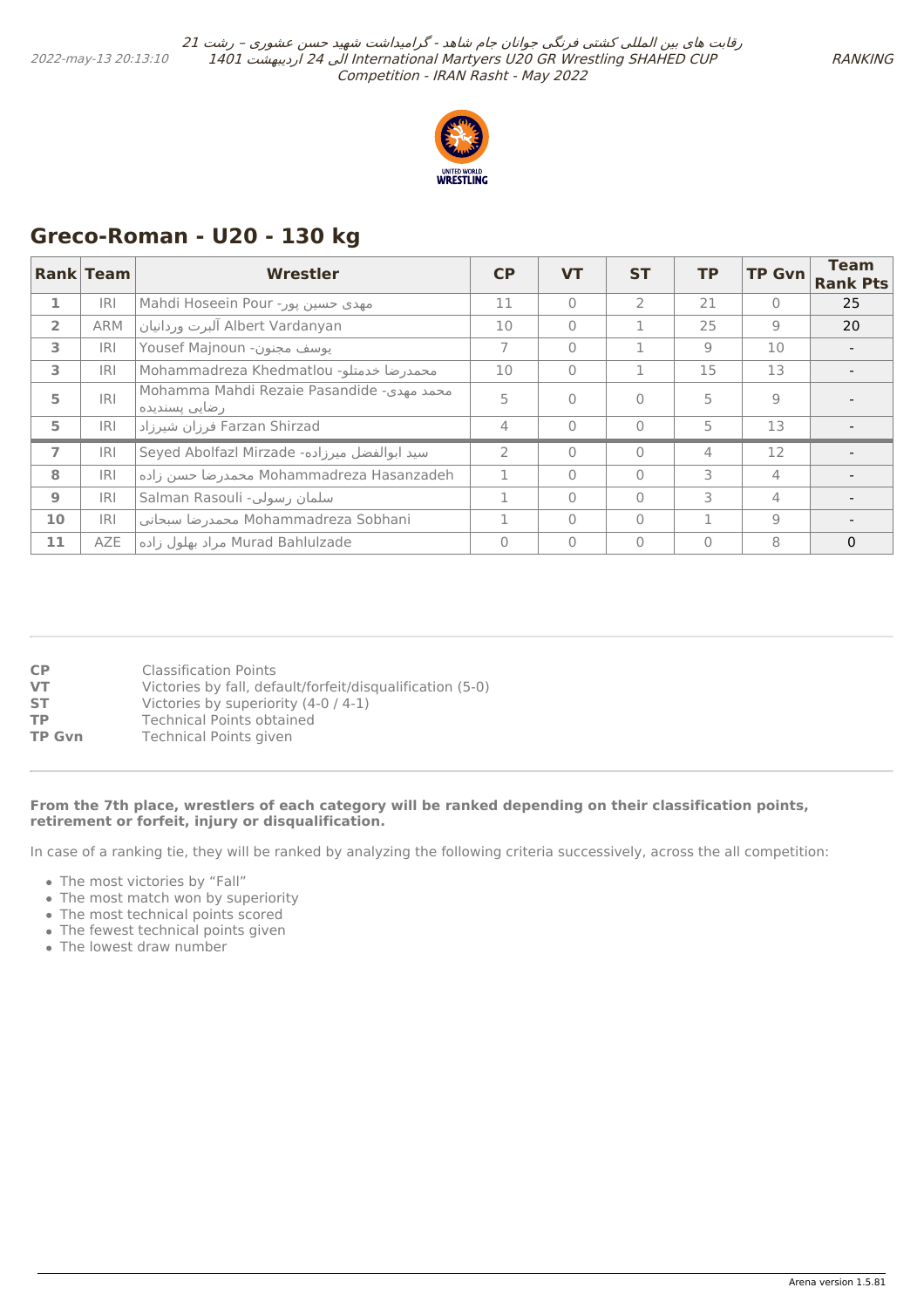<span id="page-58-0"></span>2022-may-13 20:13:10

رقابت های بین المللی کشتی فرنگی جوانان جام شاهد - گرامیداشت شهید حسن عشوری – رشت <sup>21</sup> 1401 اردیبهشت 24 الی International Martyers U20 GR Wrestling SHAHED CUP Competition - IRAN Rasht - May 2022

## GR - 130 kg



| <b>Repechage</b>            | Final 3-5                   |     |
|-----------------------------|-----------------------------|-----|
|                             |                             |     |
|                             |                             |     |
| <b>IRI PASANDIDE R. (3)</b> |                             |     |
| $3-1(3-1)$ by VPO1          | <b>IRI</b> PASANDIDE R. (3) |     |
| <b>IRI</b> MIRZADE (TS 1)   | 165                         |     |
|                             | <b>IRI MAJNOUN (6)</b>      | 186 |
|                             | $3-1(1-1)$ by VPO1          |     |
|                             |                             |     |
|                             |                             |     |
|                             |                             |     |
|                             | Final 3-5                   |     |
|                             |                             |     |
|                             |                             |     |
|                             |                             |     |
|                             | <b>IRI</b> SHIRZAD (10)     |     |
|                             | 187                         |     |
|                             | <b>IRI KHEDMATLOU (8)</b>   |     |
|                             | $3-1(2-1)$ by VPO1          |     |